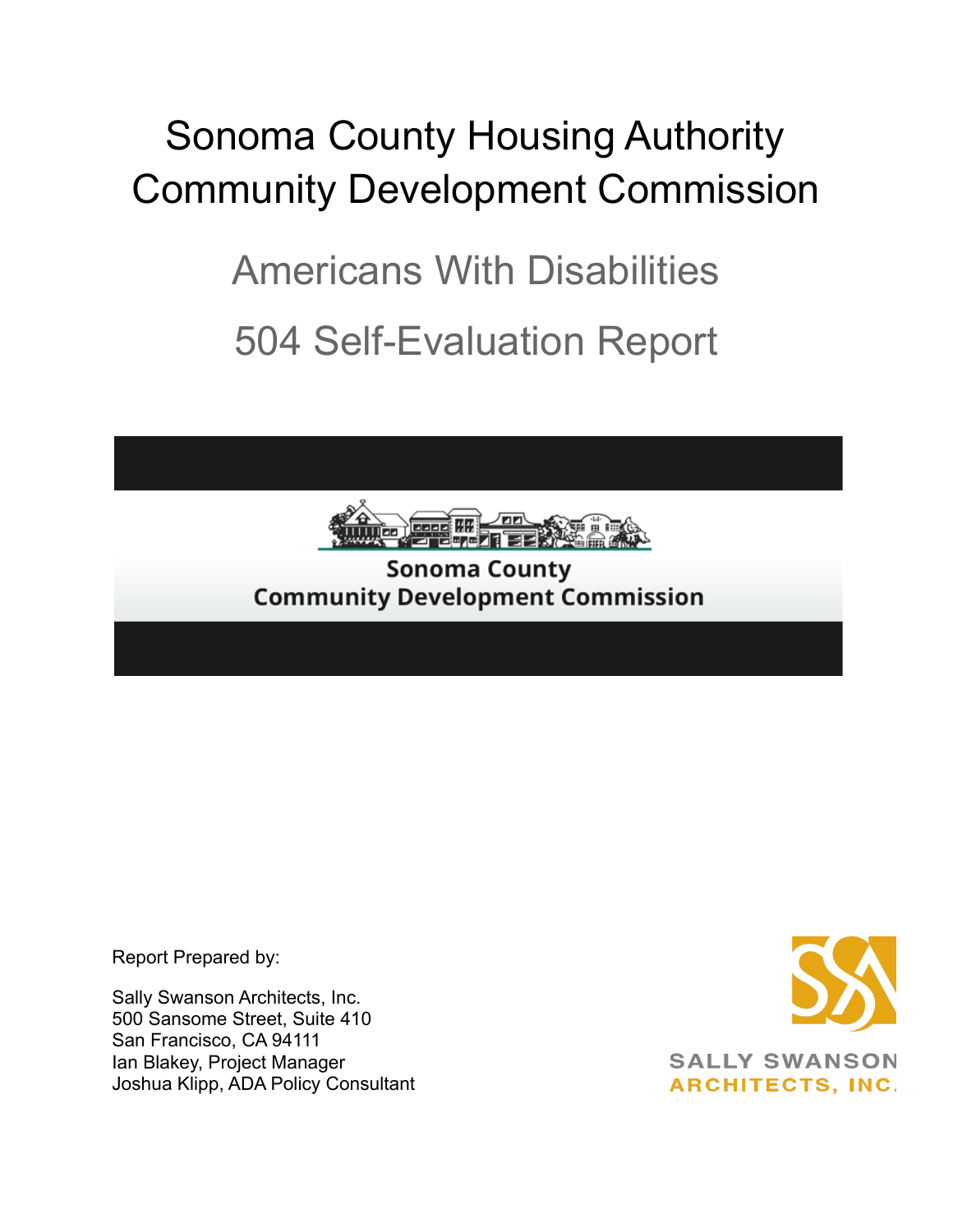# Table of Contents

| I. | <b>PROJECT OVERVIEW</b>                                                                   | 3              |  |
|----|-------------------------------------------------------------------------------------------|----------------|--|
|    | Acknowledgments<br>А.                                                                     | 3              |  |
|    | Introduction<br>B.                                                                        | 3              |  |
|    | Background Information Regarding the Americans with Disabilities Act and California<br>C. |                |  |
|    | <b>State Law</b>                                                                          | 4              |  |
|    | 1.<br>Purpose of the Americans with Disabilities Act                                      | 4              |  |
|    | 2.<br>Overview of Disability Civil Rights Laws Impacting the Housing Authority            | 4              |  |
|    | <b>ADA Self-Evaluation Requirements</b><br>3.                                             | 5              |  |
|    | Who is a Qualified Person with a Disability?<br>4.                                        | 5              |  |
|    | Scope of the Self-Evaluation<br>D.                                                        | 6              |  |
|    | Е.<br>Self-Evaluation Method of Review                                                    | 6              |  |
|    | F.<br><b>ADA Transition Plan Requirements</b>                                             | $\overline{7}$ |  |
|    | G.<br>How This Report is Organized & To Be Utilized                                       | $\overline{7}$ |  |
| Ш. | <b>SURVEY RESPONSES AND RECOMMENDATIONS</b>                                               | 9              |  |
|    | Section 504: Generally                                                                    | 9              |  |
|    | Recommendations                                                                           | 9              |  |
|    | Responses                                                                                 | 9              |  |
|    | <b>Service Agreements</b>                                                                 | 9              |  |
|    | Methods of Administering Federally Funded Programs                                        | 12             |  |
|    | Reasonable Accommodation Policy                                                           | 14             |  |
|    | <b>Disability Verification</b>                                                            | 15             |  |
|    | Nexus and Consistency of Application                                                      | 15             |  |
|    | Tracking                                                                                  | 16             |  |
|    | <b>Accessible Units</b>                                                                   | 17             |  |
|    | Section 504 Grievances                                                                    | 18             |  |
|    | <b>Non-Discrimination Notices</b>                                                         | 19             |  |
|    | <b>Printed Communications</b>                                                             | 20             |  |
|    | Recommendations                                                                           | 20             |  |
|    | Responses                                                                                 | 20             |  |
|    | Communication With People Who are Deaf or Hard of Hearing (DHH)                           | 21             |  |
|    | Recommendations                                                                           | 21             |  |
|    | Responses                                                                                 | 22             |  |
|    | Software & Digital Communication                                                          | 22             |  |
|    | Recommendations                                                                           | 22             |  |
|    | Responses                                                                                 | 23             |  |
|    | Information Technology                                                                    | 23             |  |
|    | Recommendations                                                                           | 23             |  |
|    | Responses                                                                                 | 23             |  |
|    | <b>Human Resources</b>                                                                    | 24             |  |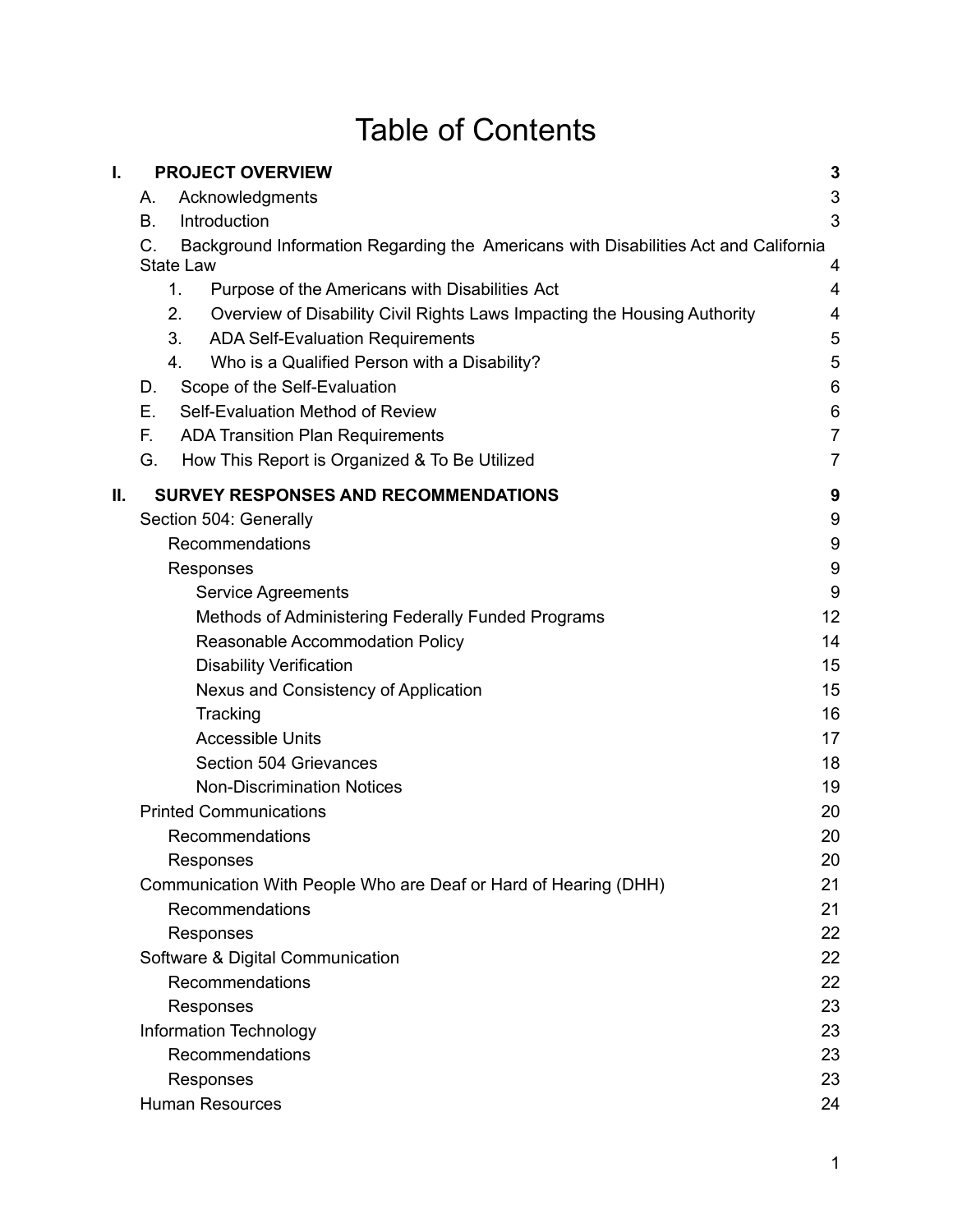| Recommendations                                   | 24 |
|---------------------------------------------------|----|
| Responses                                         | 25 |
| <b>Public Meetings</b>                            | 28 |
| Recommendations                                   | 28 |
| Responses                                         | 28 |
| <b>Emergency Procedures</b>                       | 30 |
| Recommendations                                   | 30 |
| Responses                                         | 30 |
| Purchasing, Contracts, Vendors                    | 30 |
| Recommendations                                   | 30 |
| Responses                                         | 31 |
| <b>Facilities and Real Estate Management</b>      | 32 |
| Recommendations                                   | 32 |
| Responses                                         | 32 |
| Planning, Construction, Buildings                 | 33 |
| Recommendations                                   | 33 |
| Responses                                         | 33 |
| Records                                           | 33 |
| Recommendations                                   | 33 |
| Responses                                         | 34 |
| Health and Well-Being Services                    | 35 |
| Recommendations                                   | 35 |
| Responses                                         | 35 |
| <b>Vetting of Self-Evaluation Results</b>         | 36 |
| Staff Who Contributed to this ADA Self-Evaluation | 37 |
| Work Plan for the Self-Evaluation Implementation  | 38 |
| <b>Appendices</b>                                 | 39 |
| Appendix A                                        | 39 |
| Appendix B                                        | 40 |
| Appendix C                                        | 41 |
| Appendix D                                        | 50 |
| Appendix E                                        | 51 |
| Appendix F                                        | 52 |
| Appendix G                                        | 53 |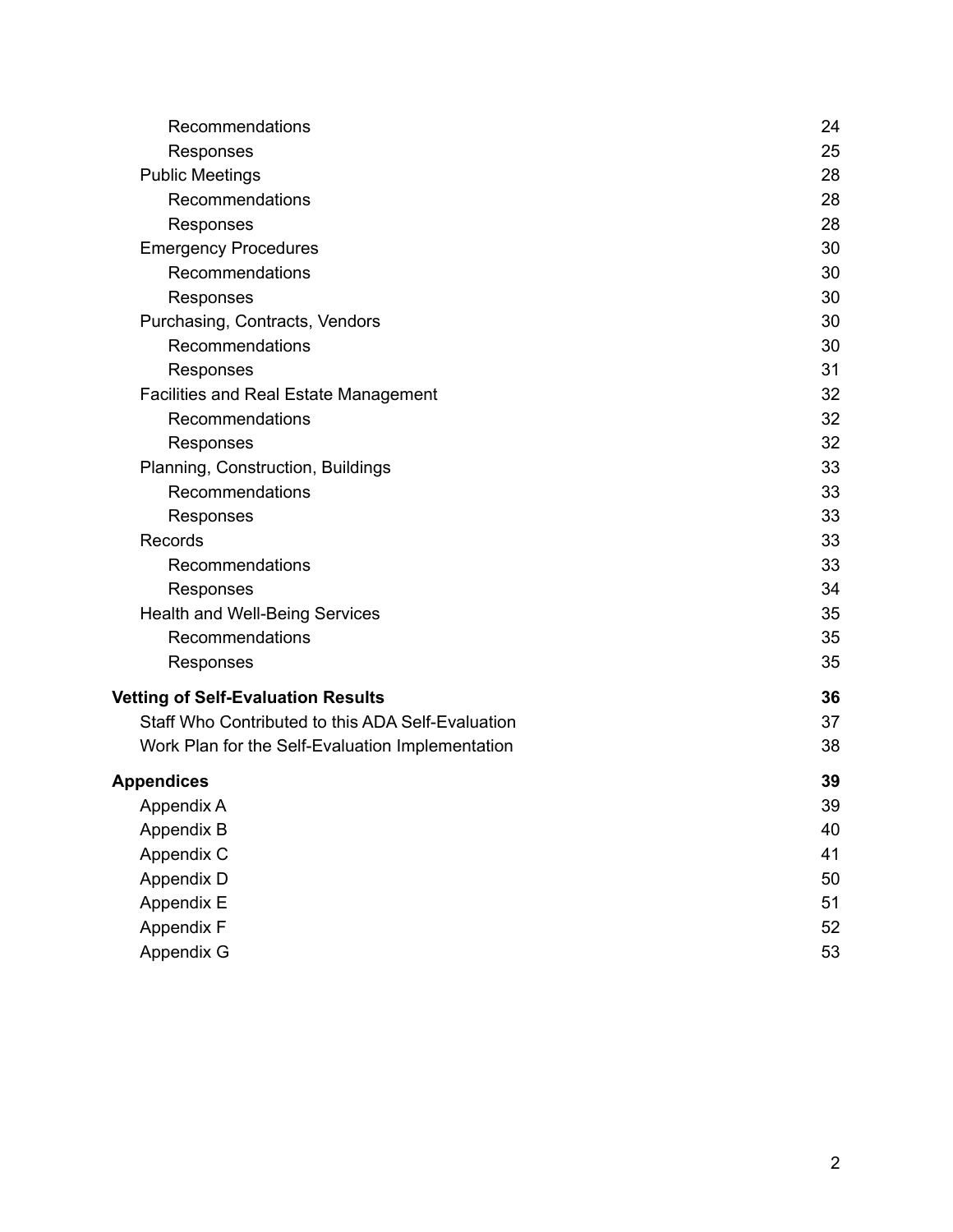# I. PROJECT OVERVIEW

#### <span id="page-3-1"></span><span id="page-3-0"></span>A. Acknowledgments

Sally Swanson Architects, Inc., (SSA), would like to thank Martha Cheever, Housing Authority Manager, and all of the staff at the Sonoma County Housing Authority and Community Development Commission for their work on this project. Without Ms. Cheever's dedication and all the responses provided by the Staff, this project would not have been possible.

#### <span id="page-3-2"></span>B. Introduction

On June 18, 2019, the Sonoma County Housing Authority entered into a Voluntary Compliance Agreement ("VCA") with the U.S. Department of Housing and Urban Development Office of Fair Housing and Equal Opportunity. One requirement of this VCA is the completion of a Section 504 Self-Evaluation of the Housing Authority's programs, activities and services. To meet this obligation, and to create a path forward toward total accessibility, the Housing Authority has contracted with Sally ADASwanson Architects, Inc. (SSA) to assist with meeting (ADA) Title II mandates.

This document presents only the Self-Evaluation. This evaluation provides a comprehensive report outlining a review of the Housing Authority's programs, services and activities. Results of the survey and analysis identify programmatic and administrative barriers to programs and are contained herein. It is important to note that the Housing Authority has undergone significant staffing changes since the VCA was entered into. During the creation and drafting of this report, the Housing Authority was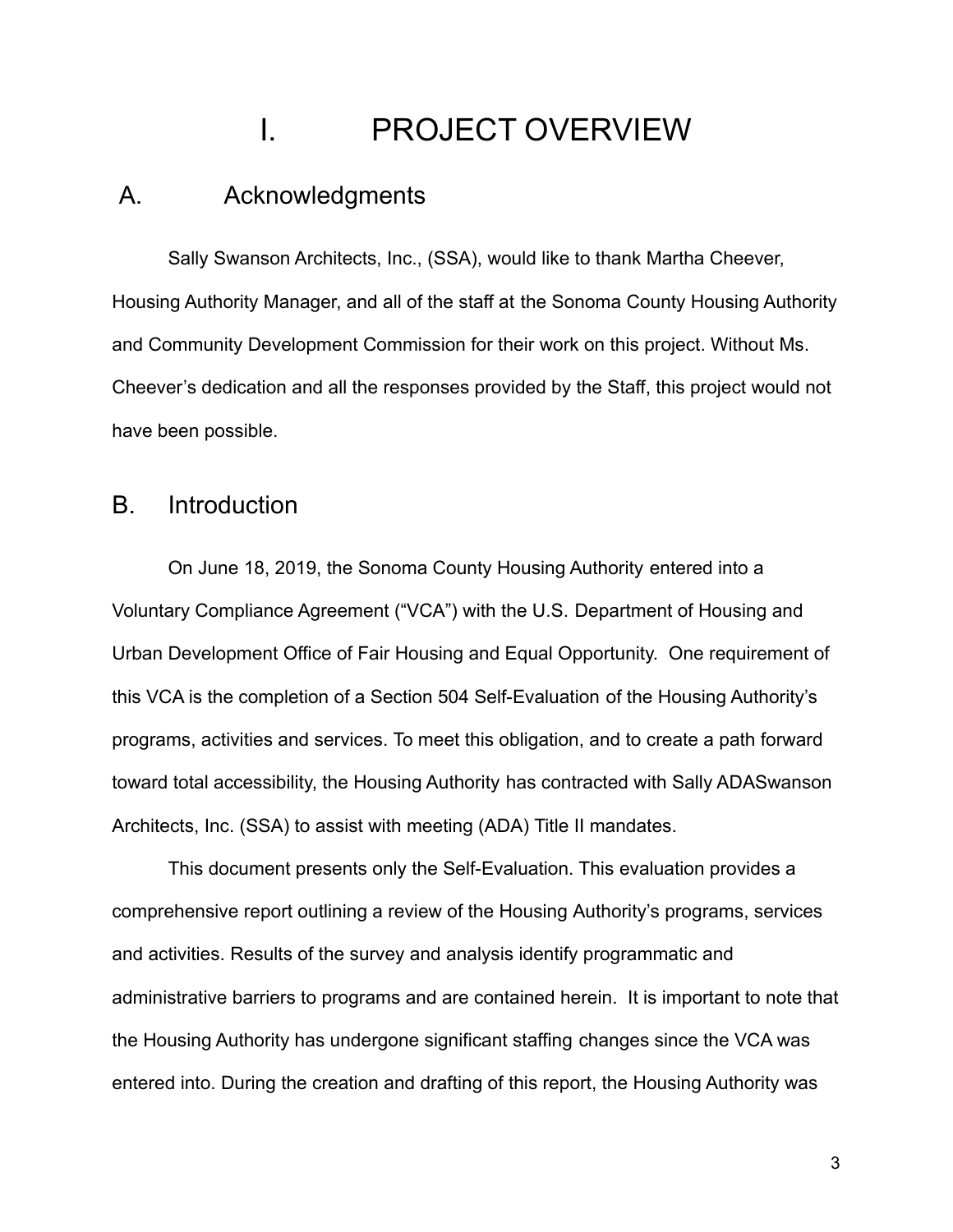actively recruiting for a 504 Compliance Coordinator who will be charged with coordinating much of the program compliance work noted within this Report.

# <span id="page-4-0"></span> C. Background Information Regarding the Americans with Disabilities Act and California State Law

#### <span id="page-4-1"></span>1. Purpose of the Americans with Disabilities Act

Passed in 1990, the Americans with Disabilities Act (ADA) is one of the most comprehensive civil rights laws in the nation. It provides protection to an estimated 57 million Americans in: employment (Title I); receipt of programs, services and activities from State and local government (Title II); the receipt of goods and services from private businesses (Title III); and telecommunications (Title IV). In 2008, the Americans with Disabilities Amendment Act (ADAAA) was passed. The ADAAA gives guidance to the courts regarding who has standing under ADA. The result has been an increasing number of people who are now able to bring ADA claims in Federal Court.

<span id="page-4-2"></span> 2. Overview of Disability Civil Rights Laws Impacting the Housing **Authority** 

The Sonoma County Housing Authority ("SCHA" or "Housing Authority") is covered by the ADA Title II, ADAAA of 2008, the Rehabilitation Act of 1973 Section 504 - including Section 504's program accessibility requirements at 24 CFR Part 8 - and California Government Codes 11135 and 12926. All contractual activities are also covered by California Government Code 4450. Employment programs are covered by the ADA (Title I), the ADAAA and California Government Code 12926. Construction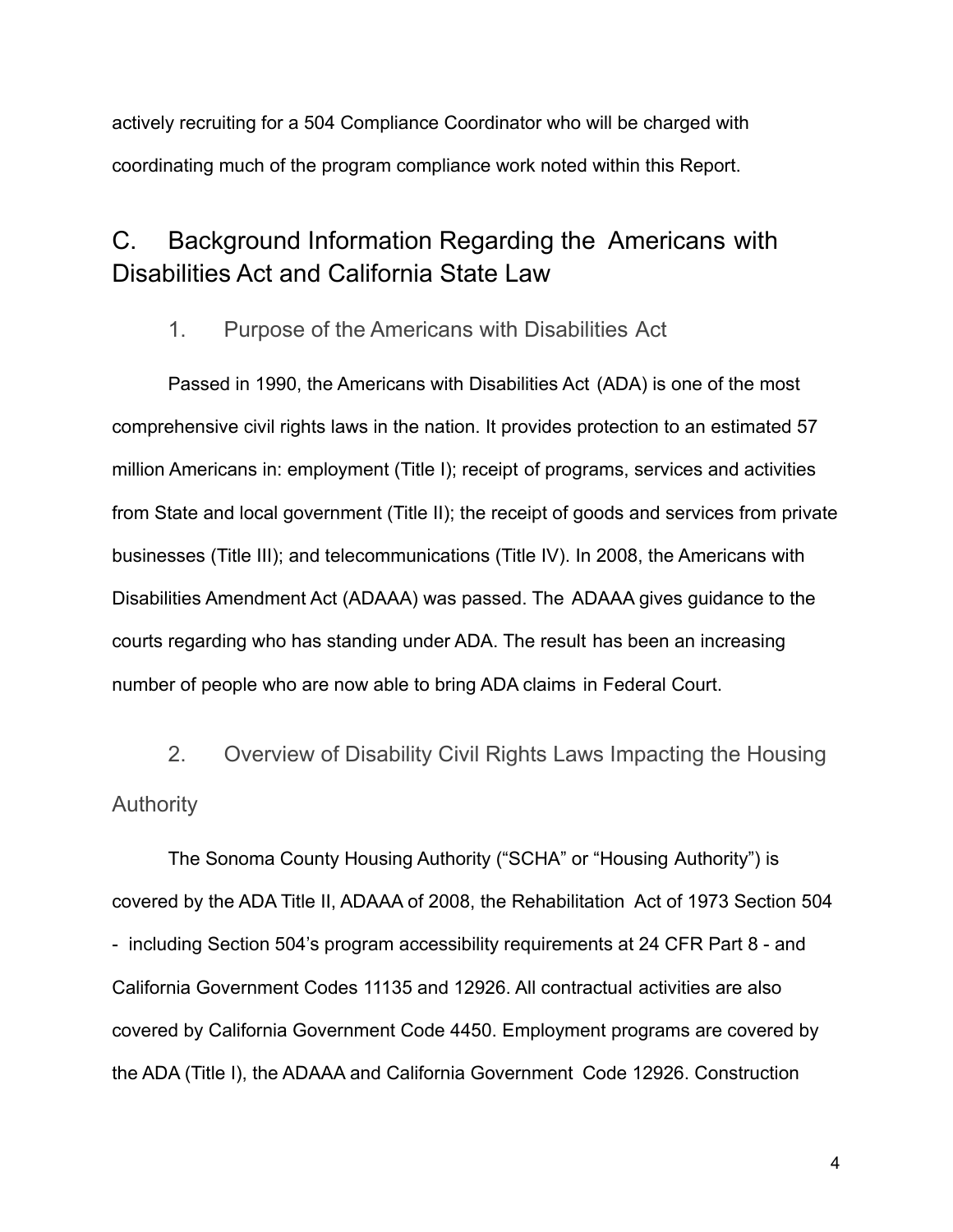activities are covered by California Code 4450. When comparing State and Federal law 28 CFR 35.103, it is mandated that the most stringent law be applied to create the maximum amount of access for people with disabilities. Thus, the most stringent standards were applied to the evaluation reported in this document.

#### <span id="page-5-0"></span>3. ADA Self-Evaluation Requirements

Required by 28 CFR 35.105, the ADA Self-Evaluation is a complete examination of all programs, services and activities provided by the Housing Authority, to ensure that, when viewed in their entirety, they are readily accessible to qualified people with disabilities. The purpose of the ADA Self-Evaluation is to identify areas where changes are needed to ensure access is in place for people with disabilities.

#### <span id="page-5-1"></span>4. Who is a Qualified Person with a Disability?

To be qualified as a person with disabilities for the purposes of this Self-Evaluation, an individual must have a disability as defined below and must be qualified to participate in the programs, services or activities of the Housing Authority.

Under California Government Code 11135, the ADA was incorporated into State law and therefore the ADA issues raised in this Report are both State and Federal issues. In California Government Code 12926, the definition of mental and physical disability was broadened beyond the ADAAA. Summarized as follows:

- 1. A person having a physical or mental disability that limits a major life activity. This person is considered as having unmitigated status (i.e., how the individual in question would function without the use of medication or devices that may mitigate the impact of the disability). If there is a limitation to a major life activity in this statute, coverage is established;
- 2. A person with a history of a disability as described above;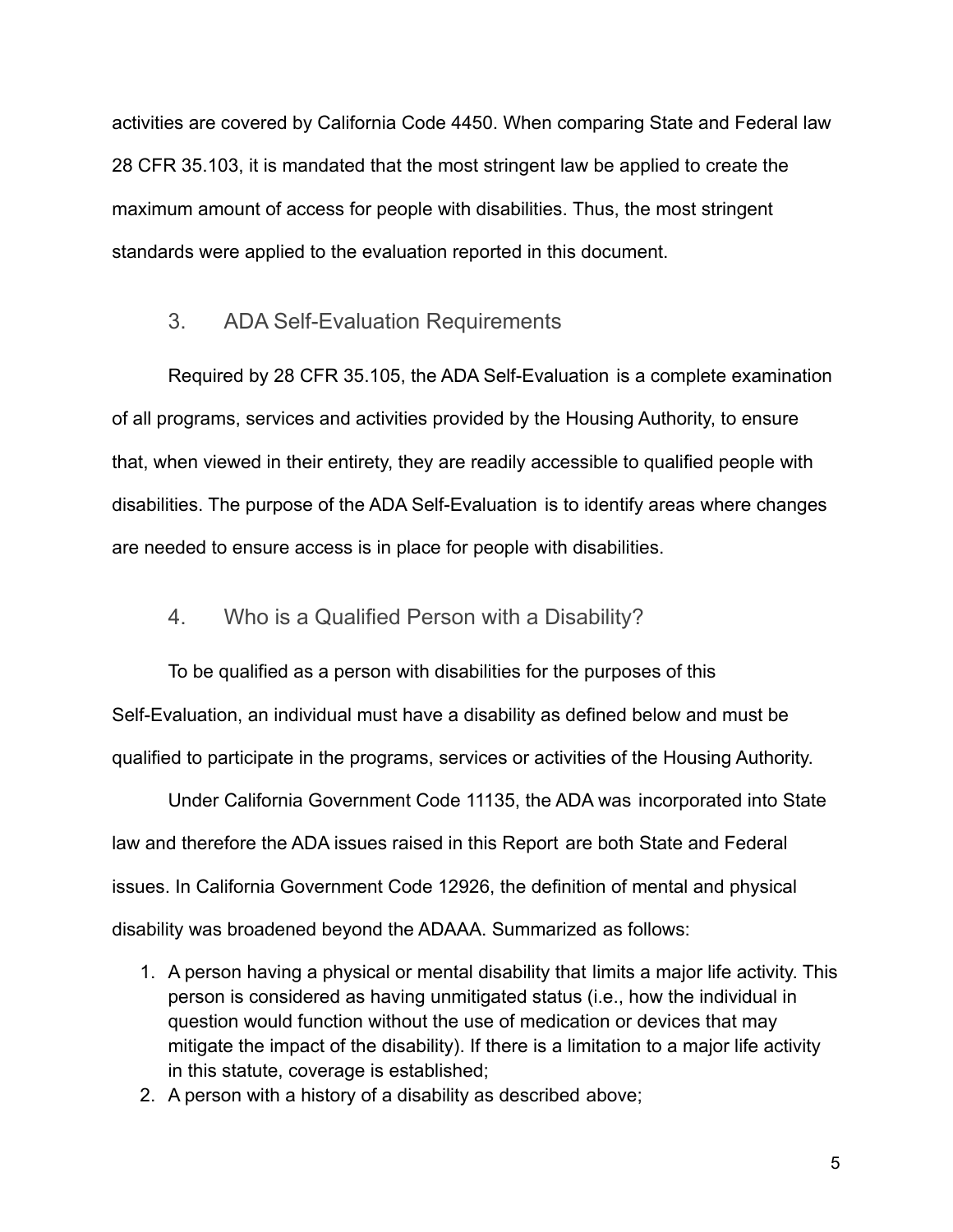3. A person is regarded as having a disability, such as described.

California State law also provides protection to cancer survivors, people who have a genetic predisposition to illnesses or disabilities or people who have received services within a special education program.

# <span id="page-6-0"></span>D. Scope of the Self-Evaluation

The Self-Evaluation is intended as a review of the programs, services and activities provided by the Housing Authority. The US Department of Justice (DOJ) within the ADA Title II, Technical Assistance Manual (TAM) (Section II-8.2000) recommends a scope of review for Self-Evaluations, which contains thirteen program areas which were considered for use in the development of this report. Areas considered include:

- The Transition Plan (physical access to certain Housing Authority facilities),
- Policies that may limit or exclude the participation of people with disabilities;
- Communication systems used by the Housing Authority;
- Provision of auxiliary aids and services to people who are engaged in the Housing Authority's programs, services or activities;
- Access to emergency management for people with disabilities;
- Disability awareness among Housing Authority staff;
- Policies addressing policy modification requests and the determination of fundamental alteration of programs;
- Access to public meetings;
- Human Resources programs and policies;
- Construction policies;
- Housing Authority staff training and support;
- ADA-related drug policies.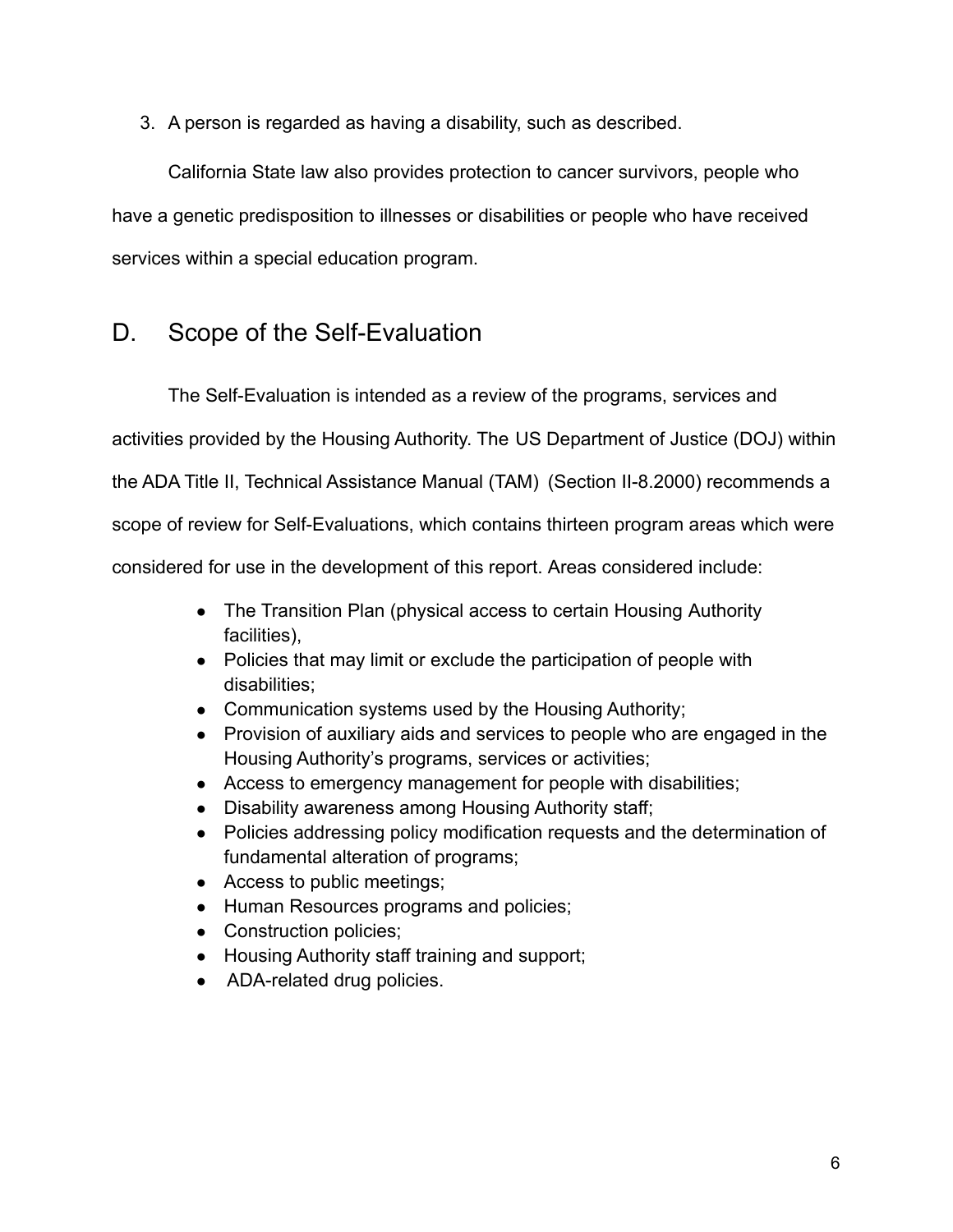#### <span id="page-7-0"></span>Е. Self-Evaluation Method of Review

The ADA mandates that a Self-Evaluation review all programs, services and activities of the covered entity. The Self-Evaluation of the Housing Authority's programs, services, and activities required involved the participation of every Housing Authority Department. In conjunction with the Community Development Commission, SSA developed targeted accessibility surveys. Each Department was assigned relevant surveys based on their programs, services and activities. Departments were instructed to complete a survey for different divisions if they were sufficiently separate and unique. Copies of the surveys are included in the Appendix to this report, and survey responses and corresponding attachments are available upon request.

## <span id="page-7-1"></span>F. ADA Transition Plan Requirements

The ADA Transition Plan is required by 28 CFR 35.150 (d). An ADA Transition Plan must include the following components:

- 1. A list of all physical barriers in sites at which the Housing Authority provides programs, services or activities;
- 2. A statement regarding the method to be used to mitigate the barriers;
- 3. A schedule for barrier mitigation;
- 4. The name of the official who is responsible for the ADA Transition Plan administration.

The ADA Transition Plan will be contained in a separate report.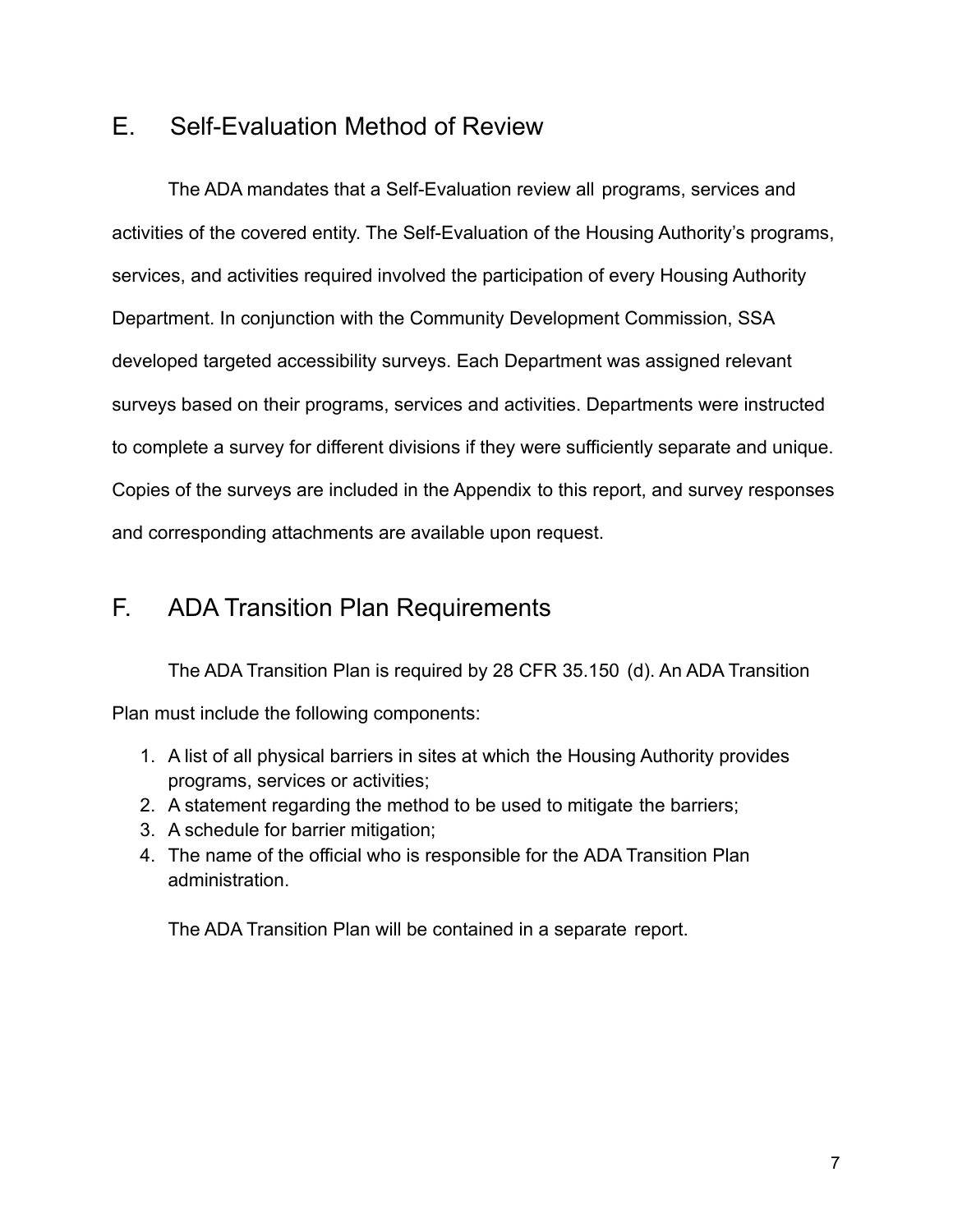### <span id="page-8-0"></span>G. How This Report is Organized & To Be Utilized

The Sonoma County Housing Authority is committed not only to compliance with federal and state laws regarding disability and access, but strives to be a model of accessibility and reasonable accommodations best practices. Accordingly, this Report is organized into two sections: (1) findings and recommendations for implementation; and (2) findings and recommendations on all programs, services and activities. Depending on survey responses, not all sections will include recommendations.

This Report is intended to be a summary – not full recitation – of survey results. Each section begins with an overview of recommendations, and segues into a breakdown of survey summaries providing the basis for those recommendations. Any recommendations provided by survey respondents will also be indicated as well, and helpful resources will be provided as links in footnotes.

By organizing the Report this way, the Housing Authority can easily access the information it needs and use this Report to sharpen its focus on providing the best possible service to its constituents with disabilities, and become a model of best practices.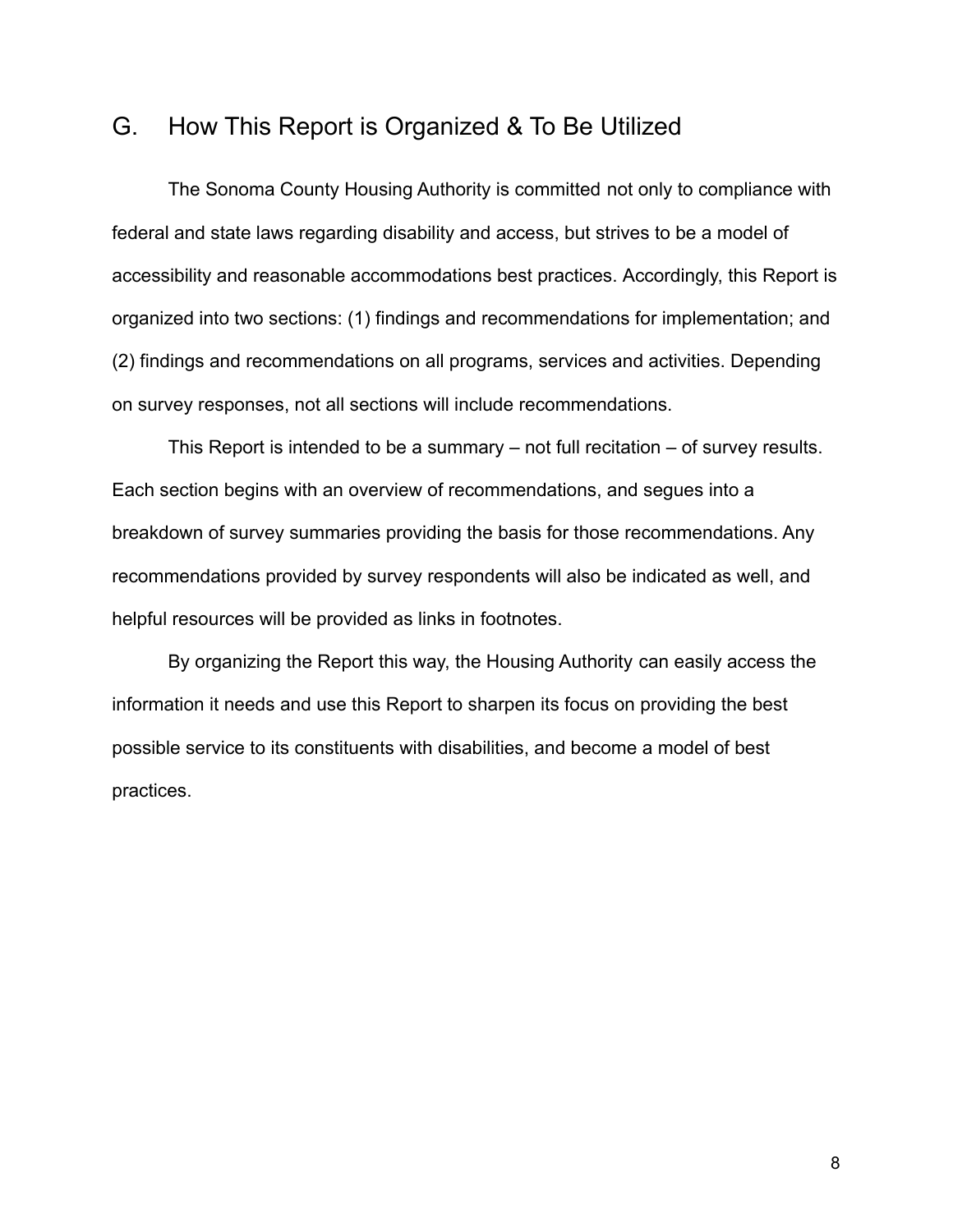## <span id="page-9-0"></span> $\mathbf{H}$ **SURVEY RESPONSES AND** RECOMMENDATIONS

## <span id="page-9-1"></span>Section 504: Generally

<span id="page-9-2"></span>Recommendations

- Implement processes to review whether the pertinent SCHA service agreement non-discrimination provisions are consistently monitored and enforced.
- Check with IT to determine whether notifications regarding Preliminary Housing Applications are compatible with screen reading technology.
- Ensure that SCHA provides a notice of its non-discrimination policy in all meeting notices.
- Determine whether service providers ensure compliance with Section 504's non-discrimination notice requirements.
- Determine whether Section 504's non-discrimination notice requirements are included when service providers update their program information, advertising and marketing materials.

#### <span id="page-9-3"></span>Responses

#### <span id="page-9-4"></span>Service Agreements

With regard to whether all SCHA agreements with service providers that provide services on behalf of SCHA include a provision that holds the service provider to the mandates of Title II of the ADA and California Government Code 11135, responses were split between "Yes" and "Not Sure". However, a template service agreement provided by one of the respondents did in fact contain this language. Similar responses were provided with regards to whether service agreements also required compliance with federal non-discrimination laws for the FSS. Again, this requirement appears to be part of the SCHA's template service agreement.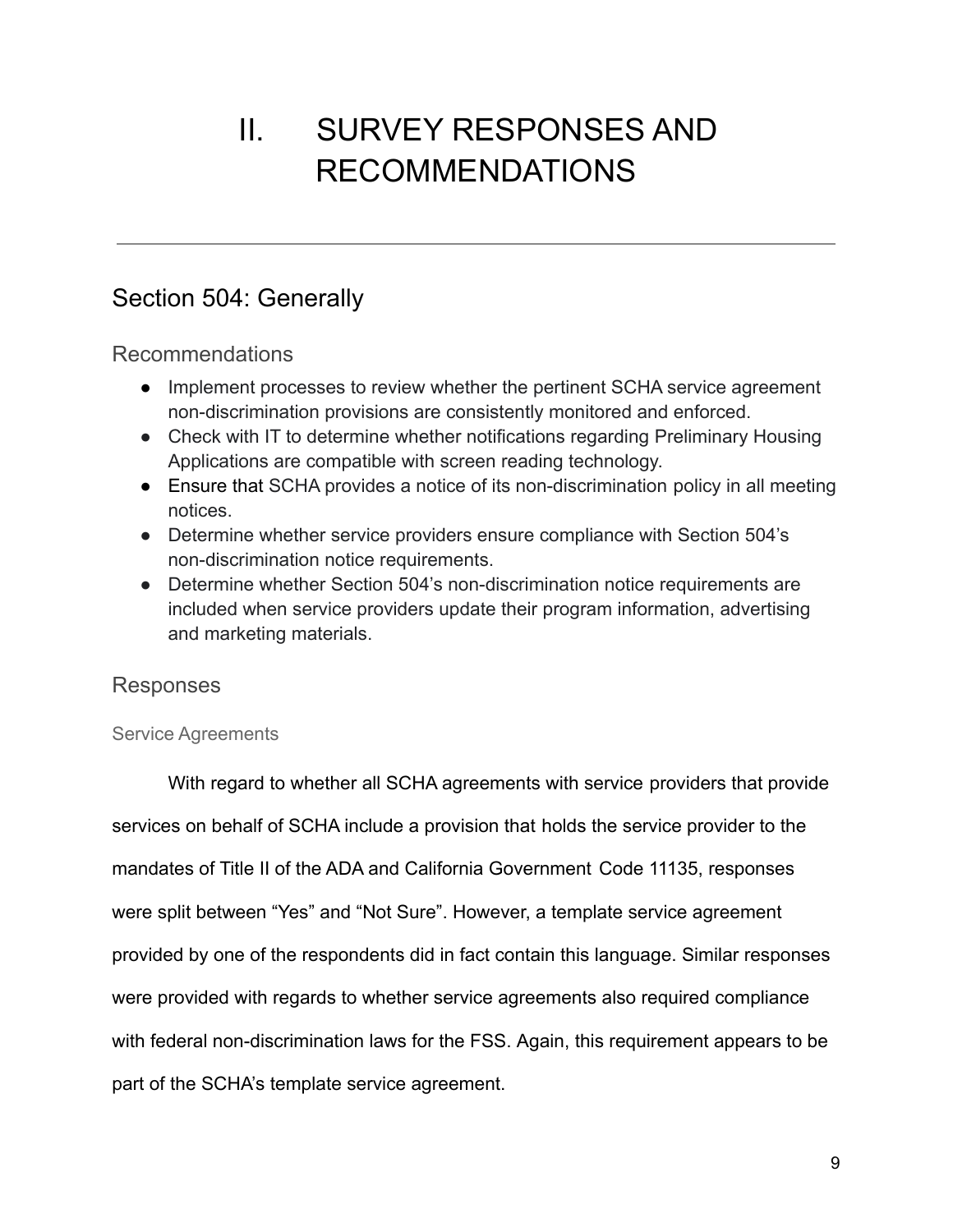With regard to whether these provisions were monitored and/or enforced, survey respondents were not sure, or believed that monitoring and/or enforcement was not done consistently. As to whether SCHA monitors service providers to ensure those providers have the resources to assist service recipients with disabilities, two responses indicated "not sure" and one responded "not consistently". One survey response did note, however, that SCHA is "currently recruiting for a 504 Administrator who will be tasked with monitoring compliance on a regular basis."

With regard to whether SCHA monitors Project Based Voucher (PBV) Housing providers to ensure those providers have the resources to assist service recipients with disabilities, responses were evenly split between "not sure", "not consistently" and "yes". Notably, however, survey respondents supplemented:

● "This is established in contracts and explained in procedures and discussed at the management level."

#### And

● "We have recently implemented a biennial monitoring schedule and are actively recruiting for a 504 Administrator who will be tasked with monitoring compliance on a regular basis."

One survey response indicated that there are consequences to a service provider if it is determined that a program, service, or activity provided on behalf of the SCHA fails to comply with the mandates of Title II of the ADA and California Government Code 11135. Specifically, "They [the service provider] will receive a notice of non-compliance, a period of time to correct the deficiency. If the deficiency is not corrected, funding may be withheld." If it is determined that a service provider service provider failed to comply with federal non-discrimination laws for the FSS, they will no longer be allowed to participate as an FSS service provider.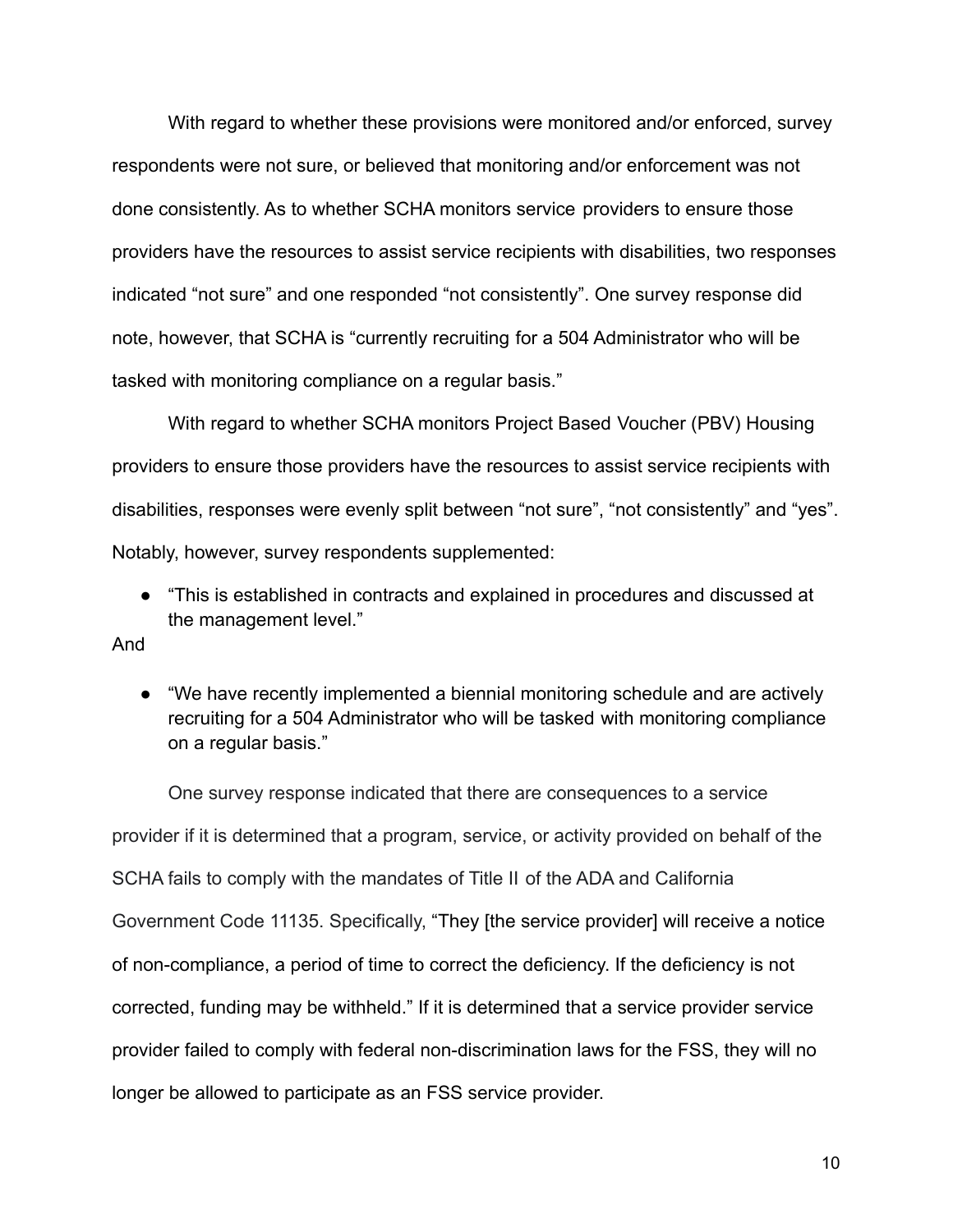While two respondents were not sure whether recipients of services via service agreements are informed of their civil rights in the course of receiving or participating in those services, one respondent noted that this was done both verbally and on paperwork. It was unclear to some respondents whether this notification was provided in a format accessible to persons with disabilities. Recourse is available to recipients of programs, services or activities via service agreements if they believe that their civil rights have been violated by service providers. Specifically, one response noted that:

The Voucher states: "If the family has reason to believe that, in its search for suitable housing, it has been discriminated against on the basis of age, race, color, religion, sex, disability, national origin, or familial status, the family may file a housing discrimination complaint with any HUD Field Office in person, by mail, or by telephone. The PHA will give the family information on how to fill out and file a complaint." And discrimination/fair housing forms are provided in informational packets.

To pursue recourse, a client may contact SCHA and would be assisted in filing a housing discrimination complaint.

In response to how recipients bringing such an allegation could request reasonable accommodations in the process of seeking recourse, a respondent noted "We inquire as to the need for Reasonable Accommodations at the time of waitlist application, intake, briefing and recertification." Additionally, the respondent noted that reasonable accommodations are provided via the Request for Reasonable Accommodation Procedure (which is covered in the SCHA Administrative Plan), and that reasonable accommodations are made " based on need and ability of the [Housing Authority] to provide."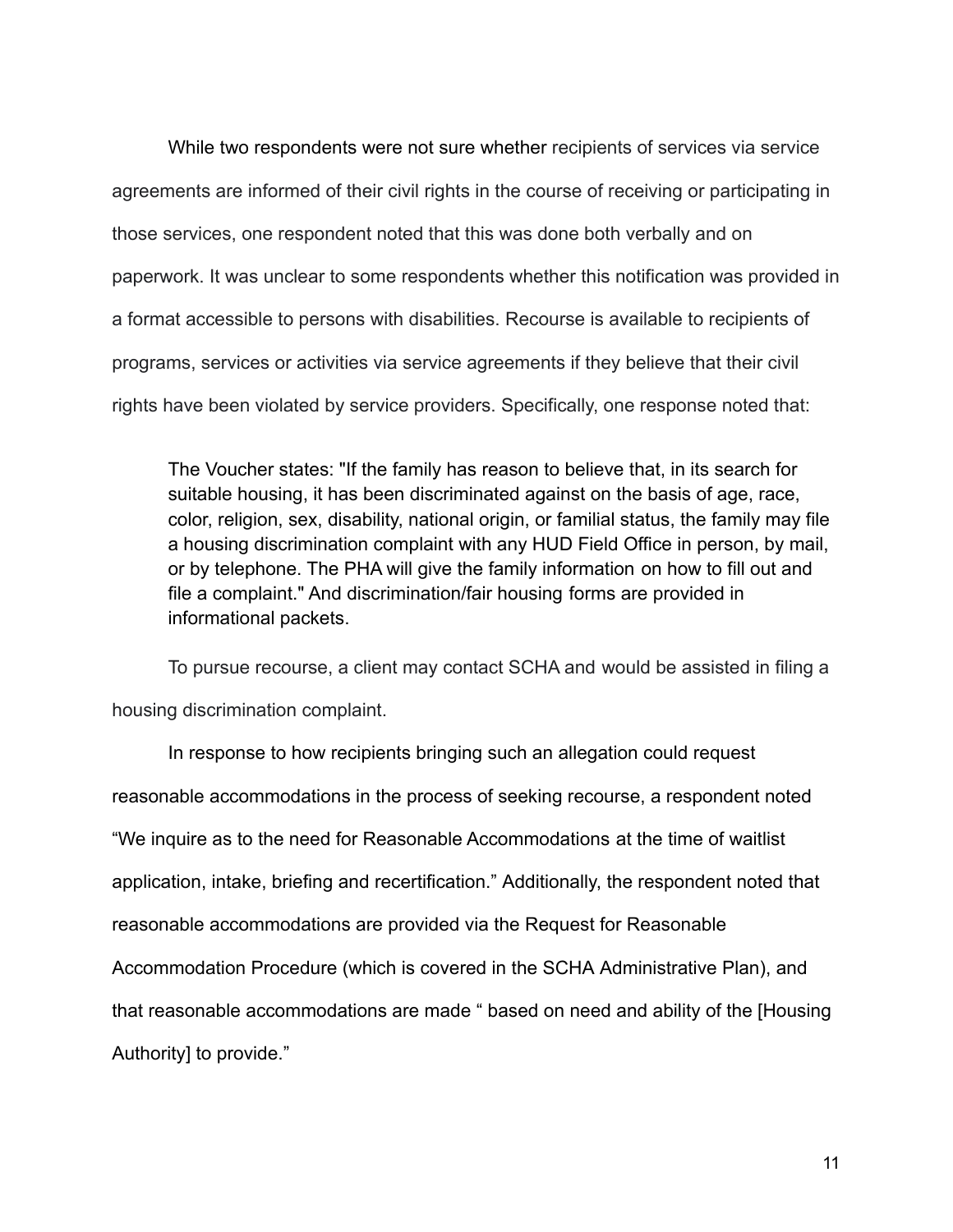#### <span id="page-12-0"></span>Methods of Administering Federally Funded Programs

 According to survey responses, SCHA conducts outreach to the public and prospective Housing Choice Voucher (HCV) applicants regarding the HCV program in several ways, including:

- ● Radio, local news papers, email blast, sharing of information with partner agencies, press release, outreach in the local community.
- ● On our website, through a broad media distribution, through several different email list-serves, and through non-profits

 According to survey responses, this outreach states that applications can be made online, or on paper if needed. It also states that assistance is available, including language assistance, as needed. SCHA ensures that this outreach is accessible to people with disabilities through the following actions: "PDFs are remediated, both email and phone contacts are provided as well as TDD. We offer to mail paper forms if needed but will also accept in other ways if needed."

 A majority of respondents indicated that HCV Program outreach materials indicate how applications may be made to the HCV program. Specifically, HCV applicants are informed of the option to apply online or on paper:

- In writing, and on a remediated webpage; and
- It is notated on all outreach materials and on the SCHA website.

 Requests for paper applications to the HCV program may be requested via phone, email, written letter, fax, or verbally. All respondents noted that the phone lines to which these requests might be made are all compatible with TTY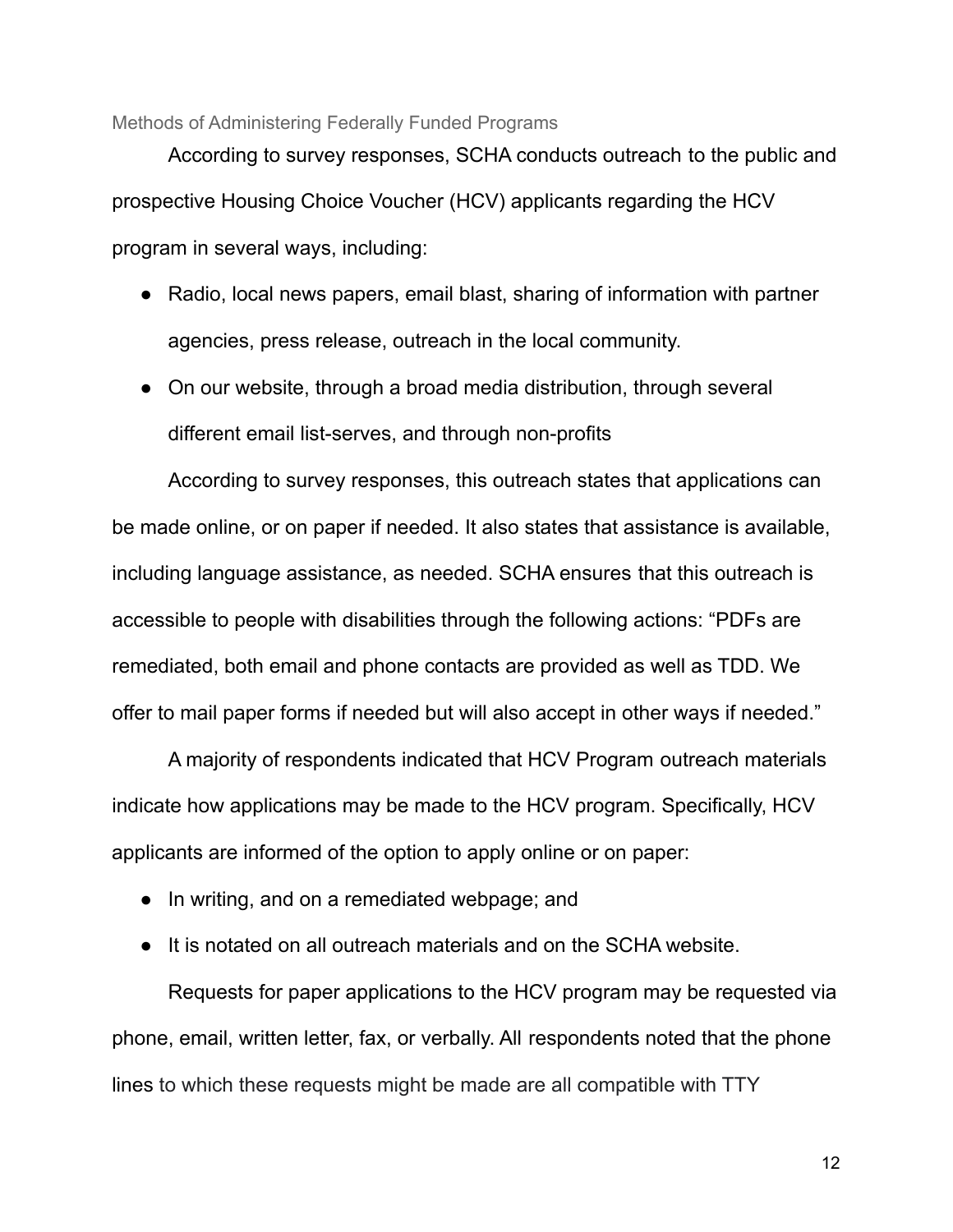technology. It was not clear whether all facilities where these paper applications could be obtained were consistently compliant with applicable ADA and California Building Code (CBC) accessibility requirements.<sup>1</sup> If paper applications cannot be obtained at SCHA facilities because of built environment barriers, equivalent facilitation is achieved by mailing an application to the person requesting.2

 Survey respondents were not sure whether the online HCV application is compliant with Web Content Accessibility Guidelines.<sup>3</sup> Paper applications can be submitted to the SCHA via Fax, email, mail, text, drop box, or in-person. Prospective applicants for the HCV program are informed that they may receive assistance and/or reasonable accommodation in completing HCV program applications. With regard to the question of whether HCV preliminary applications are processed in the order received, or according to the date they were completed and/or postmarked survey responses indicated:

- ● Not consistently (in terms of data entry) but names are reached by lottery rank and preference.
- ● Applicants are offered service in the order they appear on the waitlist. Placement is done by random lottery.

 If a HCV applicant has submitted a Preliminary Housing Application (PHA) and is subsequently determined to be ineligible, the applicant is informed of this

 $1$  This will be addressed in the Transition Plan.

 $2$  Physical barrier remediation will be addressed in the Transition Plan.

<sup>&</sup>lt;sup>3</sup> But see Information Technology survey responses, below.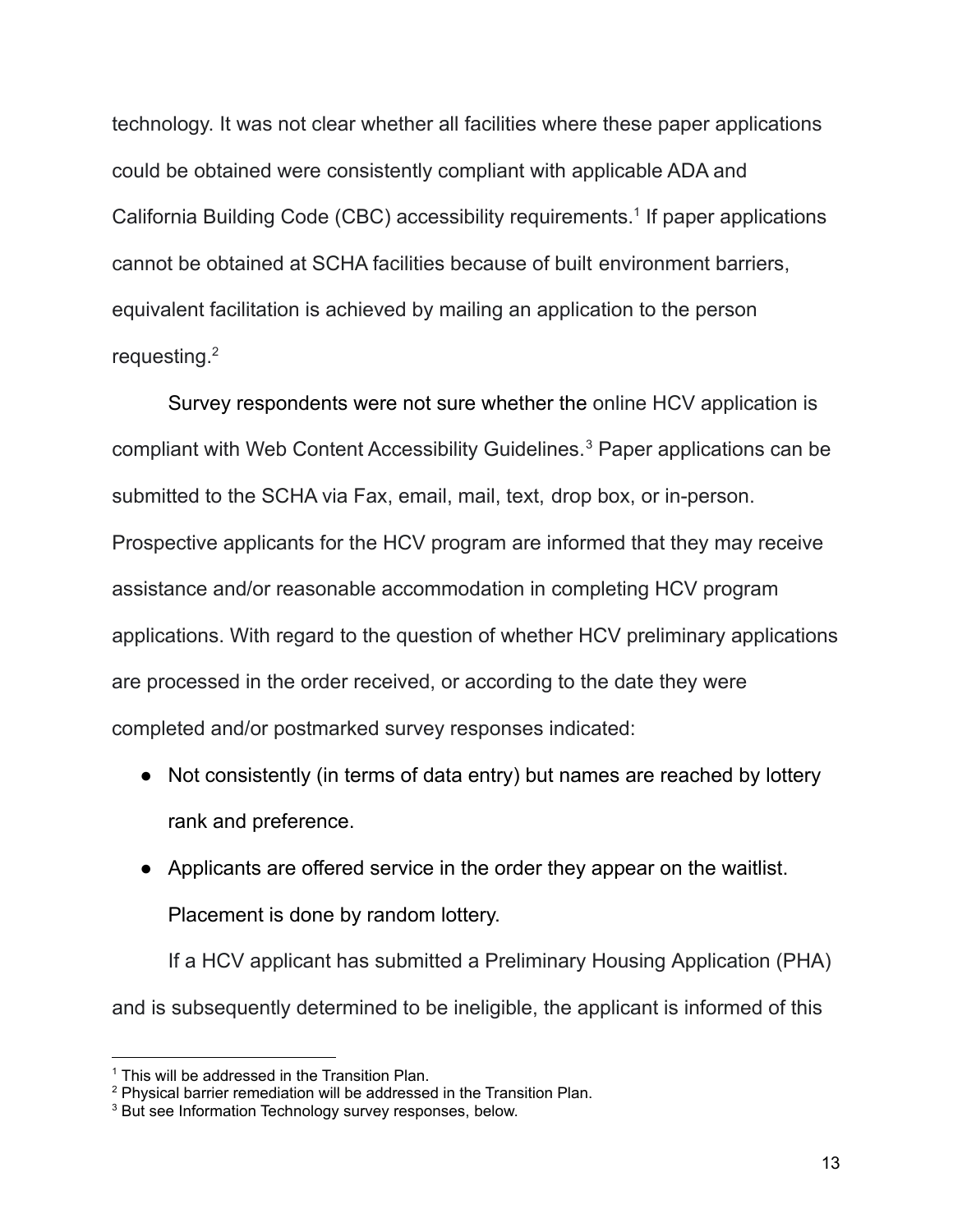via email or in writing. SCHA ensures that this notification is accessible to people with disabilities by referring back to the application - which allows for reasonable accommodation requests - and ensuring those needs are met (e.g. alternative formats, or notification via phone). Responses were not sure whether digital communications regarding this were compatible with screen-reading technology.

Survey responses indicated that this notification includes information on how a determination of ineligibility may be disputed, and that applicants deemed ineligible may request a reasonable accommodation in order to fully engage in the dispute process. SCHA indicated that it will also grant up to 2 weeks as a reasonable accommodation, if needed, for extension of an application date or response deadline.

Survey responses indicated that SCHA ensures that Project Based Voucher housing providers process applicants for vacant units in the order that they appear on the HCV waiting list in the following ways:

- We have a procedure they must follow. The property manager is given the list of applicants in order and the manager must give detailed notes if moving onto the next applicant (denial reasons, etc.)
- We have an active procedure that is followed by PBV providers and checked by the Occupancy Supervisor

#### <span id="page-14-0"></span>Reasonable Accommodation Policy

Survey responses stated that all SCHA marketing and press materials contain a statement offering the opportunity to request a reasonable accommodation, and reviews of these materials are done to ensure consistent inclusion of this information.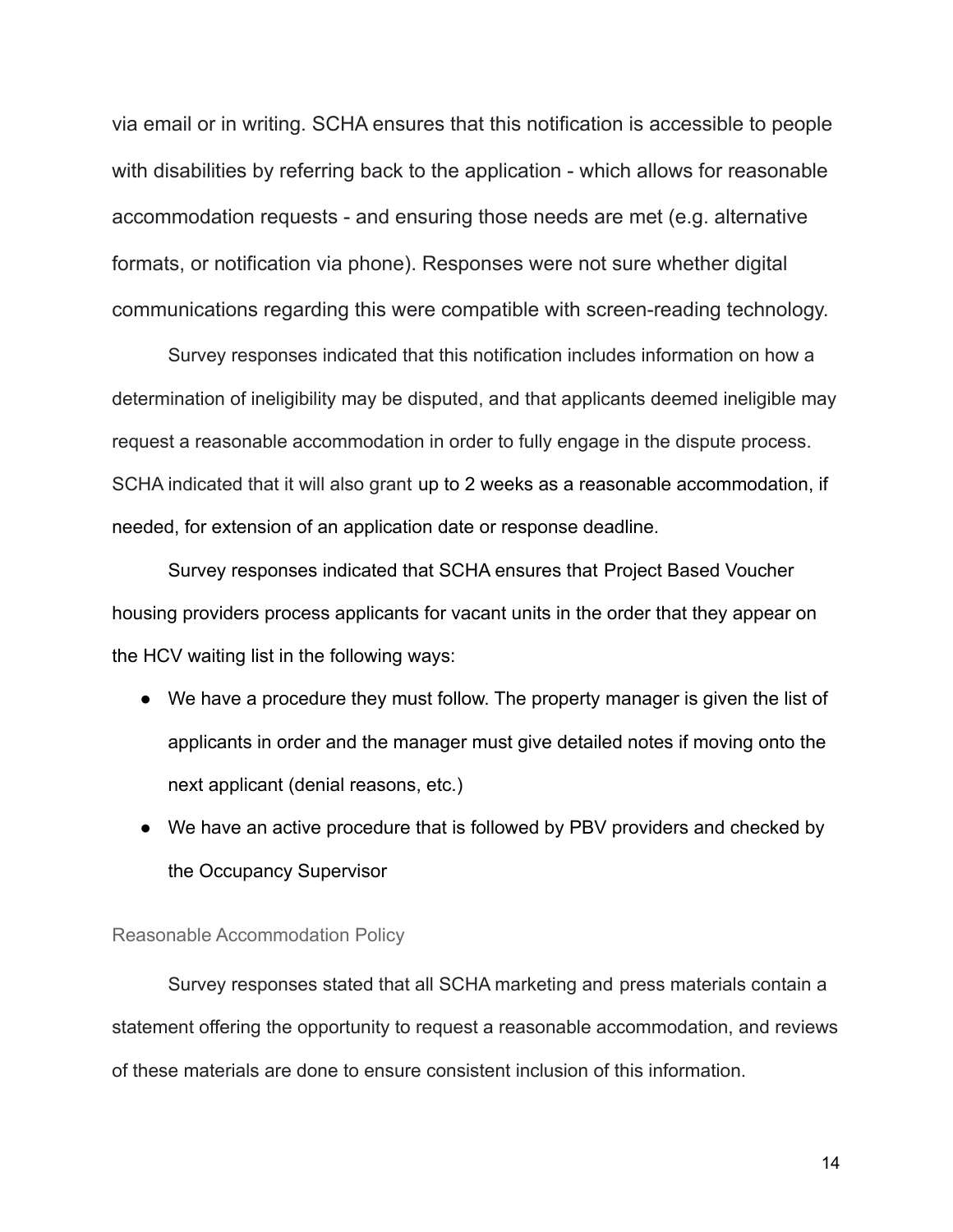<span id="page-15-0"></span>Disability Verification

One survey response affirmatively noted that SCHA has changed its Administrative Plan as well as its policy and practices to ensure compliance with the 2004 HUD and Department of Joint Statement on Reasonable Accommodations. Two survey responses noted that SCHA also permits verification of a disability to be provided by a doctor, other medical professional, a peer support group, a non-medical service agency or a reliable third party, who is in a position to know about the person's disability. Additionally, in verifying a disability and/or request for accommodation, the SCHA does not inquire regarding the nature and severity of the person's disability.

Survey responses noted that SCHA employees are informed regarding policies and practices with respect to verifying a disability via training on Fair Housing and Reasonable Accommodation, training that has occurred in the last 12 months. To ensure that SCHA employees do not make inquiries regarding disability verifications which may overstep legal bounds, employees utilize a standard form.

#### <span id="page-15-1"></span>Nexus and Consistency of Application

With regard to policies and practices in place regarding the evaluation of the nexus between a disability and requested accommodation, survey responses noted: Determination is made by the Housing Authority Manager utilizing information on the RA form and any follow up information gathered help make the determination. All requests for reasonable accommodation are reviewed by a Housing Authority Manager or Supervisor. Nexus must be established between disability related need and the accommodation requested. employees are informed of SCHA's policies and/or practices with respect to evaluating nexus via training and the Administrative Plan. Two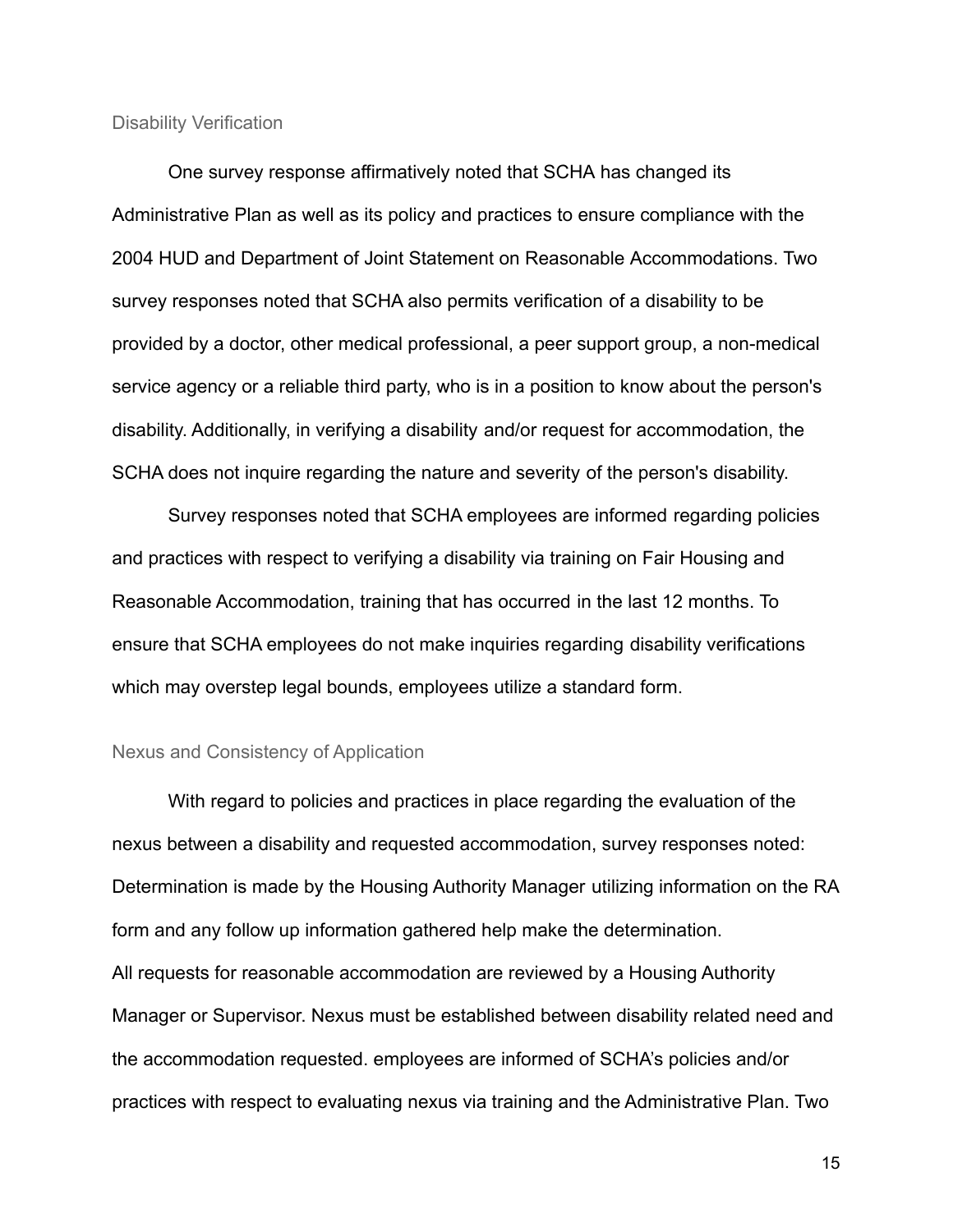survey responses noted that SCHA policies and/or practices provide guidance to SCHA employees who are unsure regarding the nexus. Specifically:

- employees are directed to inform all applicants/participants of the ability to request a reasonable accommodation. Nexus determinations are made by the manager.
- Interactive process must be initiated and additional information will be requested. Only managers or supervisors are tasked with reviewing requests for reasonable accommodation.

Consistent determination of nexus is achieved because only managers or supervisors are empowered to make this determination. SCHA audits itself to ensure that it consistently implements its reasonable accommodations process with regard to determining a nexus by keeping a log of reasonable accommodations requests and responses.

#### <span id="page-16-0"></span>**Tracking**

SCHA tracks program participants with verified disabilities who require reasonable accommodation via spreadsheet and (HP) software. Survey responses indicated that SCHA ensures that information regarding approved accommodations is communicated internally, as well as to pertinent service providers through approval letters, a note in the client file, and/or that electronic or physical files are flagged. Survey responses explained that information regarding a client's disability is kept confidential as follows:

● All disability related information that may be submitted as part of an RA request is redacted.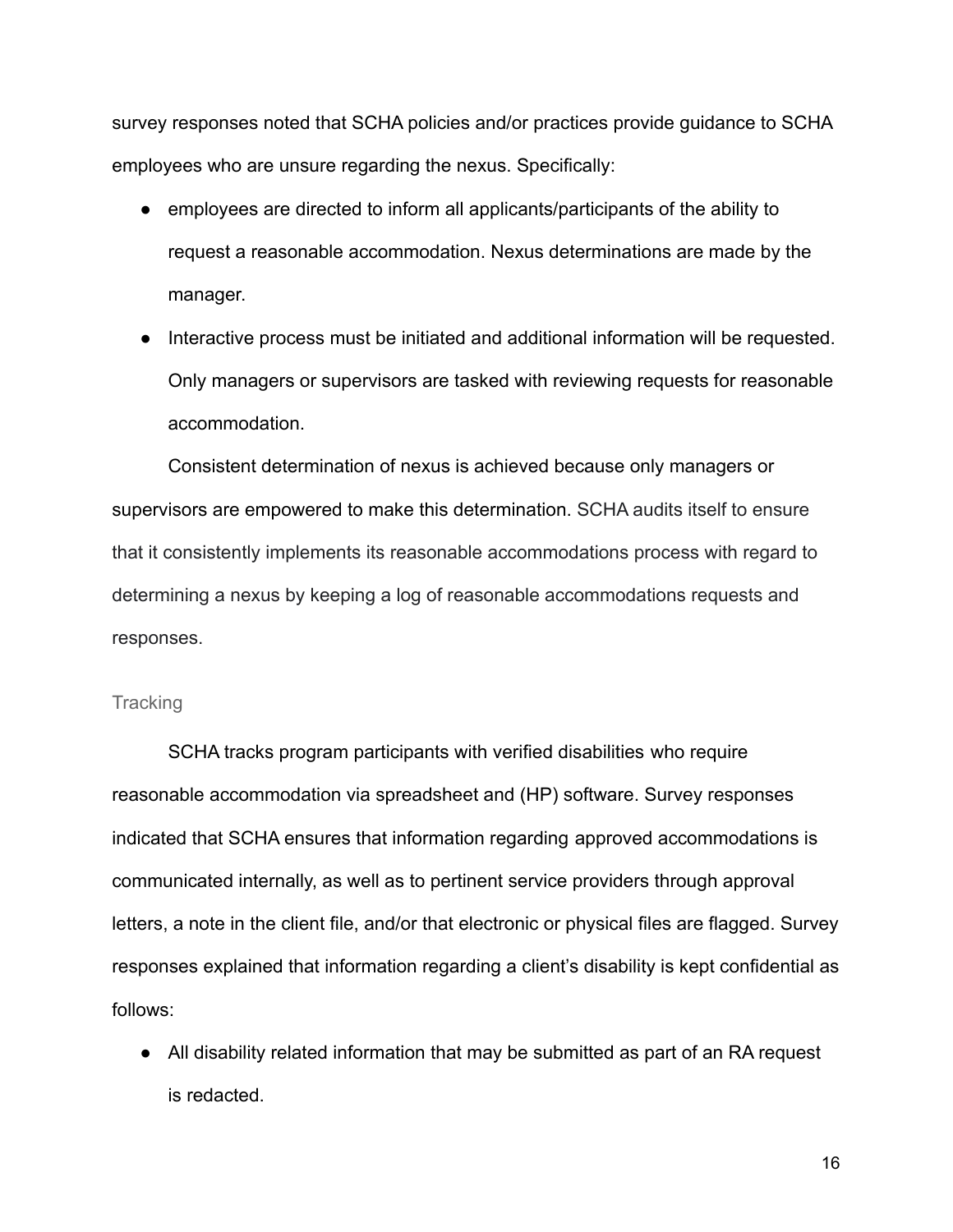● Only authorized personnel have access to participant files. We do not keep information regarding the type or severity of the disability in the file.

Responses were split between "not sure" and "not consistently" as to whether SCHA requires persons with verified disabilities to provide ongoing verification. It may be required "For persons with additional bedrooms related to a disability, proof of need for the space is required at recertification." SCHA employees have received training regarding SCHA's policies and practices regarding program participant reasonable accommodations in the last 12 months.

#### <span id="page-17-0"></span>Accessible Units

#### **Identifying Accessible Units**

Survey responses indicate that SCHA identifies accessible units and/or units with accessibility features on their vacant unit listing. To ensure they attract owners with accessible units for the HCV program, SCHA has a full time Housing Locator who engages in ongoing landlord outreach. SCHA is also a member of all local apartment and rental associations. Whenever a housing provider requests to place a unit on SCHA's available unit listing they are asked for any accessibility features of the unit.

#### **Tracking Availability of Accessible Units**

SCHA keeps track of accessible units, on its available unit listing for private rentals and an internal log of PBV accessible units. These lists are updated whenever a landlord adds a new unit, and these lists are reviewed weekly.

#### **Communicating Available Units**

Survey responses stated that Program Participants are told about an available unit listing during their briefing. Additionally, they may subscribe to the available unit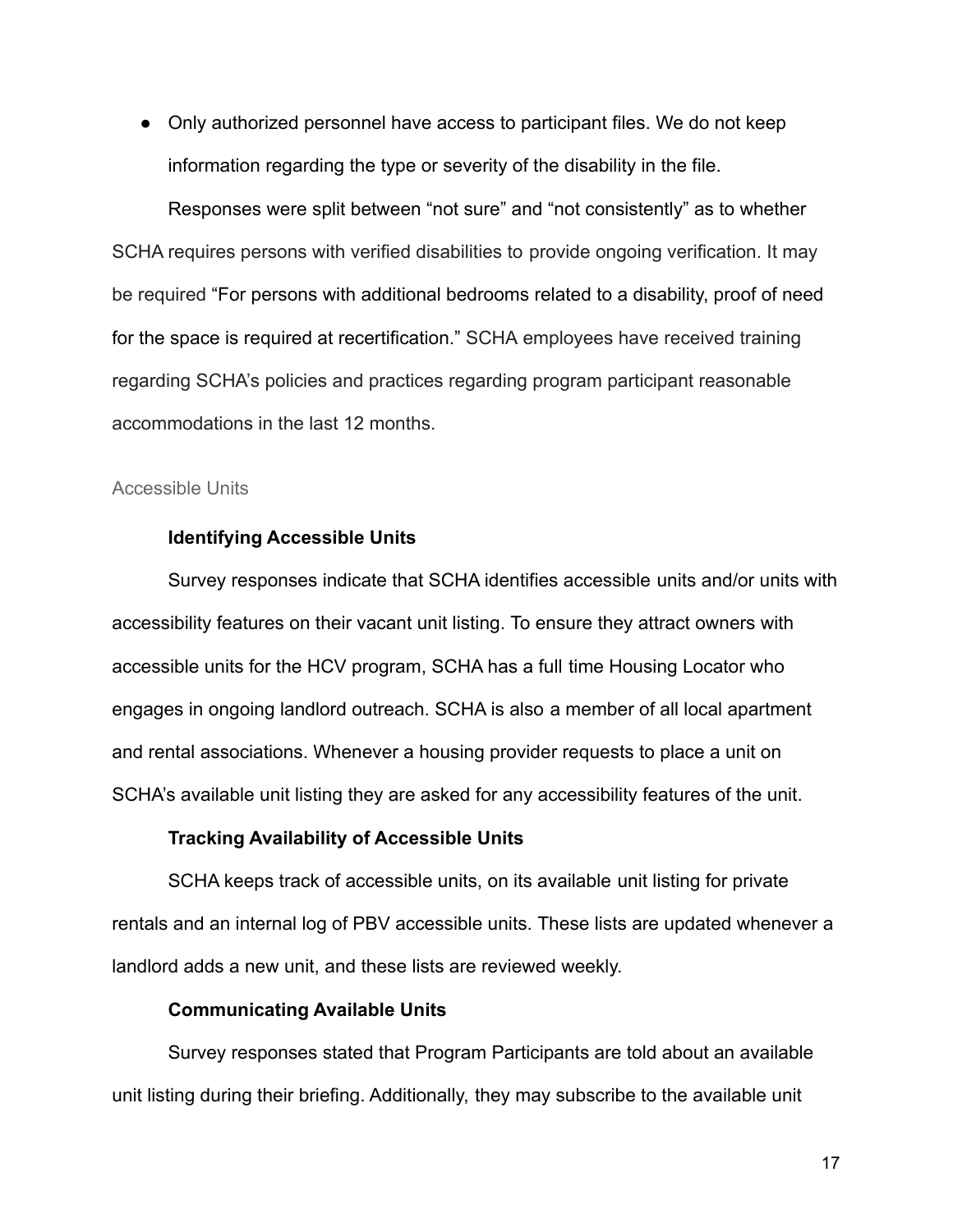listing at any time. Finally, an email notification goes out to all subscribers each time the listing is updated. When issuing a housing voucher to a family with disabilities, SCHA includes a current listing of known available accessible units (including any specific features). Specifically, SCHA provides the Program Participant a copy of available unit listings.

#### **Offering Available Accessible Units (and Assisting in the Search)**

In order to maximize the utilization of accessible PBV units by persons with disabilities SCHA makes sure that "all units with accessibility features are provided to anyone who wants it". To ensure that vacant, accessible PBV units are first offered to occupants with disabilities of another unit of the same project (or comparable projects) who are not occupying accessible units, waitlists are screened for applicants who have indicated the need for an accessible unit. If no applicants are identified needing the accessibility features, SCHA screens its main HCV waitlist.

#### <span id="page-18-0"></span>Section 504 Grievances

Based on survey responses, SCHA indicates that it has amended its ADA (Section 504) grievance procedures to include notifying an individual of the right to file a complaint with the state or federal government against SCHA (without first filing with (or notifying) the SCHA). Individuals informed of this right in all notifications where an adverse determination is made. Per survey responses (including Information Technology), SCHA's online ADA grievance form complies with the most current Web Content Accessibility Guidelines. Additionally, SCHA has posted its ADA grievance policy and has grievance forms available at reception desks. Survey responses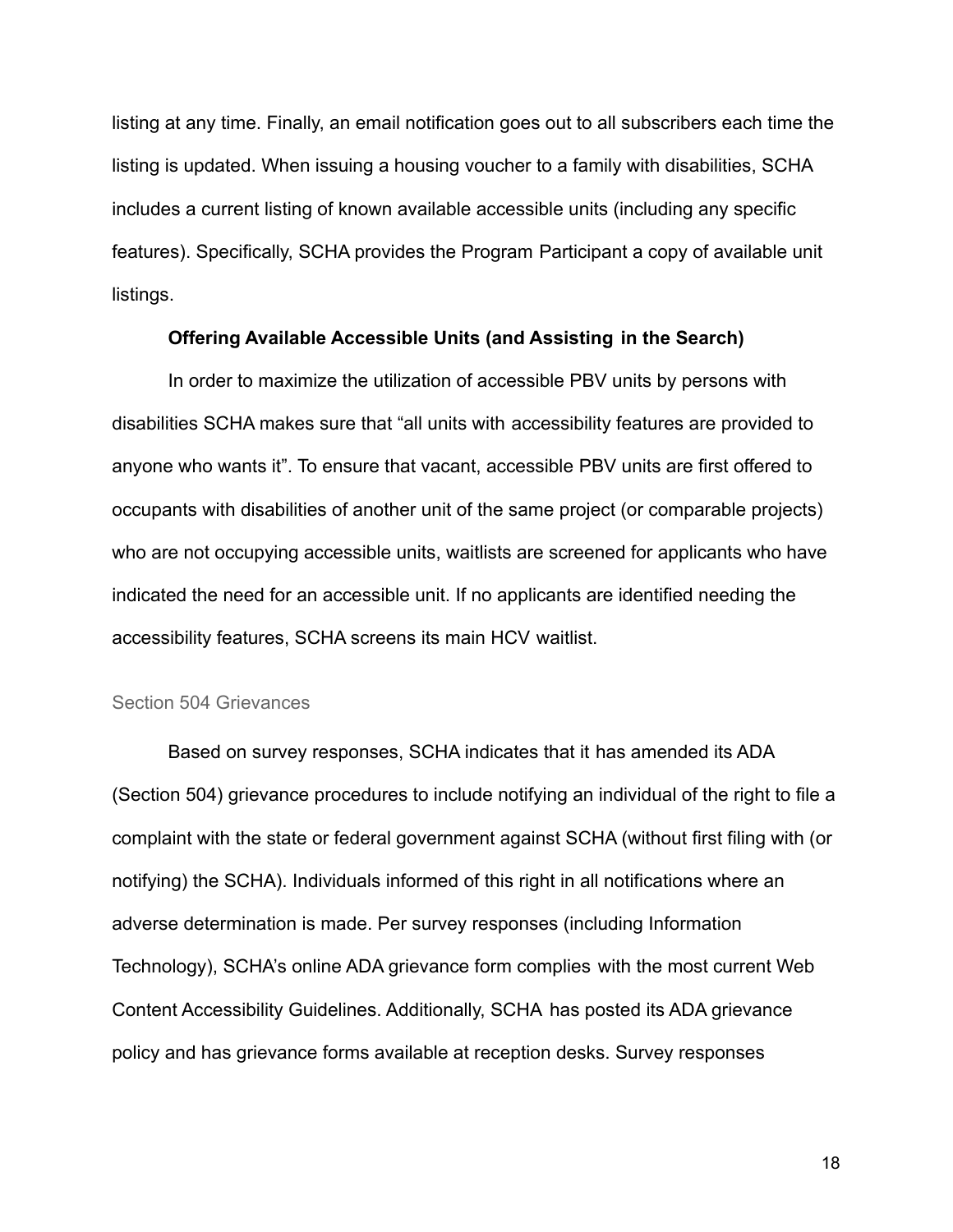indicated that SCHA staff are trained on how to provide assistance to people with disabilities who help to complete this form.

SCHA's PBV housing providers are required to provide the HA with a copy of their ADA grievance policy and procedures and SCHA respondents noted that these are monitored biennially by an on-staff person.

SCHA ensures that any complaint alleging violation of the ADA is heard by a hearing officer knowledgeable about Section 504, and provides training to hearing officers. Responses were split on whether SCHA ensures that Hearing Officers:

- evaluate whether a requested reasonable accommodation may pose an undue financial burden; or
- evaluate the nexus between a disability and a requested reasonable accommodation.

One respondent noted, however, that, "The hearing officer is independent of the SCHA. They are sent to trainings regarding the responsibilities of the Hearing Officer. Evaluation of the nexus is part of this training." All responses indicated that Hearing Officer decisions are provided in accessible formats.

#### <span id="page-19-0"></span>Non-Discrimination Notices

The majority of survey responses indicated that the SCHA main office has posted a one-page non-discrimination notice, in English and Spanish, that includes the 504 Coordinator's name and contact telephone number. Survey responses noted that this notice is posted in a location easily accessible to the public and posted at a height that is readable for wheelchair users.

All survey responses were unsure whether: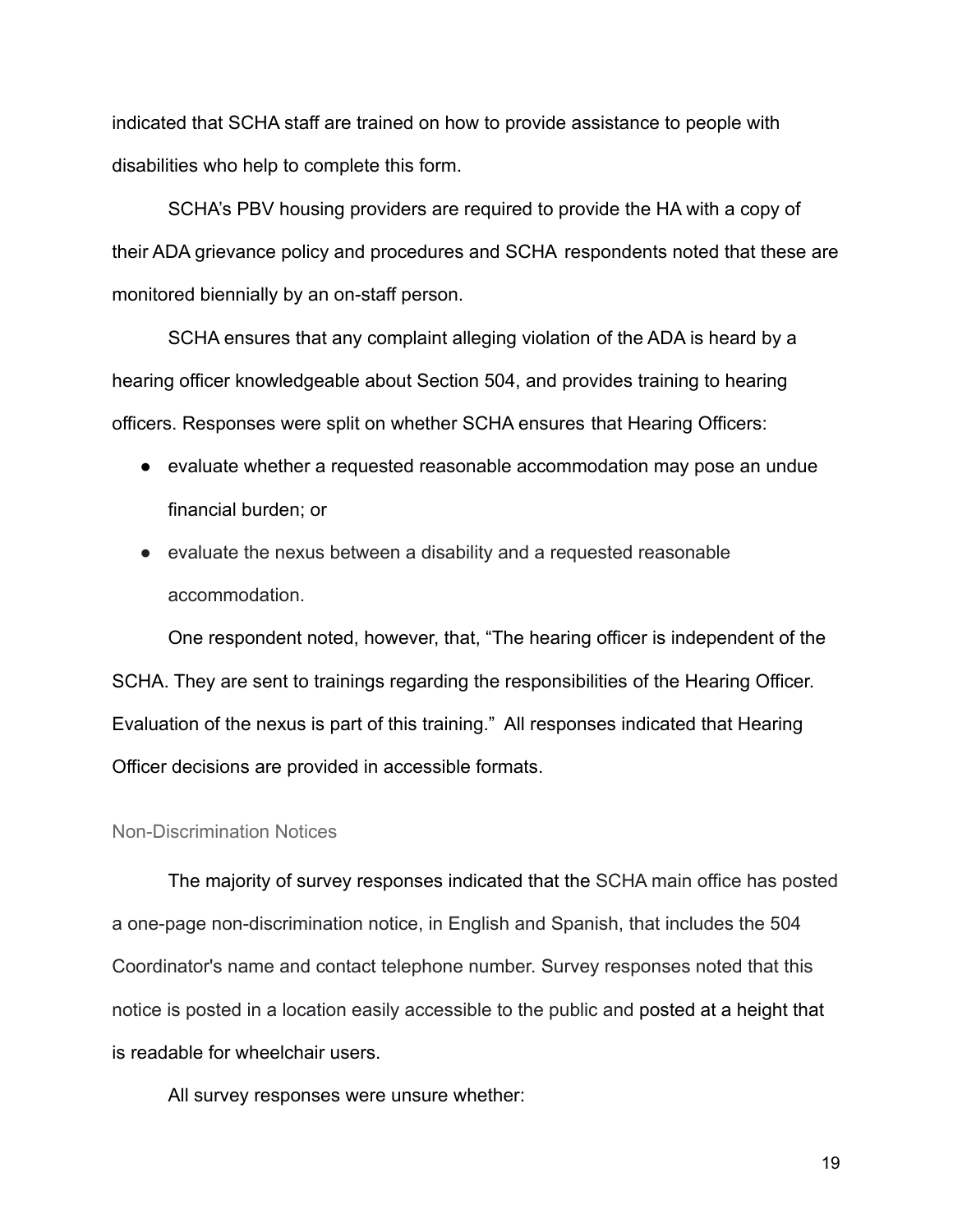- SCHA provides a notice of its non-discrimination policy in *all* meeting notices;
- SCHA monitors its service providers to ensure compliance with Section 504's non-discrimination notice requirements; or
- Section 504's non-discrimination notice requirements are included when service providers update their program information, advertising and marketing materials.

# <span id="page-20-0"></span>Printed Communications

### <span id="page-20-1"></span>Recommendations

- Ensure that all printed publications, inform readers that the publications are available in alternative formats, if needed.
- Develop and distribute a "style guide" to ensure consistent font size and type that are aligned with best practices for print that is accessible to people who have low vision and/or are visually impaired.4
- Review all publications and notices to determine whether they portray persons with disabilities in a demeaning or offensive manner, and whether publications and correspondence use "person first language".
- Provide training to all Staff regarding the creation of publications and notices that portray persons with disabilities in a positive manner, and the use of "person first language". Make sure to track training attendance.

#### <span id="page-20-2"></span>Responses

Generally, survey responses indicate not so much a lack of resource and/or

compliance around print access, but a need for consistent knowledge and application of

existing resources. Survey responses indicate that a majority of Staff are not sure

whether printed publications and notices inform readers that the publications are

available in alternative formats. To the extent these notifications are made, Staff was

unclear whether notification language was standard to the County or created by the

Housing Authority. When asked for the text of this notice, responses included:

 <sup>4</sup> Link to resource for this [recommendation:https://www.aph.org/aph-guidelines-for-print-document-design](https://recommendation:https://www.aph.org/aph-guidelines-for-print-document-design)/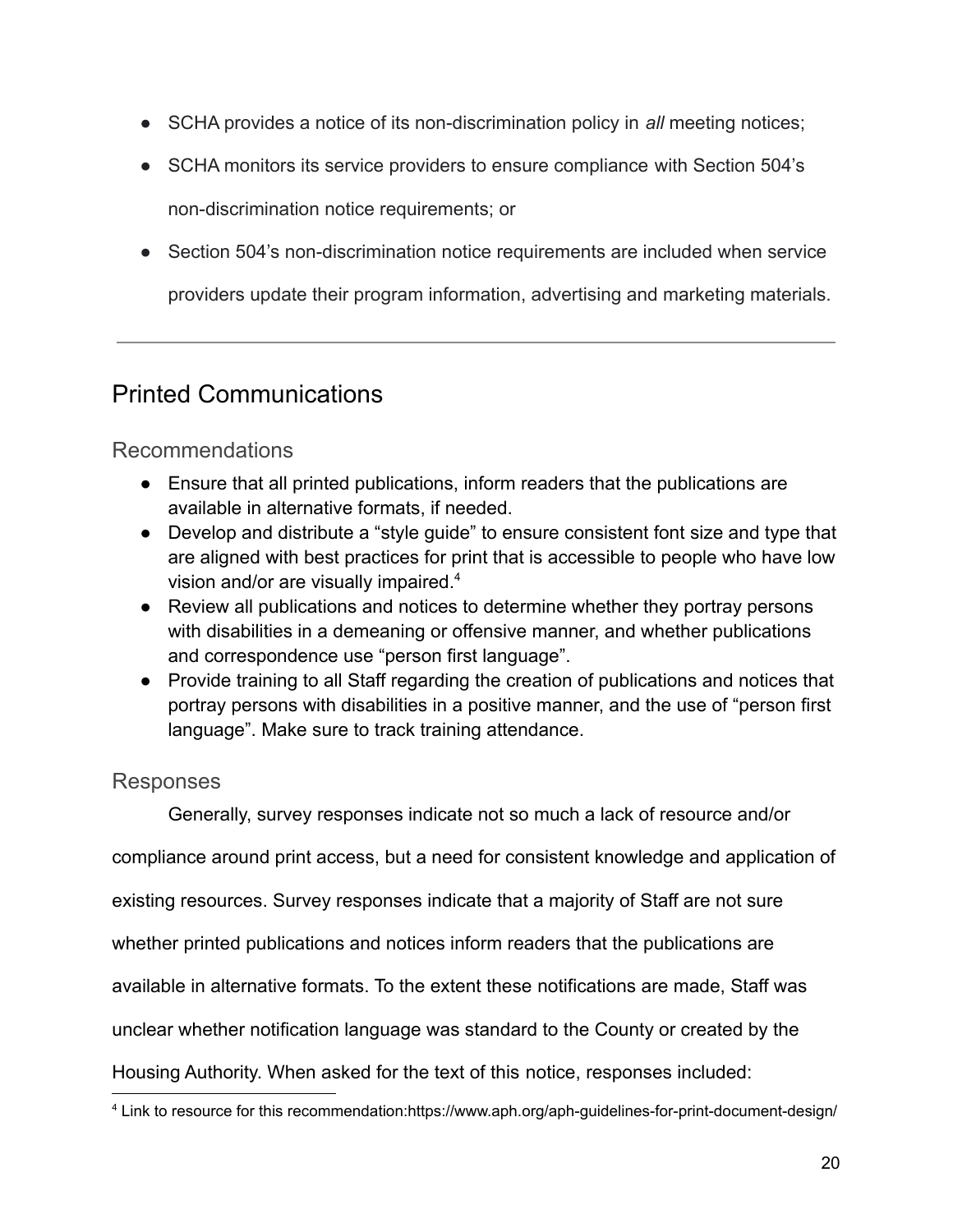- If you are a person with a disability and you need a disability-related accommodation to access any programs, services, or activities provided by the Sonoma County Community Development Commission or the Sonoma County Housing Authority, you may contact the Sonoma County Housing Authority at (707) 565-7500/TDD (707) 565-7555. Translation services are available upon request.
- Si usted es una persona con una discapacidad y necesita un alojamiento relacionado con la discapacidad para acceder a los programas, servicios o actividades proporcionados por la Comisión de Desarrollo Comunitario del Condado de Sonoma o la Autoridad de Vivienda del Condado de Sonoma, usted puede contactar la Autoridad de Vivienda del Condado de Sonoma at (707) 565-7500/TDD (707) 565-7555. Servicios de traducción disponibles bajo petición.

Survey responses indicate that a majority of Staff are not sure whether printed

publications and notices use a certain font type and size for County published

documents. Responses also indicate that a majority of Staff are not sure: whether all

publications and notices have been reviewed to determine whether they portray persons

with disabilities in a demeaning or offensive manner; or whether publications and

correspondence use "person first language".

# <span id="page-21-0"></span> Communication With People Who are Deaf or Hard of Hearing (DHH)

#### <span id="page-21-1"></span>Recommendations

- Ensure that all business cards and letterhead list "711 the California Relay".<sup>5</sup>
- Ensure that all letters and forms indicate a TDD phone number.
- Request that telephone lines be tested to determine whether they are accessible to persons who are deaf and hard of hearing.

<sup>5</sup> *See* <https://ddtp.cpuc.ca.gov/default1.aspx?id=1482>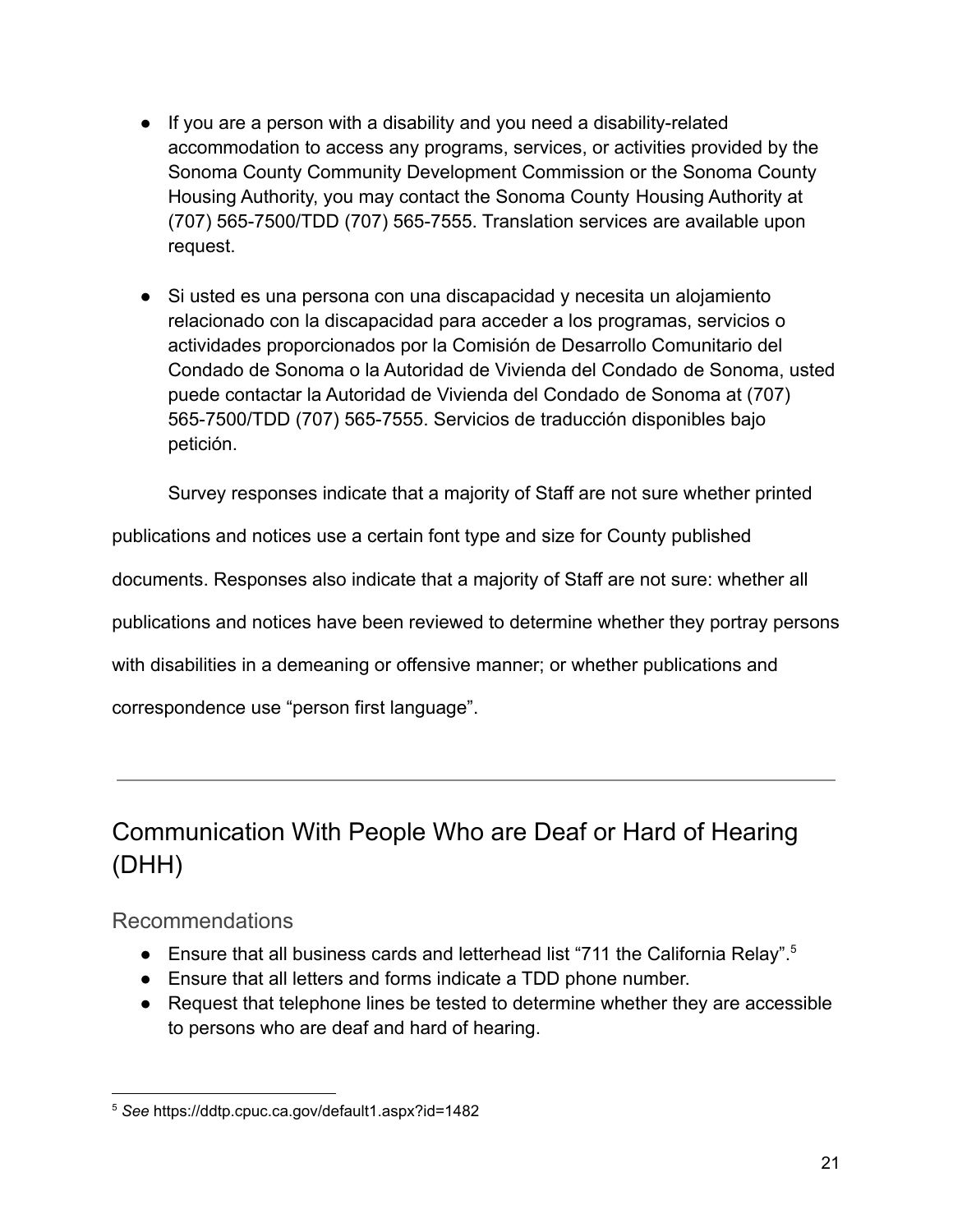- Ensure that all Staff are aware of local resources that can provide auxiliary aids for communication as needed.
- Ensure that all Staff are aware that videos must be captioned, including videos that are played for the public, e.g. in lobbies.
- Ensure that Staff are aware of the Housing Authority's policy for securing video remote interpreting services (VRI).
- Whenever a Public Information Officer is utilized, ensure that Staff are aware that an American Sign Language interpreter should be visible and within the screenshot if television cameras are in use and/or that a captioning service is to be used.

#### <span id="page-22-0"></span>Responses

Generally, survey responses indicate not so much a lack of accessibility for

people who are deaf or hard of hearing, but a need for consistent knowledge and

application of the resources that exist. Survey responses indicate that business cards

and letterhead largely do not, or do not consistently list "711 the California Relay

Service", and more than half of respondents were not sure if phone lines are accessible.

Staff were not consistently aware of how Housing Authority videos are captioned, or the

policy for securing Video Report Interpreting (VRI) services.

# <span id="page-22-1"></span>Software & Digital Communication

#### <span id="page-22-2"></span>Recommendations

- Review to determine whether the Housing Authority uses any third party software and/or offers any type of computer or digital device for use by the public. If so, determine whether these meet WCAG 2.1 AA, have operating systems with accessibility features, and/or can be utilized with accessible technology (e.g. braille keyboards, screen reading technology, etc.).
- Offer refresher training on accessible communications best practices to ensure that all email communications - and attachments - are accessible to people with disabilities.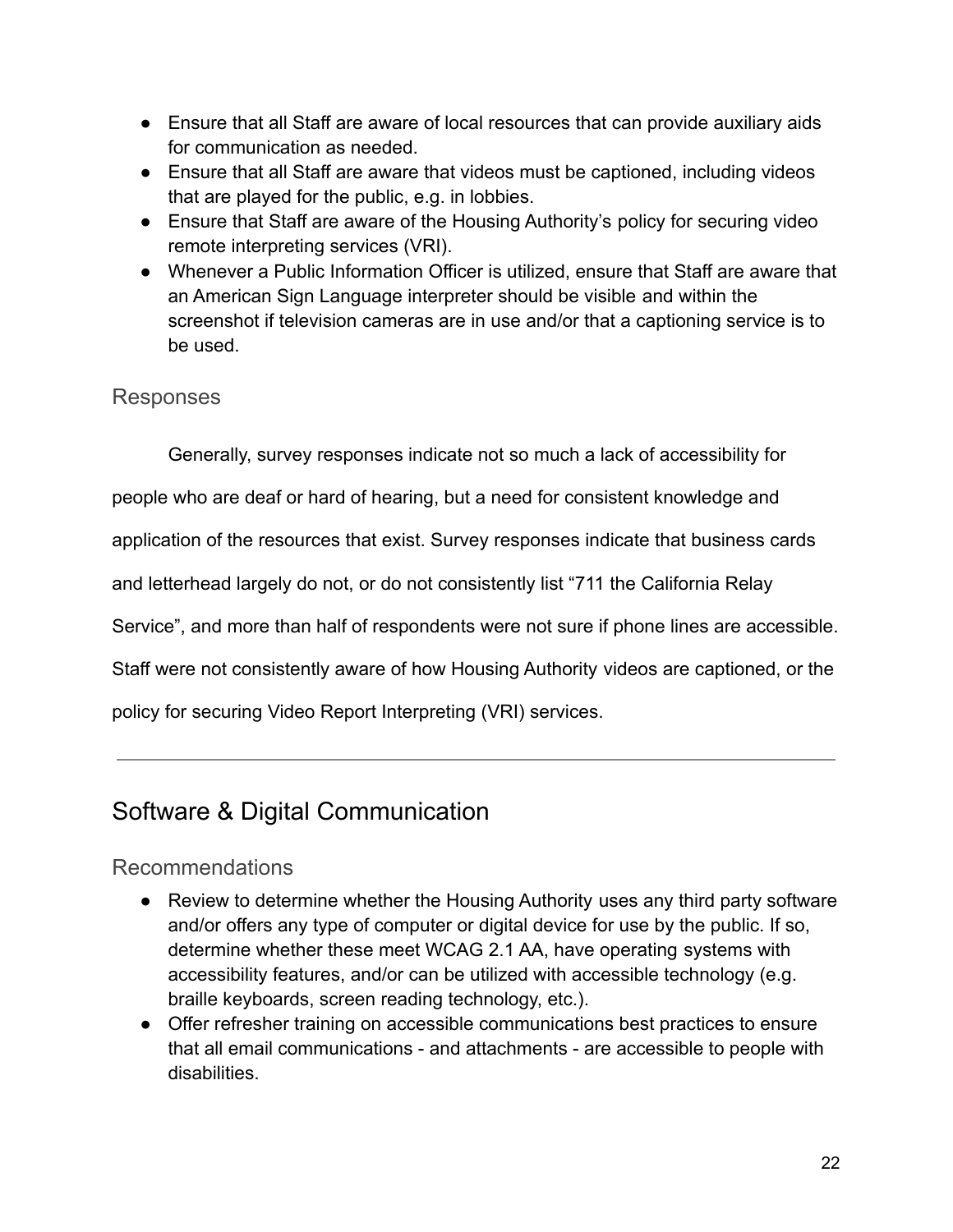#### <span id="page-23-0"></span>Responses

Survey responses indicate that the Housing Authority's website is accessible to persons with disabilities (by applying Web Content Accessibility Guidelines, specifically, WCAG 2.1 AA), and that this is mandated by the County. The County subscribes to a service that monitors for ADA compliance, site templates are reviewed for compliance periodically, and editors are trained in remediation.

For any web-based forms (for internal or public use), the final product is evaluated via WebAIM's WAVE toolbar or Acrobat Accessibility checker (HTML and PDF, respectively). In addition, Staff listen out loud and test for keyboard accessibility. Staff was not sure if the Housing Authority uses any third party software or offers any type of computer or digital device for use by the public.

With regard to email communications, Staff was not sure if accessible communications practices, including accessible attachments, were consistently applied to all formats (e.g. PDFs - yes, Word documents - not consistently, jpegs - yes).

## <span id="page-23-1"></span>Information Technology

<span id="page-23-2"></span>Recommendations

● No recommendations for this section.

#### <span id="page-23-3"></span>Responses

Survey responses indicate that the Housing Authority's Information Technology Staff (IT) generally adheres to WCAG 2.1 AA. In order to ensure digital accessibility, IT:

● Offers annual training seminars and technical classes throughout the year to editors and designers;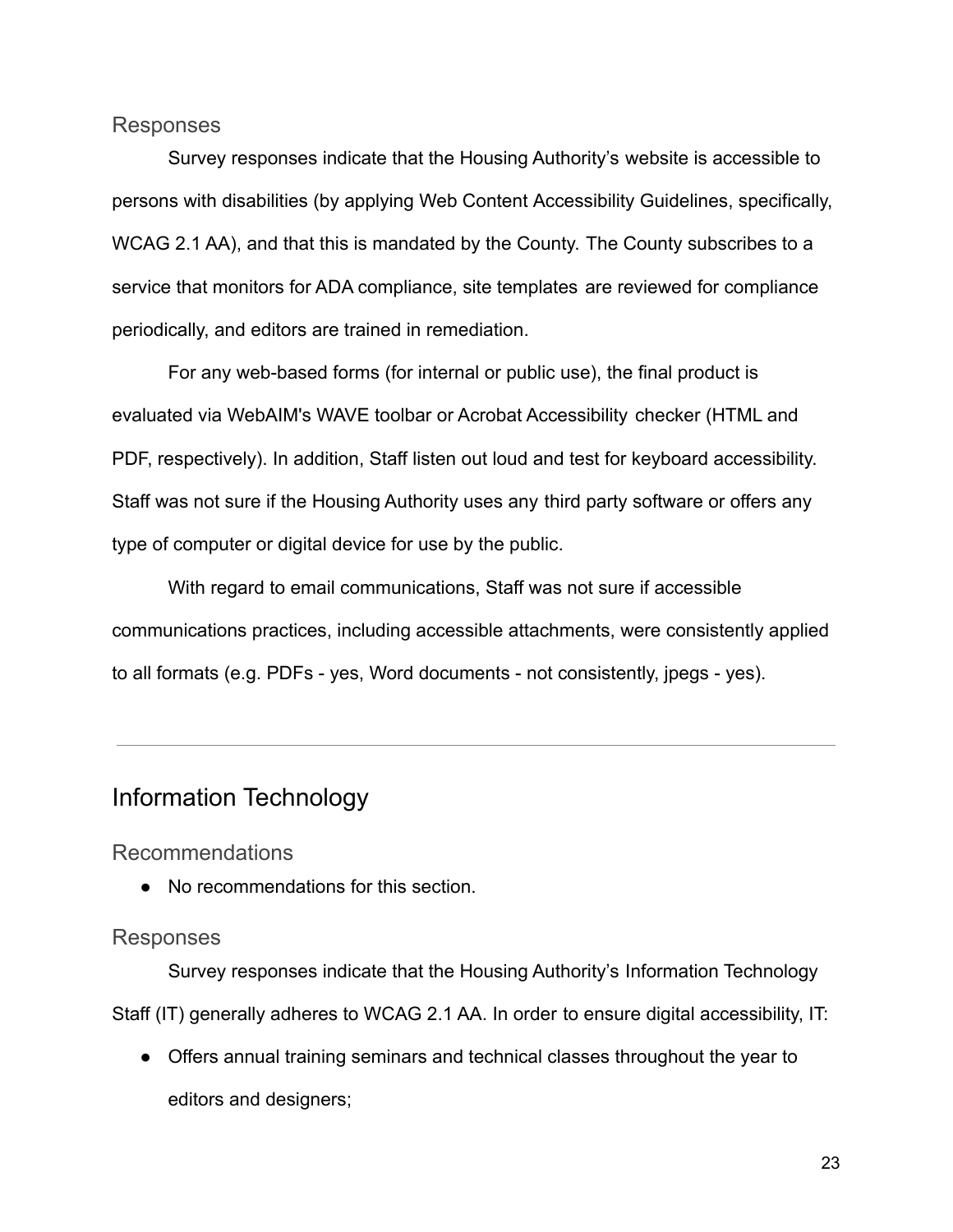- Leads (and encourages trainers to attend WebAIM training seminars);
- For each new request for web content, reviews accessibility concerns and provides remediation where needed;
- Reviews software purchases sent through the Purchasing Dept are reviewed for ADA compliance;
- Solicits information from vendors via questionnaire or VPAT.

Additionally, accessibility clauses have been added to the Housing Authority's

standard Professional Services Agreement. IT stated that it evangelizes digital

accessibility at every opportunity to reinforce education.

# <span id="page-24-0"></span>Human Resources

<span id="page-24-1"></span>Recommendations

- Affirm that the Housing Authority consistently and affirmatively recruits persons with disabilities for available positions.
- Offer interview panel members training regarding disability awareness and appropriate interactions with people with disabilities, and track attendance.<sup>6</sup>
- Because event accessibility includes more than accessibility in a built environment, develop an events accessibility checklist, and distribute it to all persons who have responsibility for implementing and overseeing events (for both staff and the public).<sup>7</sup>
- In the era of COVID, ensure that virtual events are also accessible.<sup>8</sup>

<https://sonomacounty.ca.gov/HR/EEO/Toolkit/Etiquette/> <sup>7</sup> *See*, e.g. [https://ens.lacity.org/dod/indexpage/dodindexpage169433612\\_11152005.pdf](https://ens.lacity.org/dod/indexpage/dodindexpage169433612_11152005.pdf), <https://www.stinsondesign.com/blog/ultimate-guide-accessible-presentation-design>, and

<https://www.boia.org/blog/tips-for-making-your-presentations-accessible>

<sup>8</sup> *See*, e.g.

<sup>6</sup> *See*, e.g.

[sabilities](https://www.dol.gov/agencies/odep/publications/fact-sheets/focus-on-ability-interviewing-applicants-with-disabilities); also see the County's guidance on this, here: [https://www.dol.gov/agencies/odep/publications/fact-sheets/focus-on-ability-interviewing-applicants-with-di](https://www.dol.gov/agencies/odep/publications/fact-sheets/focus-on-ability-interviewing-applicants-with-disabilities)

[https://www.fda.gov/about-fda/internet-accessibility/accessible-web-conferences-and-webinar-best-practic](https://www.fda.gov/about-fda/internet-accessibility/accessible-web-conferences-and-webinar-best-practices) [es.](https://www.fda.gov/about-fda/internet-accessibility/accessible-web-conferences-and-webinar-best-practices)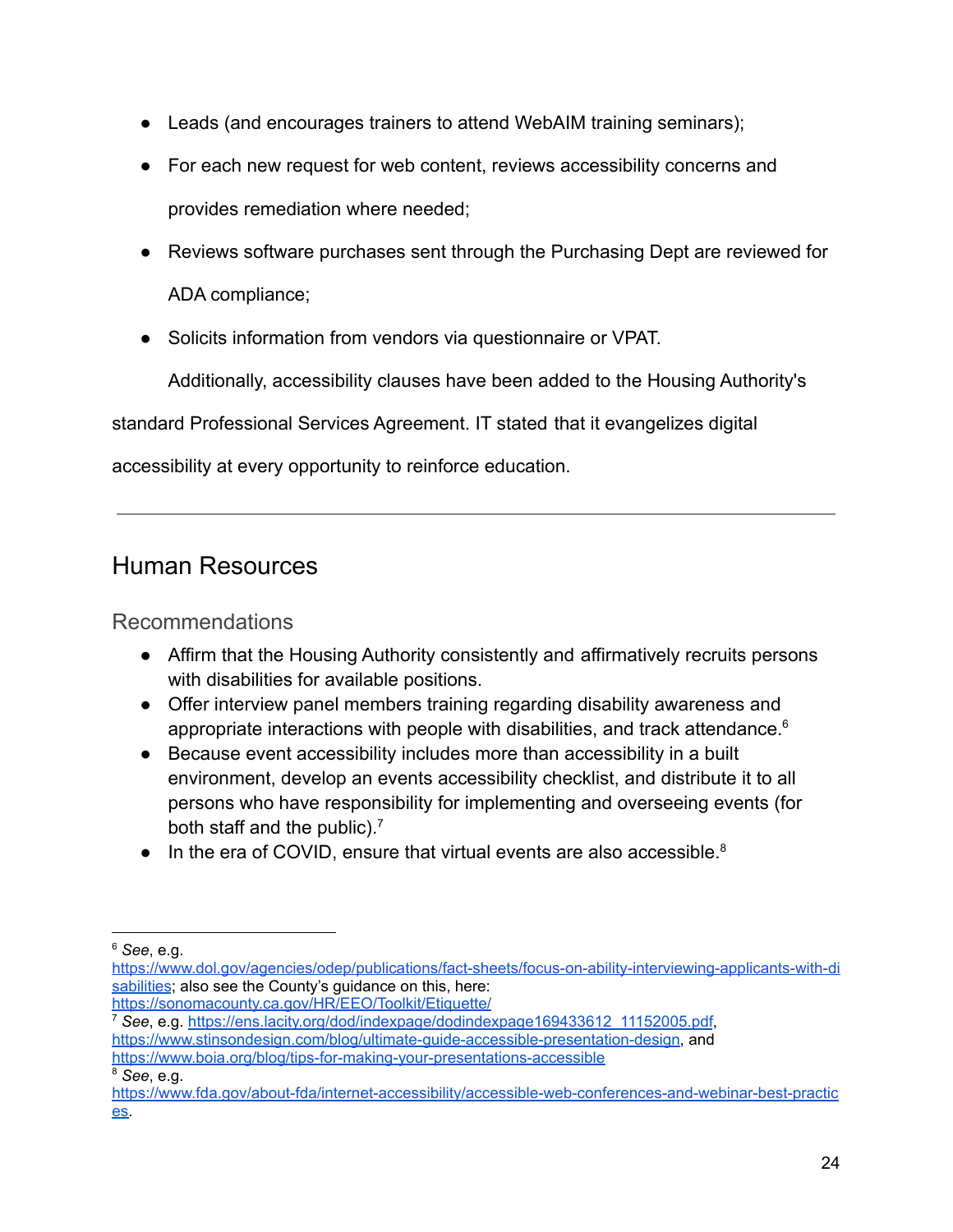- To ensure knowledge and consistent application of disability rights laws, offer regular training (upon hire, and refresher training) regarding disability civil rights, requirements, and best practices.<sup>9</sup>
- Affirm that current County policies include a clear statement on the prohibition of discrimination against people who formerly used drugs illegally and have been through a rehabilitation program.  $10$

#### <span id="page-25-0"></span>Responses

The survey respondent for this section was unsure whether the Housing Authority Staff affirmatively recruits persons with disabilities for available roles, but indicated that job listings are accessible to people with disabilities. Specifically, the respondent noted that the Housing Authority "uses the applicant tracking system, NEOGov/government [jobs.com](https://jobs.com), which is ADA complaint." Additionally, job listings contain a statement of non-discrimination against people with disabilities.

The survey respondent indicated that candidates for employment have the opportunity to request reasonable accommodation, but that interview panel members may not be trained regarding disability awareness and appropriate interactions with people with disabilities. The respondent affirmed that, when Staff conducts employment interviews, the decision to hire is always based upon which candidate is best qualified to perform the essential functions of the job with or without reasonable accommodations, and that those essential functions are determined via discussion and job analysis on several management levels. Additionally, Staff and employees are offered an opportunity to self-identify as a person with a disability.

The survey respondent indicated that the Housing Authority ensures that employee events (e.g. holiday parties, trainings, off-site retreats, etc.), are fully

<sup>&</sup>lt;sup>9</sup> See, e.g. <https://www.eeoc.gov/publications/ada-your-employment-rights-individual-disability>, and <https://askjan.org/ADA-Library.cfm>

 <sup>10</sup> *See*, e.g. 42 U.S.C. § 12114(b)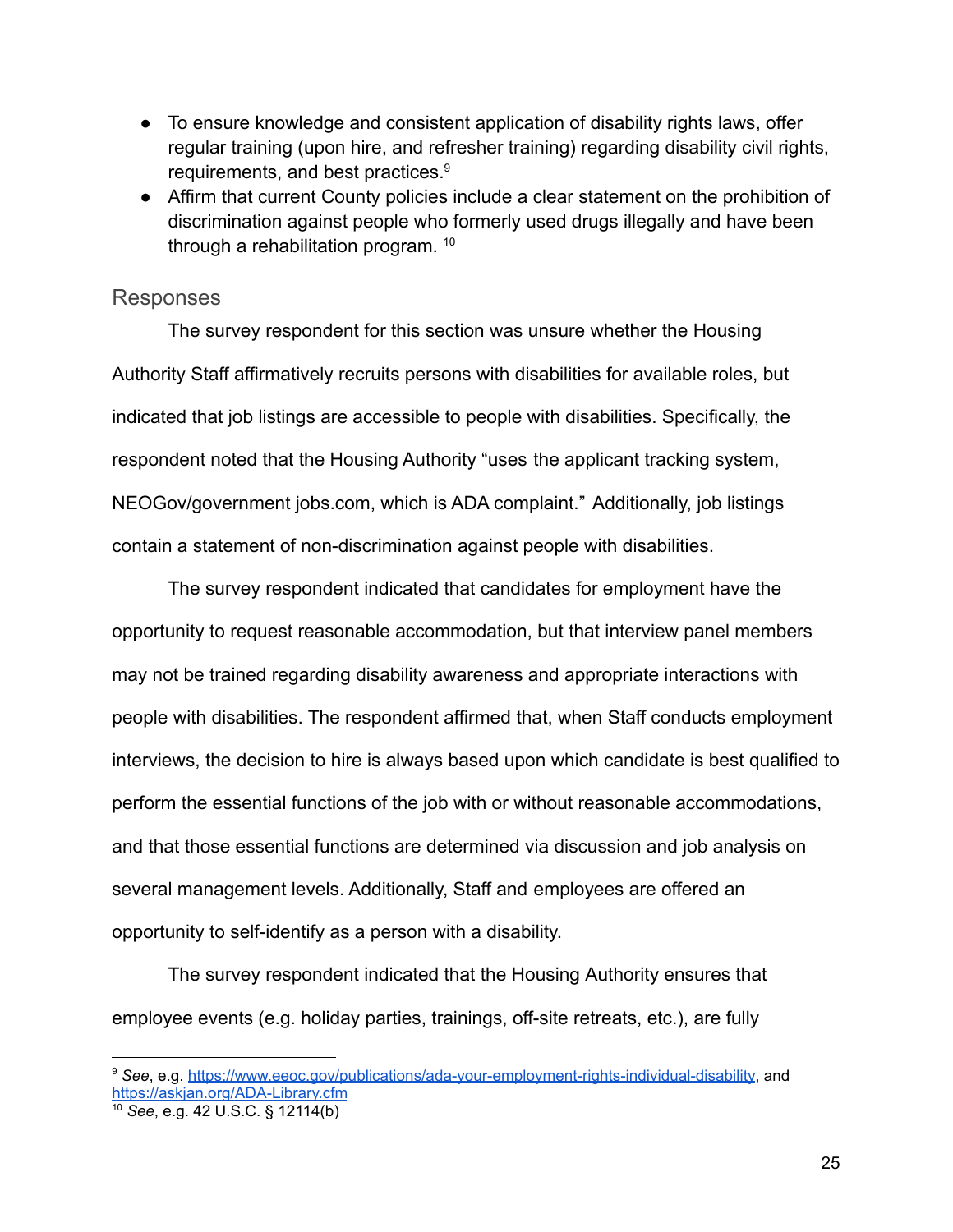accessible by being held at accessible locations; and optional training on accessibility best practices and/or the ADA is offered to staff, employees and/or volunteers via ISD accessibility document training. Opportunities for advancement and education are available and accessible to Staff and employees who may have a disability through discussions with employees who may require an accommodation.

The Housing Authority has a process for employees to request a reasonable accommodation, specifically application of the County's Disability and Reasonable Accommodation Policy which can be found at <https://sonomacounty.ca.gov/Home/>. This process includes a search for transfer into a vacant, funded role as an accommodation of last resort and, if one can be found, there is no requirement to compete for the position. If reasonable modifications are used to create access, they are approved before they are put in place. Specifically, the respondent indicated that, "Conversations are facilitated with Disability Management, supervisor and employee or candidate. Final approval is with the Executive Director or their designee." Additionally, when reasonable modifications are put in place, they are documented to ensure staff implements them appropriately.

The survey respondent indicated that facilities and offices are not consistently fully accessible, but that "We have accessibilities surveys and are looking to put recommendations into place."

The Housing Authority has an anti-disability harassment policy, specifically the County's EEO policy (last updated in 2016) and the County's Reasonable Accommodation Policy. This policy is accessible "via the County website and through AB125 training required every two years."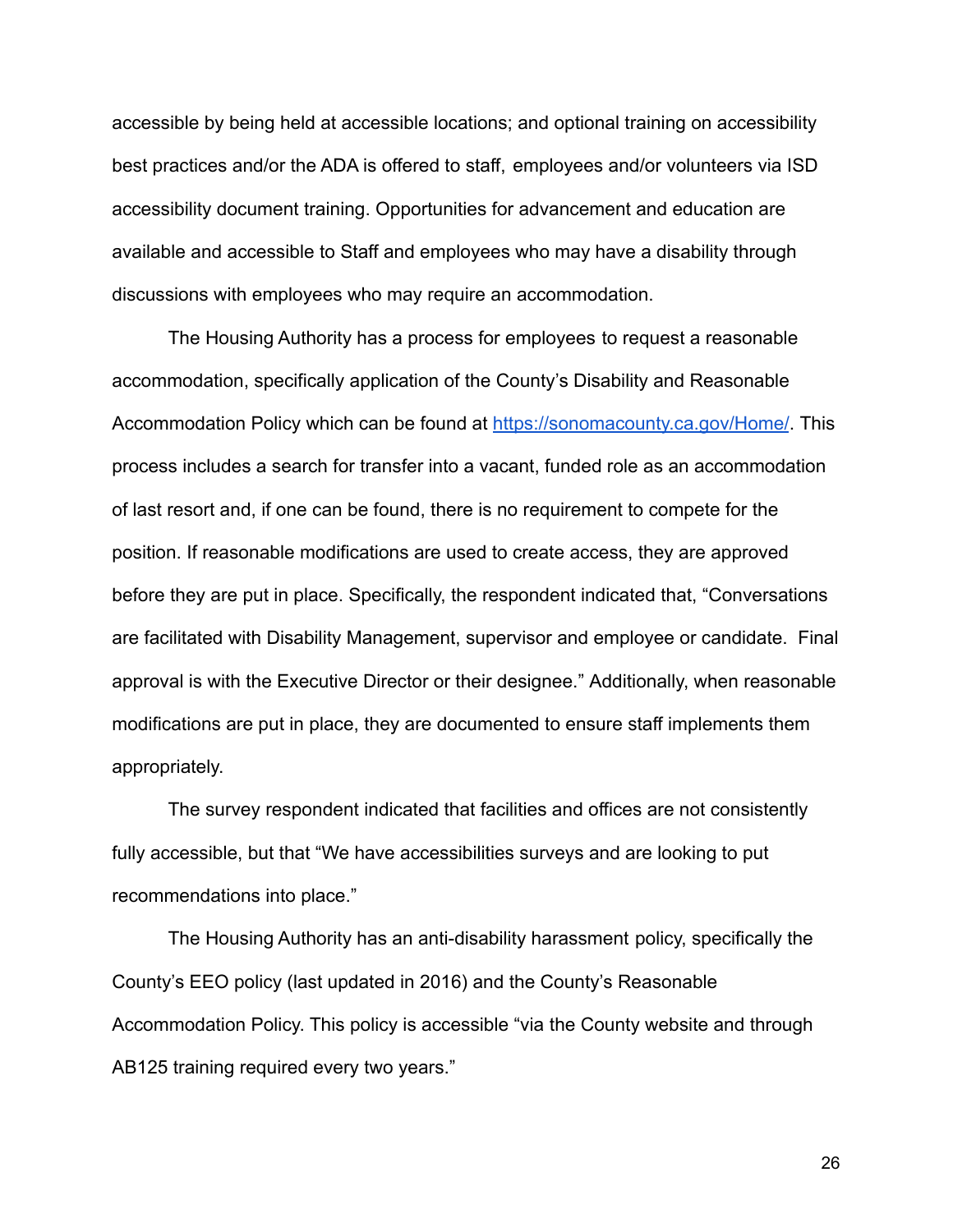The survey respondent indicated that Housing Authority/County's grievance system offers assistance to people with disabilities who, due to their disability, are not able to independently complete the grievance; and this system provides timelines as to when a complainant can expect a result. The grievance system also contains a notice regarding availability of the grievance system in alternative formats, as well as the name and contact information of the ADA Coordinator.

The survey respondent was not aware of any complaints or grievances regarding failure to reasonably accommodate and/or lack of accessibility by candidates, employees, or visitors to any of its offices.

The Housing Authority relies on the County's Disability and Reasonable Accommodations Policy with regard to service and/or support animals. Its office has an ADA Notice of Compliance posted. The survey respondent was not sure whether the Housing Authority has a policy in place that prohibits discrimination against people who formerly used drugs illegally and have been through a rehabilitation program.<sup>11</sup> Finally, the survey respondent provided links to web pages with instructive information, which are included in the footnote to this paragraph.<sup>12</sup>

<sup>&</sup>lt;sup>11</sup> A brief review of the EEO policy provided by the survey respondent, linked in the footnote below, did not include specific reference to this prohibition. It is not clear whether this is included in a separate County policy and/or document.

 $12$  Disability and Reasonable Accommodation Policy:

<https://sonomacounty.ca.gov/HR/Disability-Management/Policy/Disability-and-Reasonable-Accommodatio> n-Policy/

 EEO Policy Link:

<https://sonomacounty.ca.gov/CAO/Administrative-Policies/EEO-Policy/#:~:text=The%20County%20of%20> Sonoma%20has,state%20laws%20and%20County%20ordinances.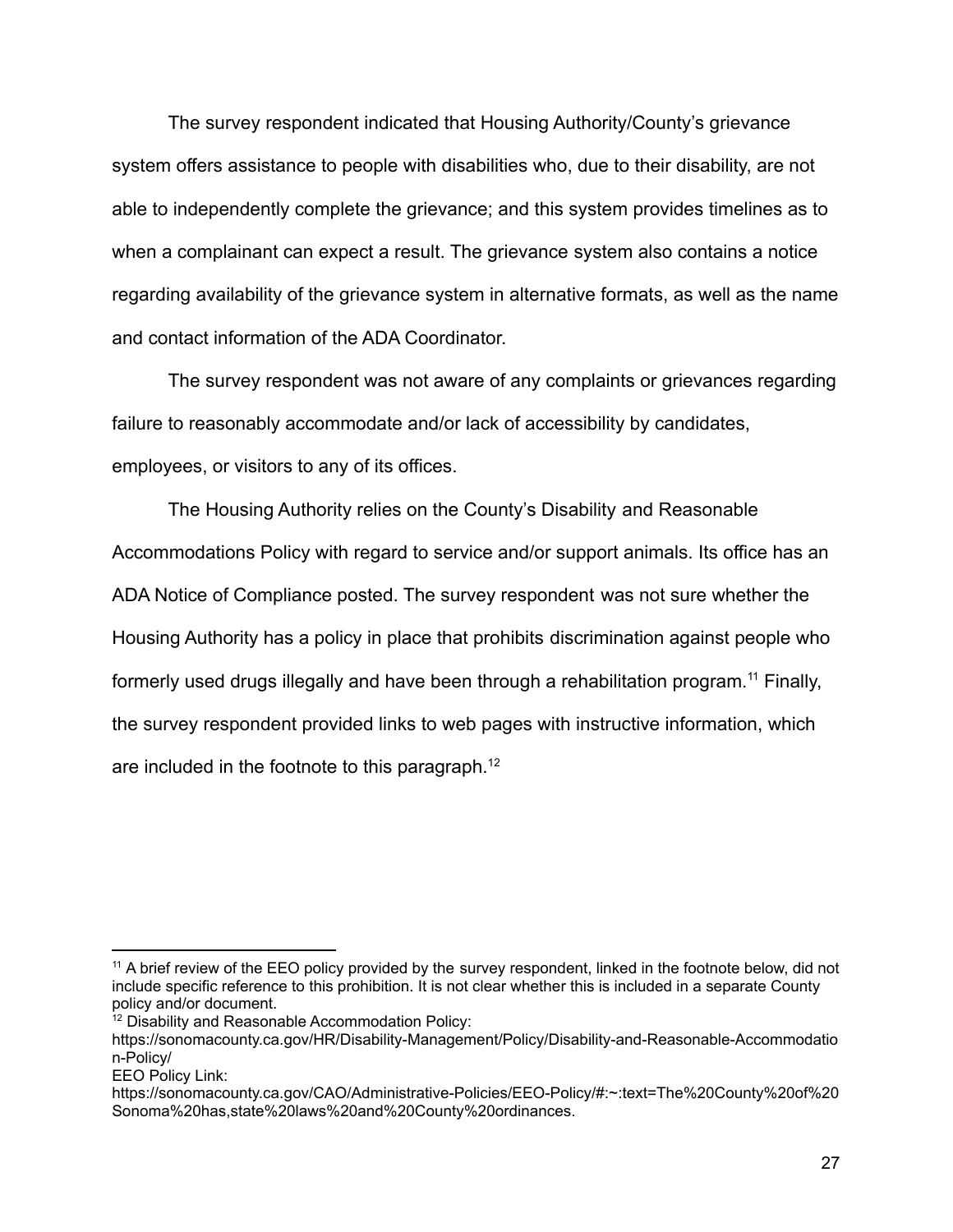# <span id="page-28-0"></span>Public Meetings

#### <span id="page-28-1"></span> $Recommendations<sup>13</sup>$

- Determine whether the County has an up-to-date events accessibility checklist. If so, make sure this is distributed to all teams and/or personnel who may have a role in setting up events. If not, create and distribute an events accessibility checklist. Make sure that the events accessibility checklist covers all areas regarding which survey respondents were not sure or were not clear, see [below.14](https://below.14)
- Ensure that all persons who administer public meetings are aware of how to respond to requests for reasonable accommodations by members of the public (and/or of existing training on this topic).
- Ensure that public meeting notices contain language indicating that service animals are welcome, and that service animal relief areas identified before every public meeting where service animals are present.
- Ensure that emergency exits are identified before every public meeting.
- Ask security contractors whether their personnel are trained in best practices for conducting security checks for persons with disabilities.

#### <span id="page-28-2"></span>Responses

Survey responses indicated that some public events are held, and it is not clear

whether these events follow a checklist to ensure complete access for persons with

disabilities. A majority of respondents were not sure whether all persons who administer

public meetings were trained in how to respond to requests for reasonable

accommodations by members of the public.

Most survey responses indicated that public events were always held at locations

accessible to public transportation, and that venue spaces were accessible to persons

 $13$  All recommendations here can be included in an existing, updated or newly created events accessibility checklist.

 <sup>14</sup> For an example, *see*

[https://www.americanbar.org/content/dam/aba/administrative/mental\\_physical\\_disability/Accessible\\_Meeti](https://www.americanbar.org/content/dam/aba/administrative/mental_physical_disability/Accessible_Meetings_Toolkit.authcheckdam.pdf) [ngs\\_Toolkit.authcheckdam.pdf](https://www.americanbar.org/content/dam/aba/administrative/mental_physical_disability/Accessible_Meetings_Toolkit.authcheckdam.pdf)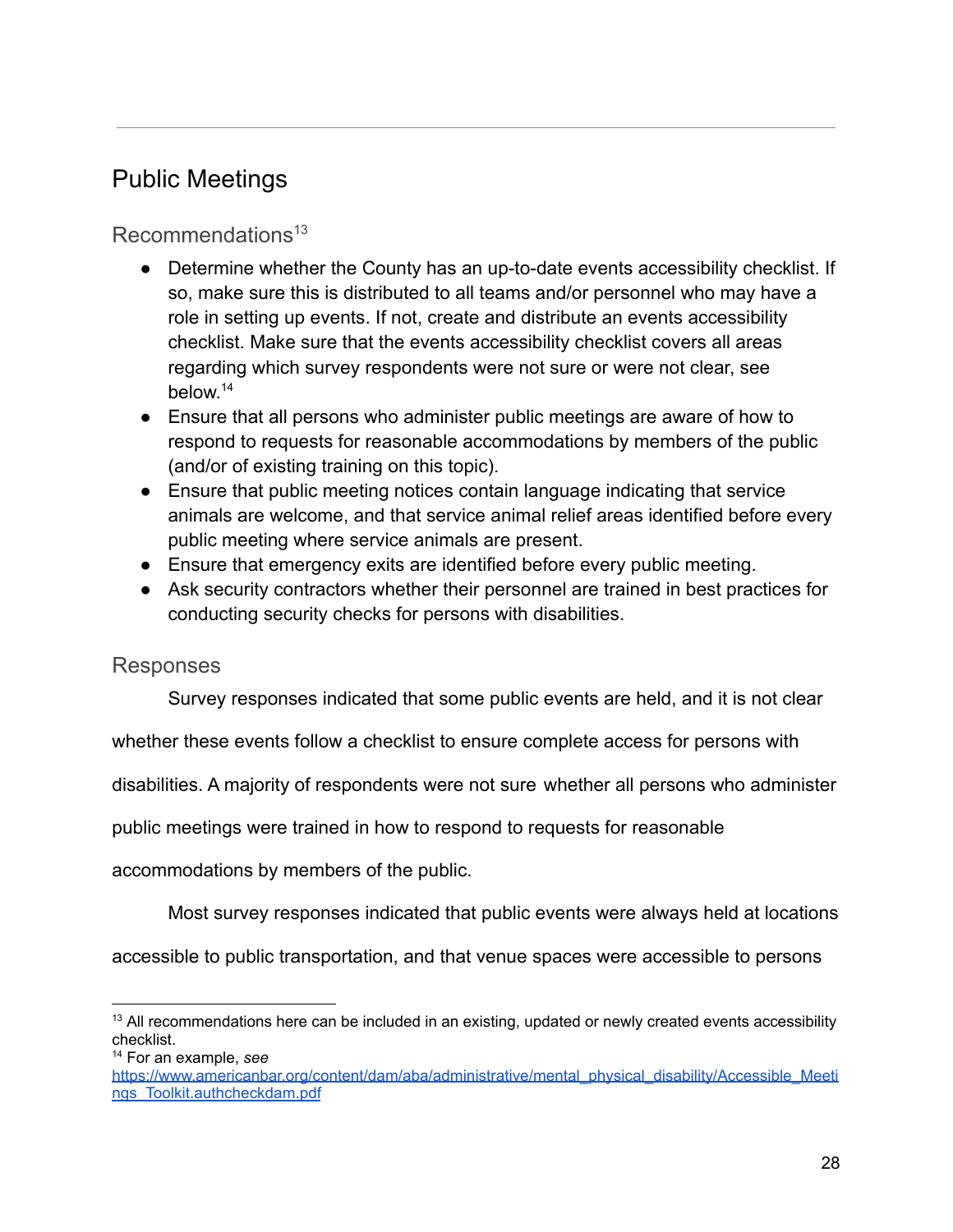who use mobility devices. Responses were less clear whether meeting rooms were set up to ensure access for persons who use wheelchairs. Most respondents were not sure whether public meeting notices contain language indicating that service animals are welcome. Survey responses were split on whether:

- emergency exits are identified before every public meeting;
- stages, speaking platforms, microphones and other items to be used by persons with disabilities are accessible;
- there is reserved seating for people who use wheelchairs (including companion seating);
- FM Loop systems (Assistive Listening Devices) available for persons who are hard of hearing (and staff are trained on use of these systems);
- sign language interpreters and/or real-time captioners available for all public meetings and, where applicable, retained for meetings lasting more than 2 hours and provided information in advance regarding names, unusual terms and/or difficult spellings;
- there is reserved seating at the front of the room for persons needing ASL;
- staff available to assist persons with disabilities, as needed, in completing speaker cards where applicable;
- podiums or dais' used for public speaking or public comment are accessible (i.e. adjustable); and
- all brochure racks, holders and literature displays are accessible to people with disabilities, including, e.g. all materials on an accessible route, with appropriate reach ranges and clear floor space.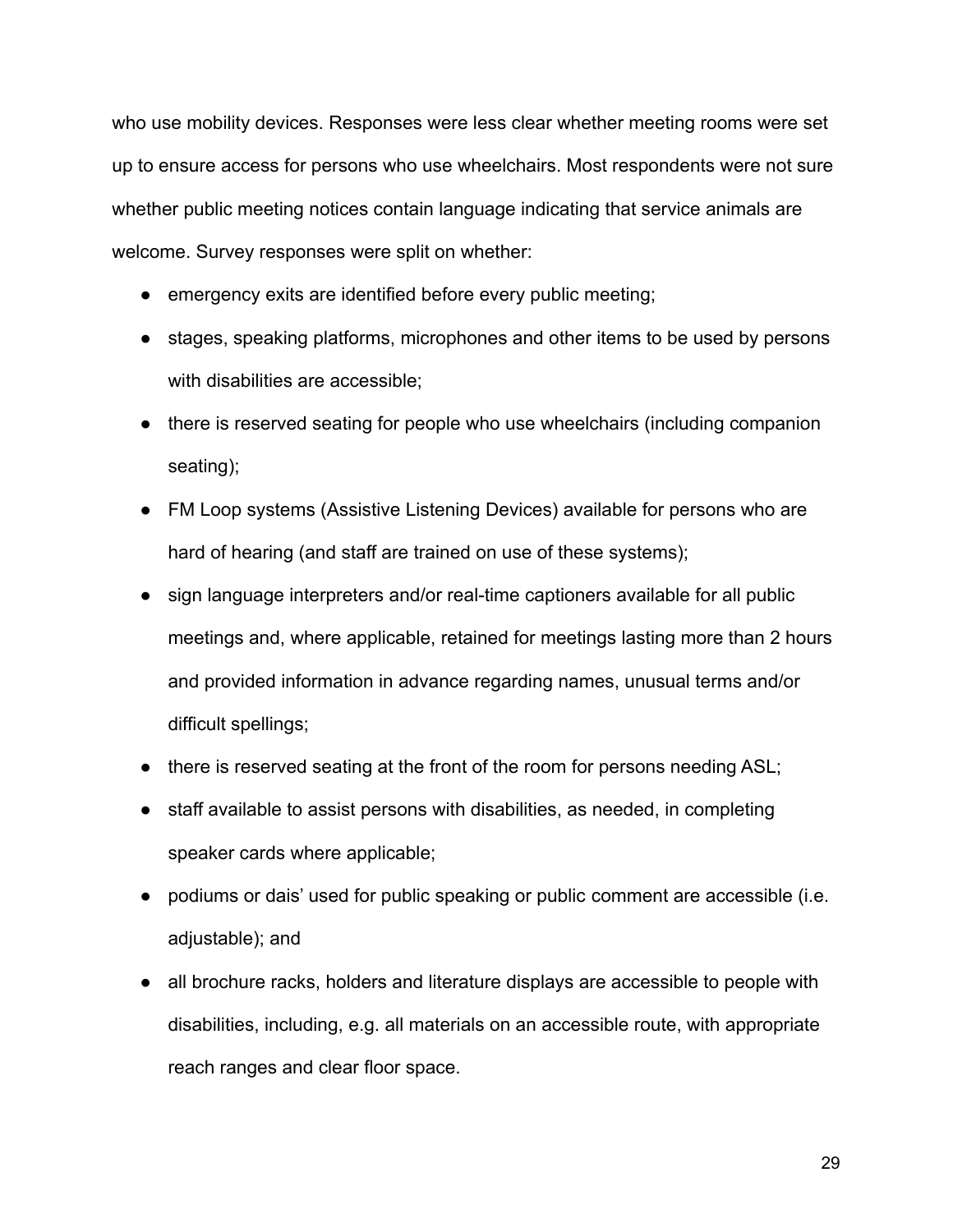Some survey responses indicated that security measures may be implemented for certain events, but it was not known whether security personnel - contractors - were trained in best practices for conducting security checks for persons with disabilities.

# <span id="page-30-0"></span>Emergency Procedures

#### <span id="page-30-1"></span>Recommendations

● Ensure that there are procedures in place regarding the evacuation of persons with disabilities (including staff, employees and the public), including an up-to-date checklist regarding accessibility at evacuation shelters or centers.

#### <span id="page-30-2"></span>Responses

Survey respondents were not sure whether there are procedures in place regarding the evacuation of persons with disabilities (including staff, employees and the public). Responses indicated that Staff work in partnership with other entities regarding the setup and administration of evacuation shelters or centers, and that this partnership may include, among other things, contract monitoring, and project set up oversite. Responses were split as to whether the Housing Authority maintains a checklist

regarding accessibility at evacuation shelters or centers.

# <span id="page-30-3"></span>Purchasing, Contracts, Vendors

#### <span id="page-30-4"></span>Recommendations

- Develop a protocol to ensure that, when the purchase of new equipment is made, it is reviewed to ensure the equipment is accessible to users with disabilities.
- Ensure that there is guidance in place for staff and vendors regarding clear space and furniture placement at Housing Authority facilities, including reception areas, lobbies and applicable employee spaces.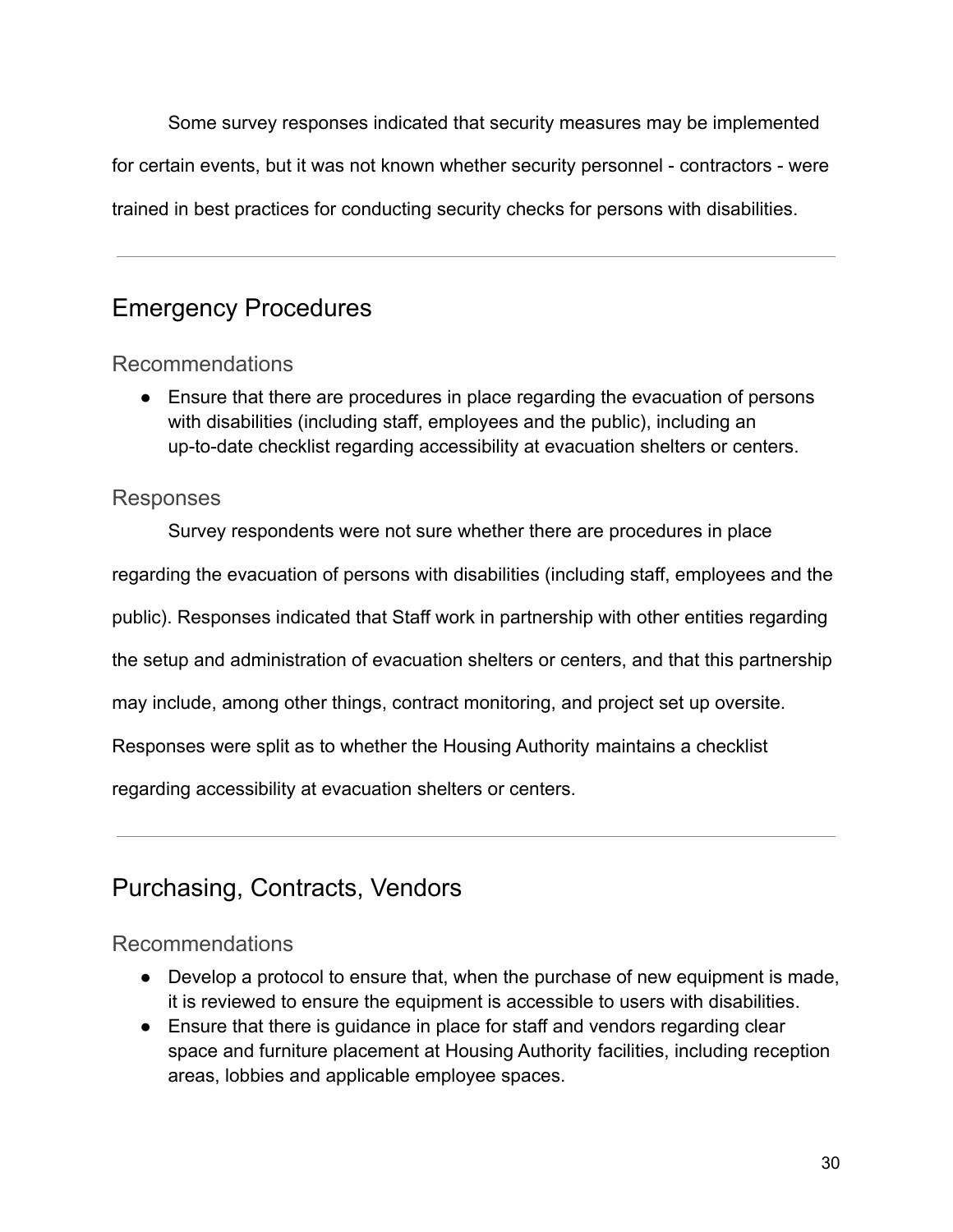#### <span id="page-31-0"></span>Responses

The survey respondent was unsure:

- Whether, when the purchase of new equipment is made, it is reviewed to ensure the equipment is accessible to users with disabilities; and
- Whether there is guidance in place for staff and vendors regarding clear space and furniture placement at Housing Authority facilities, including reception areas, lobbies and applicable employee spaces.

The survey response affirmatively indicated that:

- all public documents related to bidding and contracting are available to persons with disabilities in alternative format if needed;
- meetings related to bidding and contracting are held in accessible locations;
- accessibility plan checks are done when vendors are conducting improvements in public service areas, housing projects, and/or participating owner buildings;
- all contracts for new construction hold design professionals to designs that use the most stringent access standards in effect at the time of the project;
- all contracts for new construction encourage design professionals to exceed the maximum access standards when possible to ensure that construction tolerances are built into the project.

The survey response indicated that, for Project Based Vouchers, the Housing Authority complies with HUD accessibility requirements for PBV percentages. Additionally, the respondent noted that the Housing Authority does not have any public housing or own property. When requesting proposals for PBV the Authority seeks projects that exceed accessibility standards.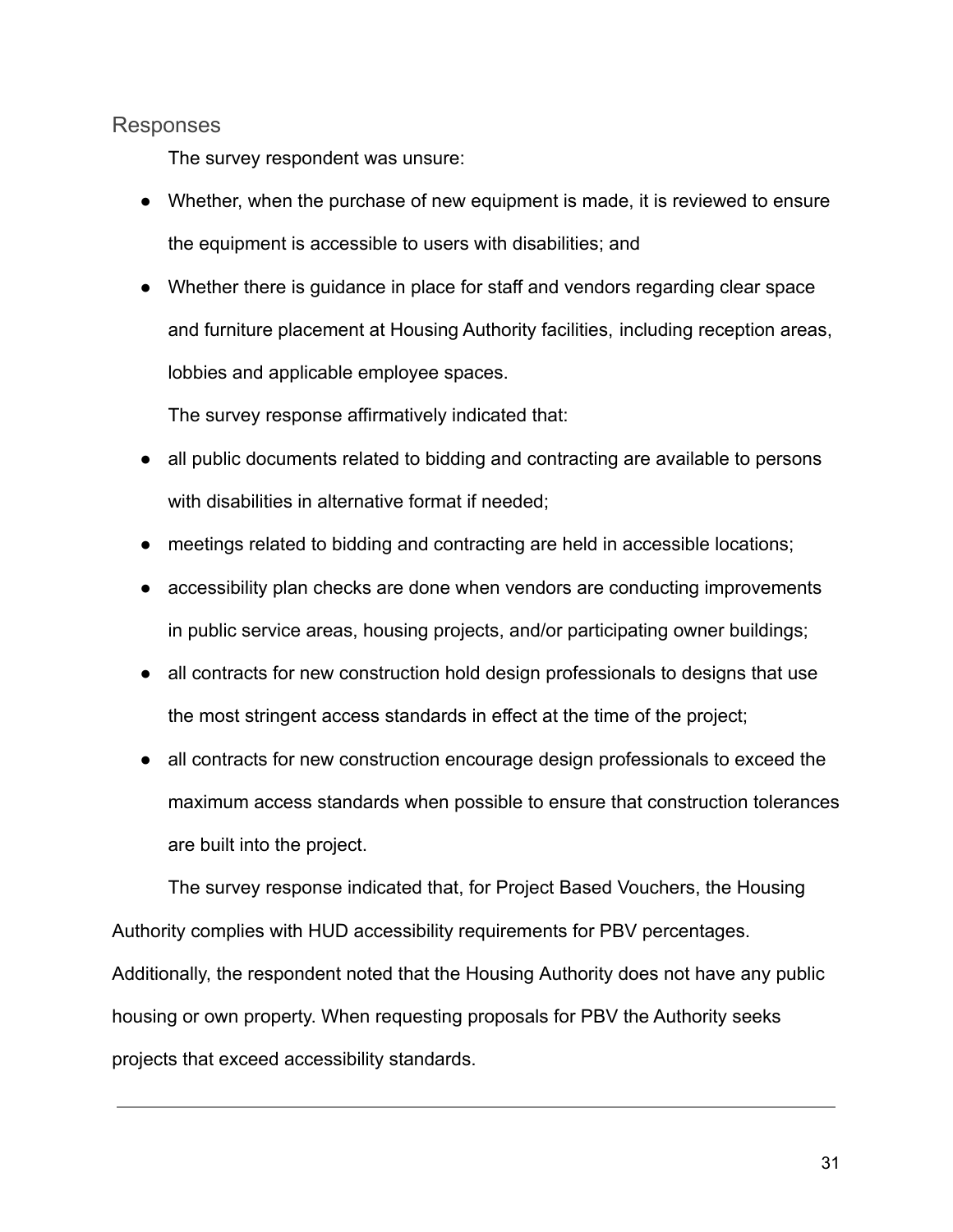# <span id="page-32-0"></span>Facilities and Real Estate Management

#### <span id="page-32-1"></span>Recommendations

- Work with building code inspectors/officials to develop an accessibility construction inspection checklist.
- Implement policy and/or procedure to ensure proper maintenance of accessible features.

#### <span id="page-32-2"></span>Responses

Survey responses were split on whether SCHA Staff and/or Team ensure the accessibility of any public rights of way (PRoW). One survey response noted, however, that: "Public sidewalks and parking lots, as well as paths of travel are under the purview of the owner of our leased facility. Furniture and pathways on the inside of the office are handled by County General Services in conjunction with the HA's [Housing Authority's] 504 and ADA Coordinator. This HA position is currently vacant and anticipated to be filled in the coming months." Links to relevant policies/procedures were provided.<sup>15</sup> In response to how SCHA monitors PRoW for accessibility issues, survey responses noted: "Staff visually work to ensure that there are not obstacles in walkways within the facility. If defects are reported on the exterior of the building, our facilities manager notifies the property manager."

Survey responses were split on whether SCHA has an accessibility construction inspection checklist for use by building code officials/building inspectors as a reference guide to assist with on-site inspection of accessibility features and construction elements affecting accessibility compliance to facilities. All survey respondents indicated

 <sup>15</sup> <https://sonomacounty.ca.gov/CDC/Accessibility-Assistance>/. We utilize the County of Sonoma's ADA policies and procedures located here: [https://sonomacounty.ca.gov/HR/EEO/ADA-Toolkit/](https://sonomacounty.ca.gov/HR/EEO/ADA-Toolkit)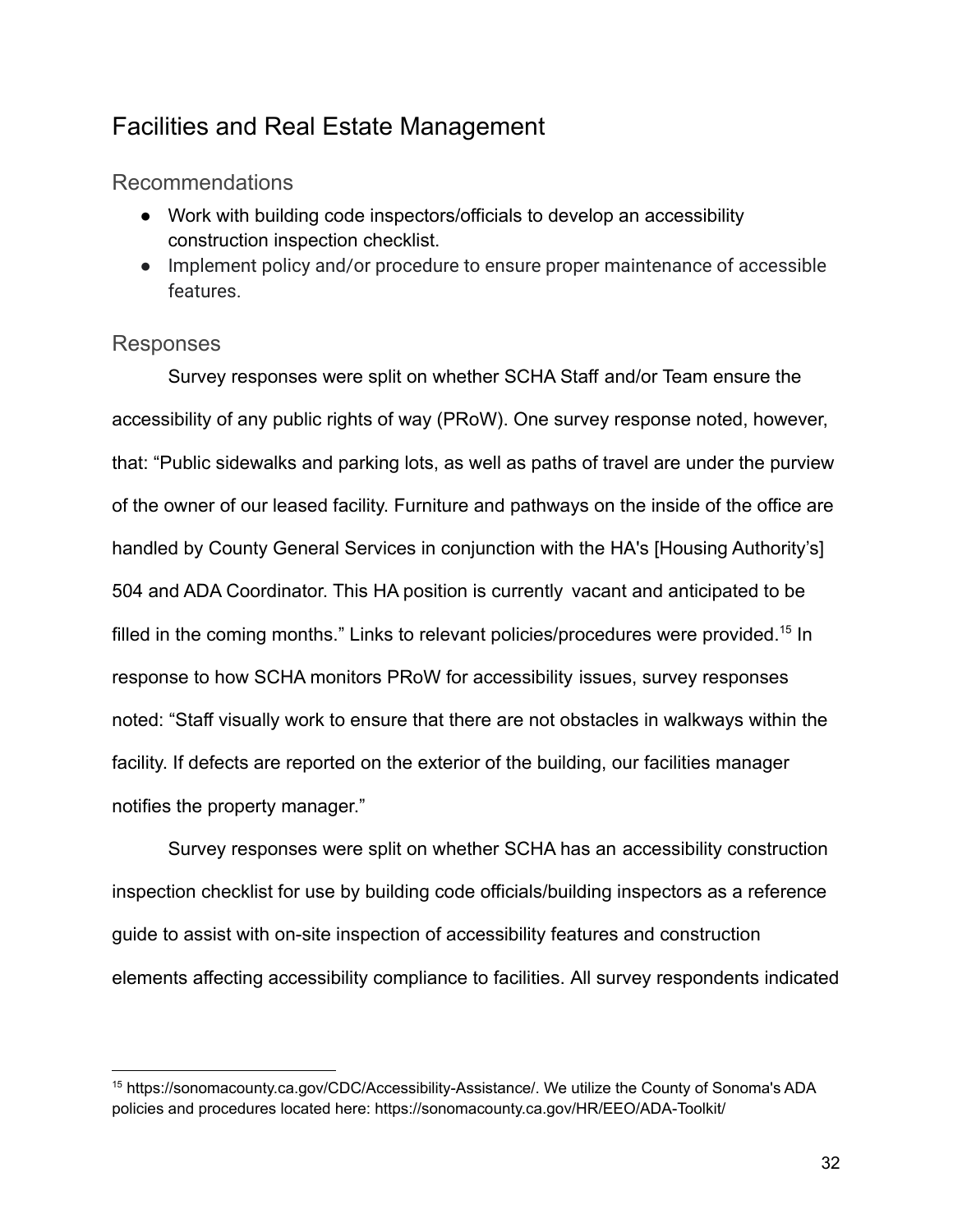they were unclear whether there is a policy and/or procedure in place ensuring proper

maintenance of accessible features.

# <span id="page-33-0"></span>Planning, Construction, Buildings

#### <span id="page-33-1"></span>Recommendations

• Ensure that there is a process in place for resolving accessibility issues which may arise during construction (e.g. temporary paths of travel constructed via barricade, temporary curb ramps, etc.)

#### <span id="page-33-2"></span>Responses

The survey respondent indicated that, when examining plans, Staff evaluates accessibility requirements, specifically that, "The plans and/or existing conditions are compared to the current building code." The survey respondent also noted that, during construction, Staff evaluates construction sites for accessible paths of travel along public rights of way by way of field observations throughout the course of construction. Complaints regarding building accessibility for persons with disabilities can be made/received via email and phone, and resolved by barrier removal construction projects. The survey respondent represented that there are seven Staff members who evaluate accessibility of built environments for persons with disabilities, and added that the County of Sonoma "has an active and robust program to remove barriers."

## <span id="page-33-3"></span>Records

#### <span id="page-33-4"></span>Recommendations

● Ensure that all Staff know they should offer assistance to persons with disabilities with regard to public records services as required.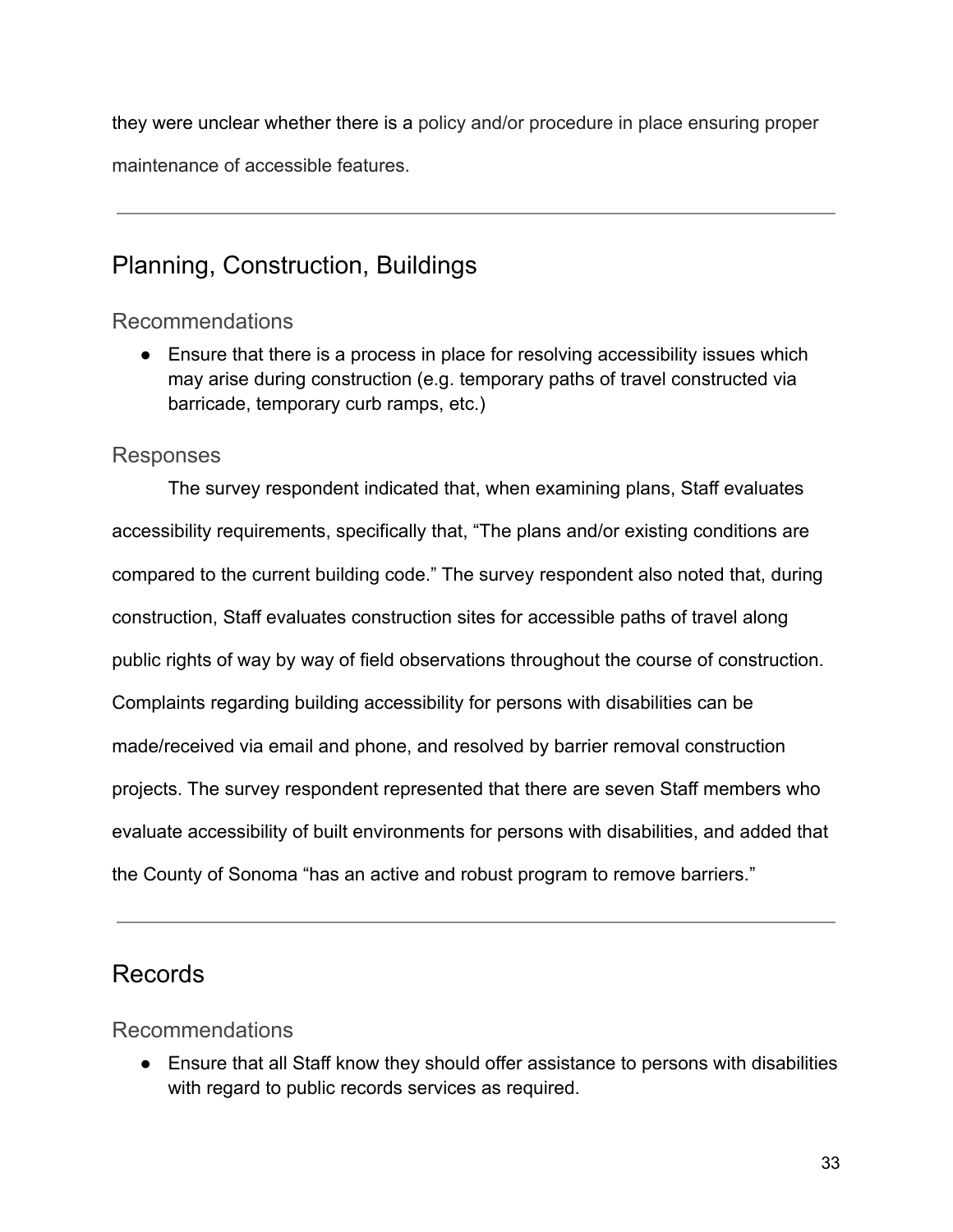- Offer training to Staff on PDF accessibility (perhaps in conjunction with the recommended digital communications training, above).
- Ensure that areas reserved for viewing public records are maintained to insure clear floor space and access for persons with disabilities.

#### <span id="page-34-0"></span>Responses

Survey responses indicated that records are currently maintained in both digital and hard copies (but the Housing Authority is working to transition to digital only). With regard to how the Housing Authority ensures that digital records are fully accessible to persons with disabilities, responses noted that Staff can email or print the documents for persons with disabilities, or will provide the documents in whatever format is required including PDF because of its accessibility/readability function. All responses noted that Staff permit members of the public to visit facilities to physically examine hard copies (printed) records.

Housing Authority Staff ensure that public records' examination areas are accessible to persons with disabilities in several ways:

- Clear space and a desk accessible to people who use mobility devices;
- Periodic accessibility review of lobby space by the Housing Authority's 504 Coordinator;
- Notices posted in interview rooms regarding ability to request reasonable accommodations, and for materials in alternative formats.

Two of three survey responses indicated that Housing Authority Staff offer assistance to persons with disabilities with regard to public records services, e.g. filing, requesting documents, reviewing documents; one survey respondent was unsure. When asked to describe the assistance offered, including how this assistance is publicized and how the public may make a request for assistance, survey responses included: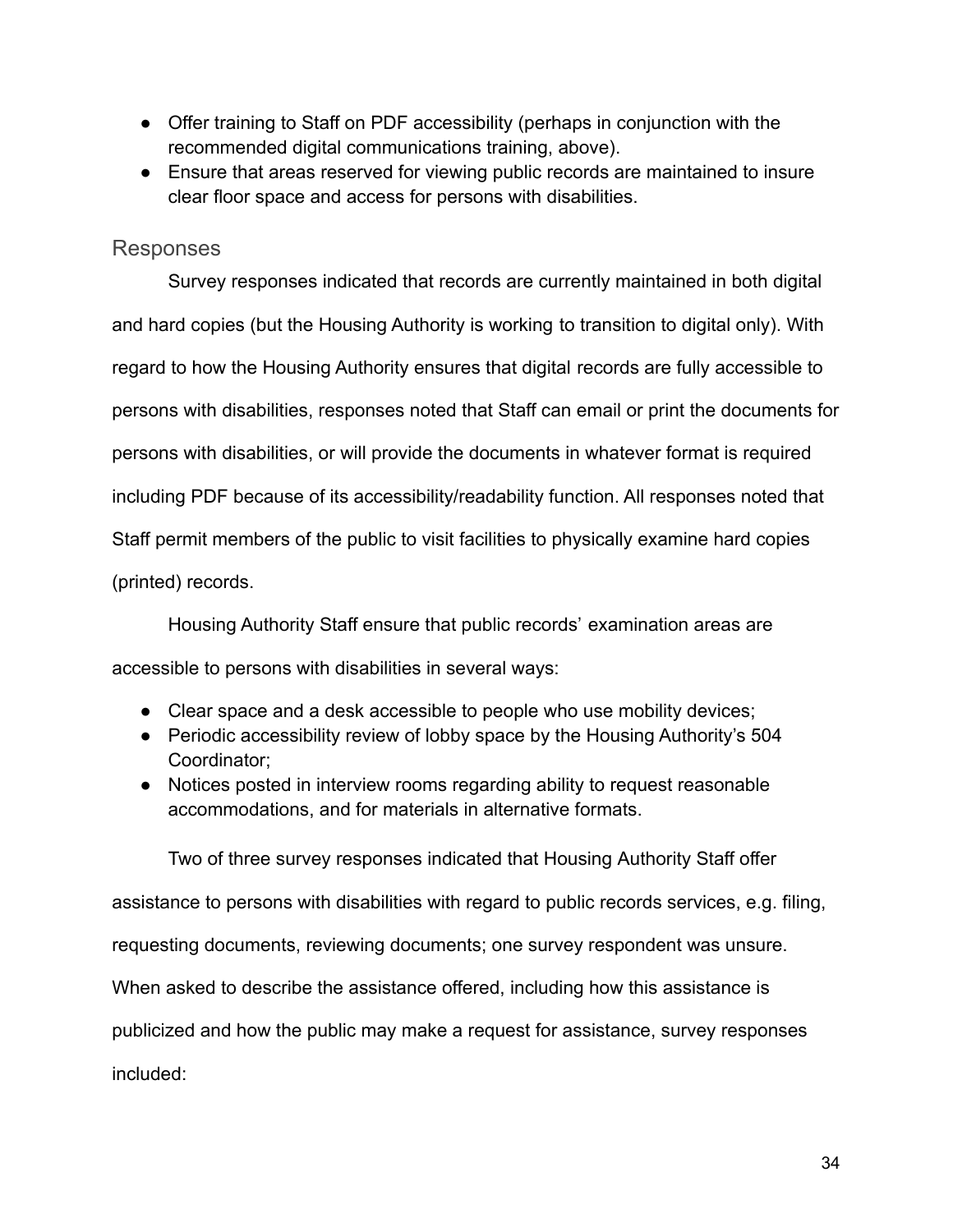- In-person signage, assistance for completing applications, phone requests, provision of materials in alternative formats, or requests submitted online.
- Notices in lobbies which state, "If you are a person with a disability and you need a disability-related accommodation to access any programs, services, or activities provided by the Sonoma County Community Development Commission or the Sonoma County Housing Authority, you may contact the Sonoma County Housing Authority at (707) 565-7501/TDD (707) 565-7555. Translation services are available upon request."

# <span id="page-35-0"></span>Health and Well-Being Services

#### <span id="page-35-1"></span>Recommendations

● Request information from supportive services providers on how they ensure that their services, communications and marketing materials are accessible to people with disabilities.

#### <span id="page-35-2"></span>Responses

Survey responses indicated that some programs involve referral to medical

and/or mental health services. Examples of these services include:

- Referrals to supportive services, protective services, and/or mental health services
- Front office staff answer general questions over the phone and in person about the Housing Choice Voucher program and waitlists.

Some of these services are delivered directly (e.g. general questions answered

over the phone or in person regarding programs and waitlists), the remainder are

provided via third party service providers, and referrals to Sonoma County Behavioral

Health (ongoing care, acute/crisis care, etc.); Sonoma County Human Services

(MediCal); and other community physical and behavioral/mental health organizations.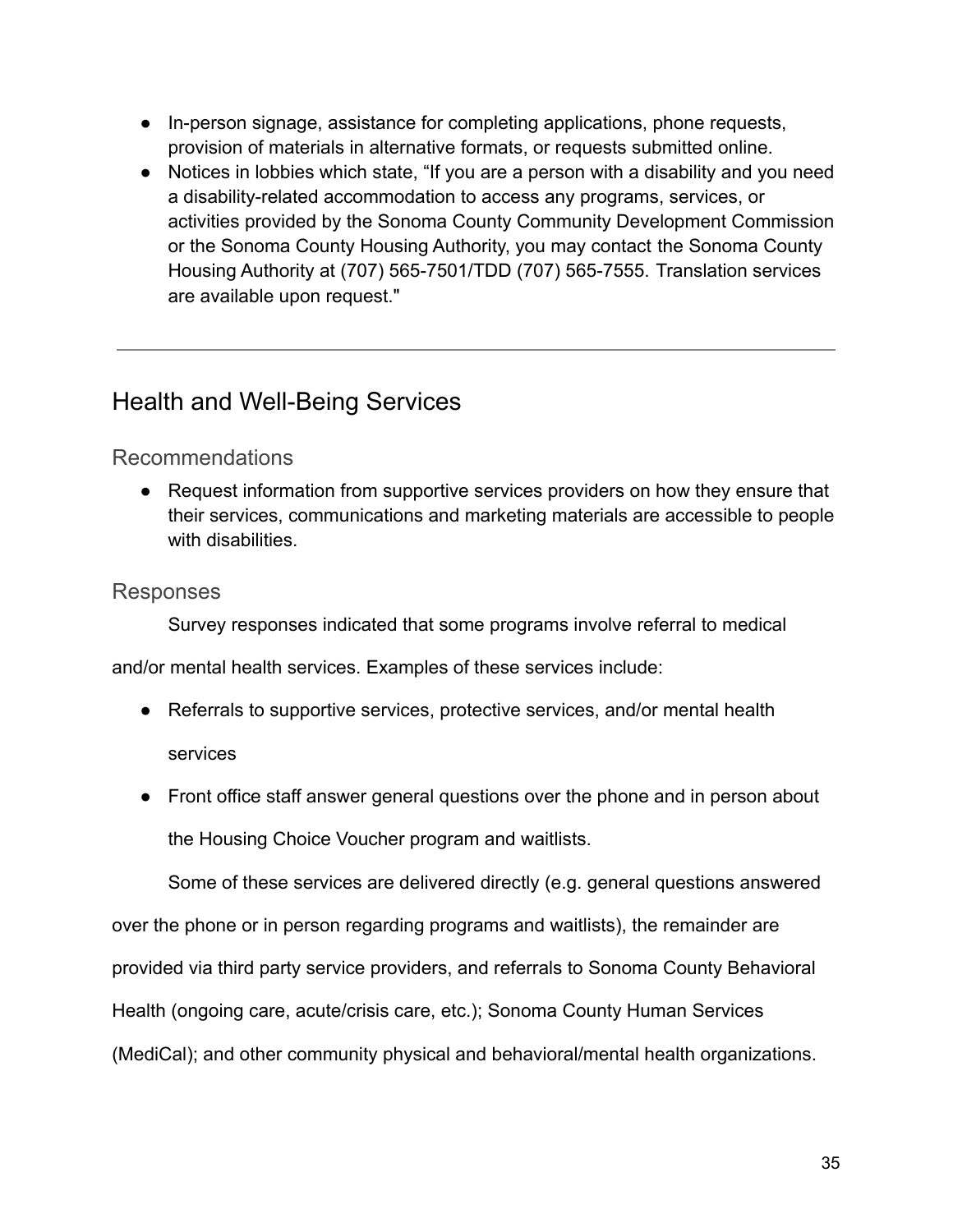Because direct services are not administered by the Housing Authority, it is unclear:

- what policies and/or practices are in place to ensure that these services are accessible to people with disabilities;
- how direct service providers ensure that materials advertising their services (both print and digital) are accessible to people with disabilities; or
- how service providers ensure that communication methods (e.g. phone, virtual meetings, internet forms) are accessible to people with disabilities.

# **Vetting of Self-Evaluation Results**

The Sonoma County Housing Authority is committed to the vetting of these results with stakeholders as required by law and developing an implementation plan designed to implement necessary changes and track good-faith compliance efforts.

### **Vetting Activity**

#### **Report Concerning the Self-Evaluation Vetting**

- Date(s) and location(s) of vetting (if applicable)
- List of attendees (if applicable)

#### **Input Received During Vetting**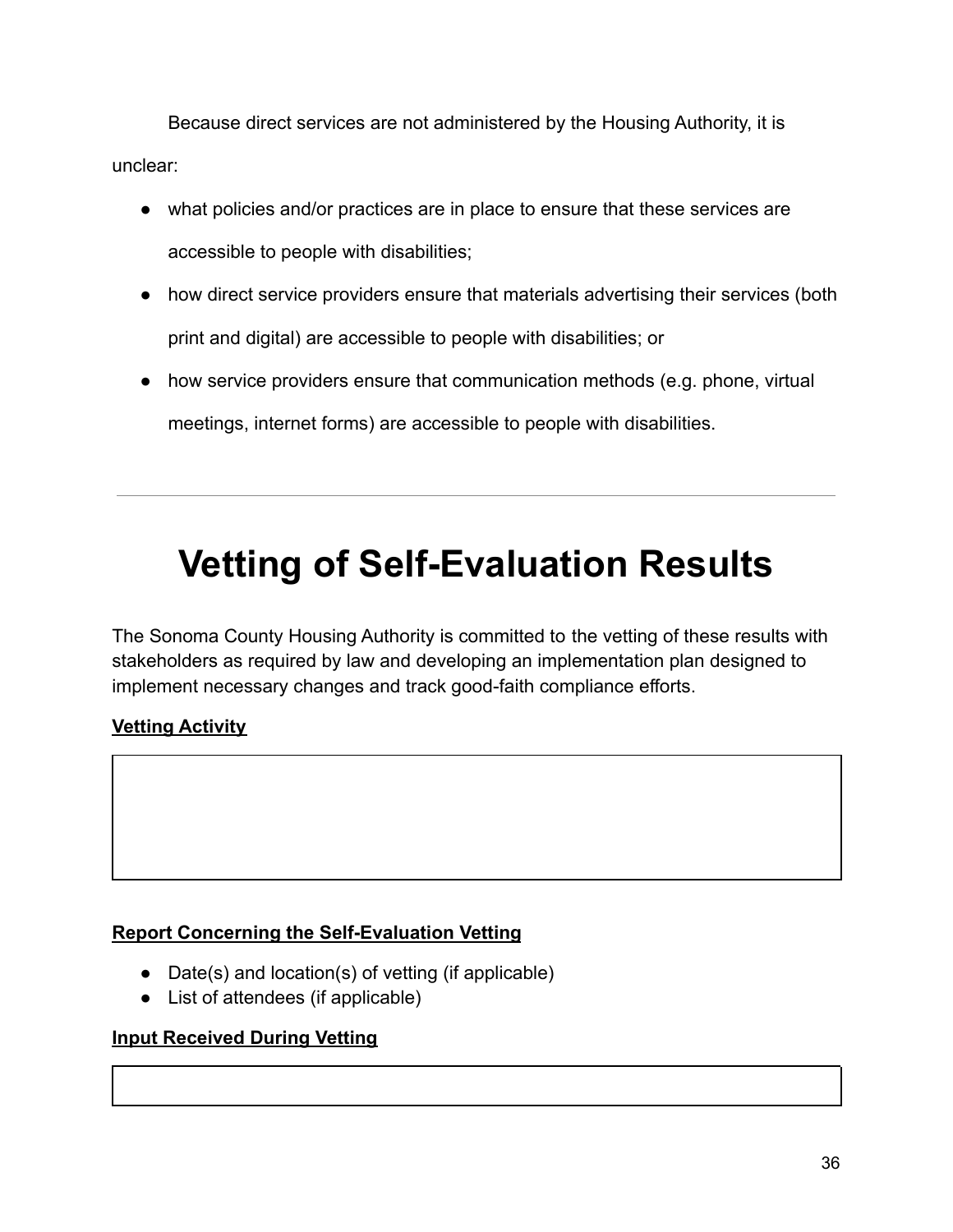#### **Response to Input during Vetting:**

**Persons Involved in Vetting:**

#### **Use of This Self-Evaluation as a Living Document**

The ADA requires that a Self-Evaluation be conducted once. Many entities, including the Sonoma County Housing Authority, recognize the value of using this document on an ongoing basis. As such, it's available to incorporate new policies as needed in response to emerging issues in case law, new regulations or the development of, and/or modification of the Authority's programs. Thus, an addendum to this report can be added as needed to document the Authority's good-faith effort to make the changes necessary to ensure appropriate access for employees and recipients of the Authority's programs, services and activities.

### **Staff Who Contributed to this ADA Self-Evaluation**

Susan Anton-Tracy, Office Assistant Alexander Arend, Senior Office Assistant Tracy Becker, Program Compliance Officer Bianca Belmont, Occupancy Specialist Martha Cheever, Housing Authority Manager Marcus Corey, Office Assistant 2 Nadia Curiel, CDSII - Bilingual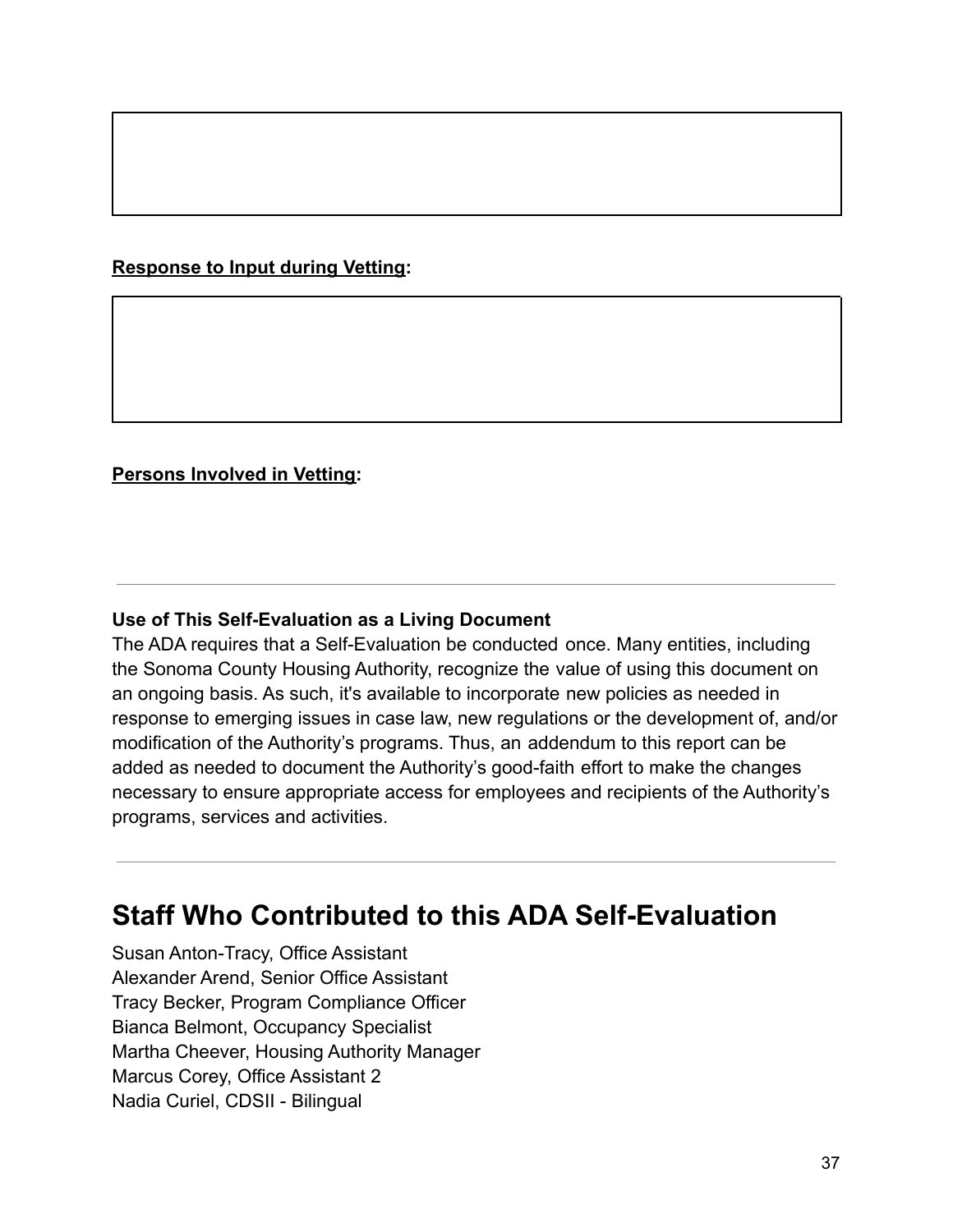Steve Fiano, Senior Project Specialist Linda Franzman, Sr. Business Analyst Michael Gause, Ending Homelessness Manager Thai Hilton, Senior Project Specialist Lori Houston, Program Planning & Evaluation Analyst Annie Huynh, Intake and Occupancy Specialist I Extra help Bryan Kroll, Senior Office Assistant Orbelina Landaverde, Housing Liaison Dusti Longfellow, ASOI Jen Mazzamuto, Sr. CDS Deborah Medina, Occupancy Specialist Cynthia Meiswinkel, Intake & Occupancy Supervisor Chuck Mottern, Homeless Services Funding Coordinator Edith Oceguera. Occupancy Specialist Sonia Perez, Occupancy Specialist Linda Ruiz, Department Analyst Emily Quig, Housing Navigator Doug Uyehara, Department Analyst Karissa White, Continuum of Care Coordinator Marcie Woychik, Chief Deputy Clerk of the Board Mary Zepponi, Occupancy Specialist

### **Work Plan for the Self-Evaluation Implementation**

The following is The Sonoma County Housing Authority's ADA Self-Evaluation work plan. It is contained in a spreadsheet designed to be modified as progress is made. It may also be modified when work is necessary that is not identified within the body of this Report. Such instances may occur pursuant to new regulations or case law developments.

The first column will contain a series of recommendations that come from interaction with Housing Authority officials. These are entitled "General Recommendations". The second column is "Action Taken by the Authority". This column is designed to record whether the College has accepted the recommendation, modified or rejected it. If the recommendation is rejected or modified it would be advisable to record the rationale for this action in the "notes" section, which is the seventh column to the right. Columns titled "Staff Assigned", Due Dates, "Reviewed by" and "Date" are designed to record progress in the implementation of the ADA self-evaluation.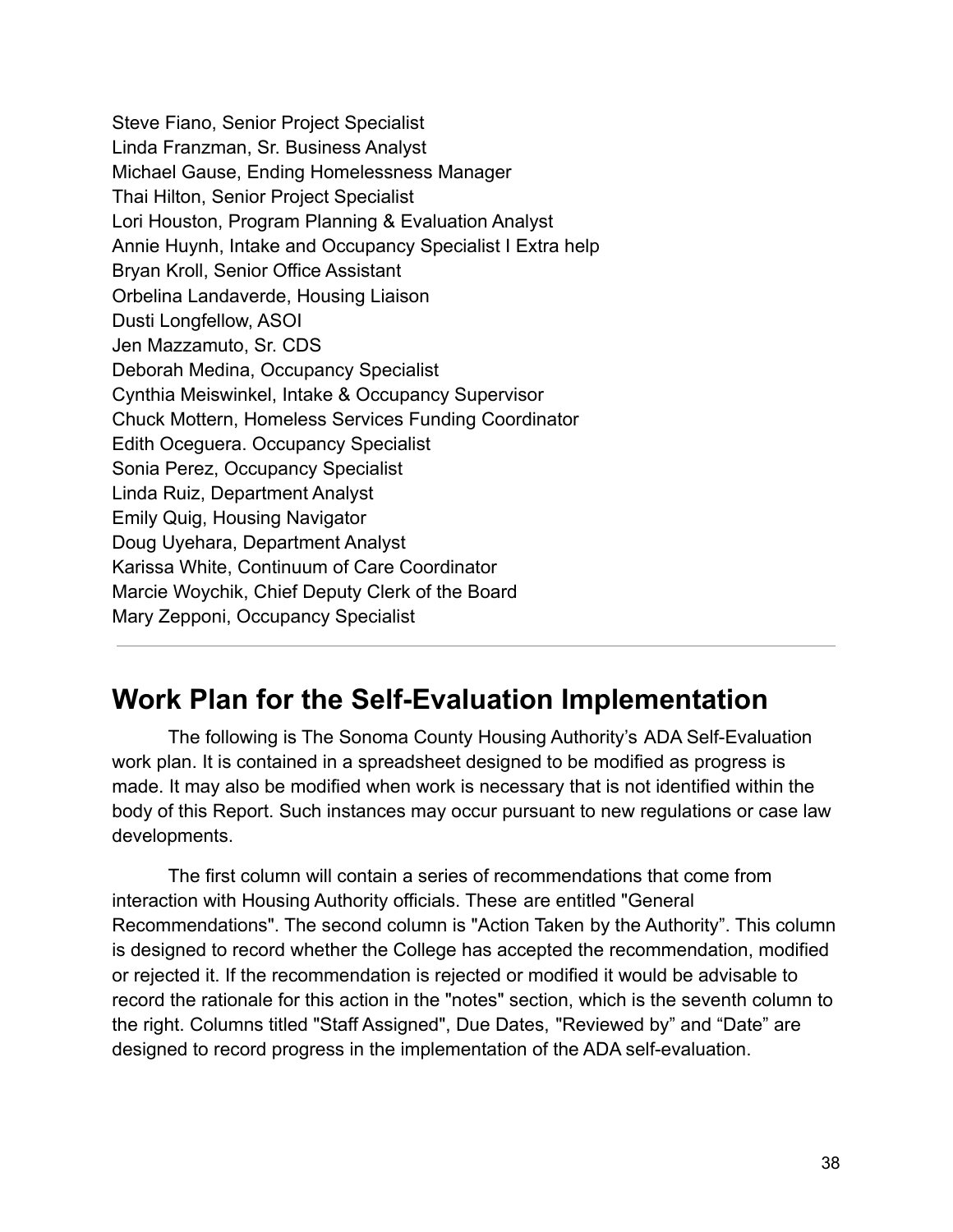Many of the recommendations are clustered by subject and can be addressed with one staff assignment. Occasionally, there will be one recommended action that addresses a number of issues noted within the report. For example, disability awareness training may benefit the Authority's operation in a number of areas which are noted by findings. The provision of the training, therefore, addresses a wide variety of issues.

<mark>It is '</mark><br>mad It is very important that the date on the work plan be updated each time an entry is made.

# **Appendices**

# **Appendix A**

#### **28 CFR 35.105 Self-Evaluation.**

- $\bullet$  (a) A public entity shall, within one year of the effective date of this part, evaluate its current services, policies, and practices, and the effects thereof, that do not or may not meet the requirements of this part and, to the extent modification of any such services, policies, and practices is required, the public entity shall proceed to make the necessary modifications.
- $\bullet$  (b) A public entity shall provide an opportunity to interested persons, including individuals with disabilities or organizations representing individuals with disabilities, to participate in the Self-Evaluation process by submitting comments.
- (c) A public entity that employs 50 or more persons shall, for at least three years following completion of the Self-Evaluation, maintain on file and make available for public inspection:
	- o (1) A list of the interested persons consulted;
	- o (2) A description of areas examined and any problems identified; and
	- o (3) A description of any modifications made.
- (d) If a public entity has already complied with the Self-Evaluation requirement of a regulation implementing section 504 of the Rehabilitation Act of 1973, then the requirements of this section shall apply only to those policies and practices that were not included in the previous Self-Evaluation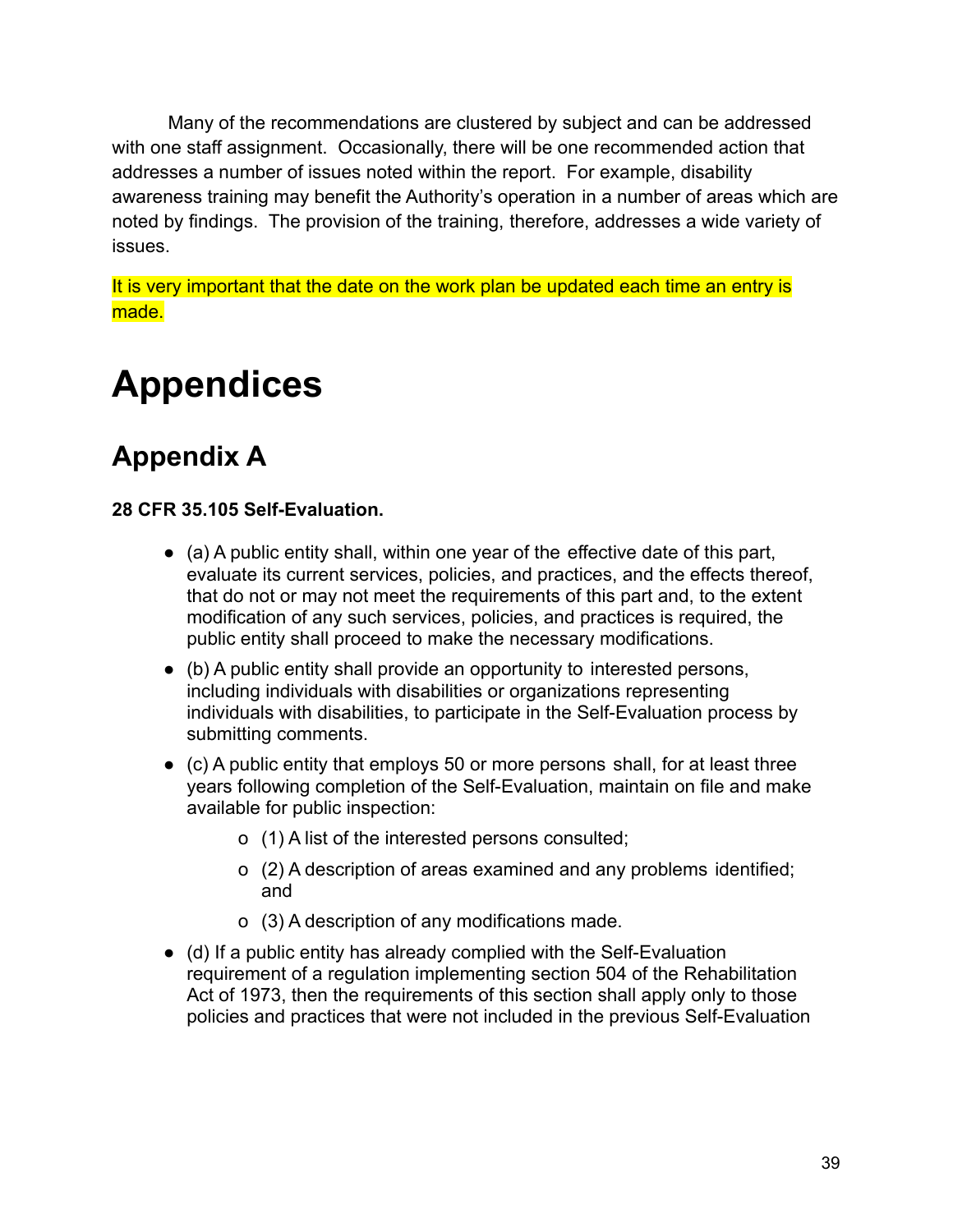## **Appendix B**

#### **California Government code section 11135**

11135. (a) No person in the State of California shall, on the basis of race, national origin, ethnic group identification, religion, age, sex, sexual orientation, color, genetic information, or disability, be unlawfully denied full and equal access to the benefits of, or be unlawfully subjected to discrimination under, any program or activity that is conducted, operated, or administered by the state or by any state agency, is funded directly by the state, or receives any financial assistance from the state. Notwithstanding Section 11000, this section applies to the California State University.

(b) With respect to discrimination on the basis of disability, programs and activities subject to subdivision (a) shall meet the protections and prohibitions contained in Section 202 of the federal Americans with Disabilities Act of 1990 (42 U.S.C. Sec. 12132), and the federal rules and regulations adopted in implementation thereof, except that if the laws of this state prescribe stronger protections and prohibitions, the programs and activities subject to subdivision (a) shall be subject to the stronger protections and prohibitions.

(c) (1) As used in this section, "disability" means any mental or physical disability, as defined in Section 12926.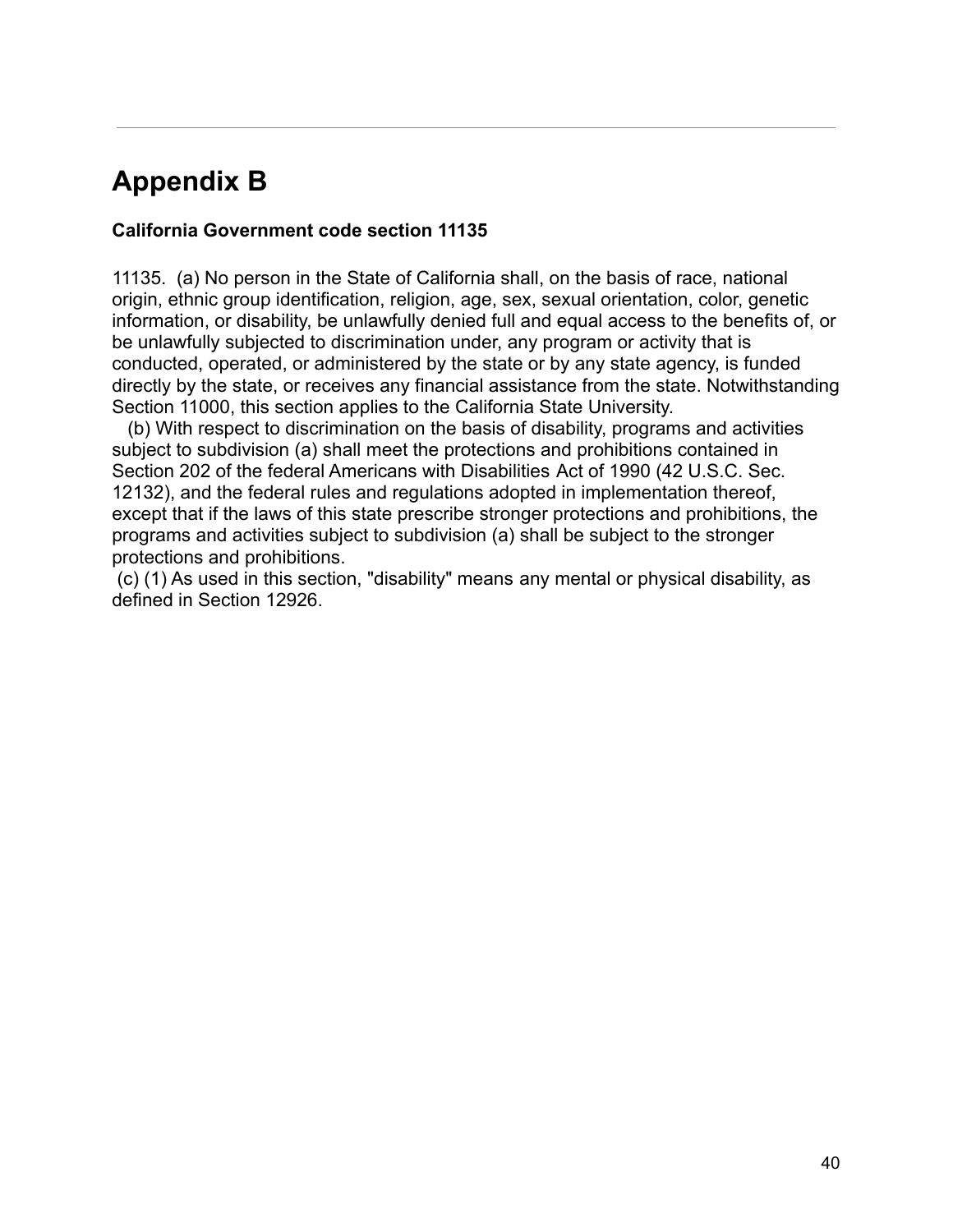## **Appendix C**

#### **California Government Code Section 12926**

*Cal Gov Code § 12926* (2010)

#### **§ 12926. Definitions regarding unlawful practices**

As used in this part in connection with unlawful practices, unless a different meaning clearly appears from the context:

**(a)** "Affirmative relief" or "prospective relief" includes the authority to order reinstatement of an employee, awards of backpay, reimbursement of out-of-pocket expenses, hiring, transfers, reassignments, grants of tenure, promotions, cease and desist orders, posting of notices, training of personnel, testing, expunging of records, reporting of records, and any other similar relief that is intended to correct unlawful practices under this part.

**(b)** "Age" refers to the chronological age of any individual who has reached his or her 40th birthday.

**(c)** "employee" does not include any individual employed by his or her parents, spouse, or child, or any individual employed under a special license in a nonprofit sheltered workshop or rehabilitation facility.

**(d)** "Employer" includes any person regularly employing five or more persons, or any person acting as an agent of an employer, directly or indirectly, the state or any political or civil subdivision of the state, and cities, except as follows:

"Employer" does not include a religious association or corporation not organized for private profit.

**(e)** "Employment agency" includes any person undertaking for compensation to procure employees or opportunities to work.

**(f)** "Essential functions" means the fundamental job duties of the employment position the individual with a disability holds or desires. "Essential functions" does not include the marginal functions of the position.

**(1)** A job function may be considered essential for any of several reasons, including, but not limited to, any one or more of the following: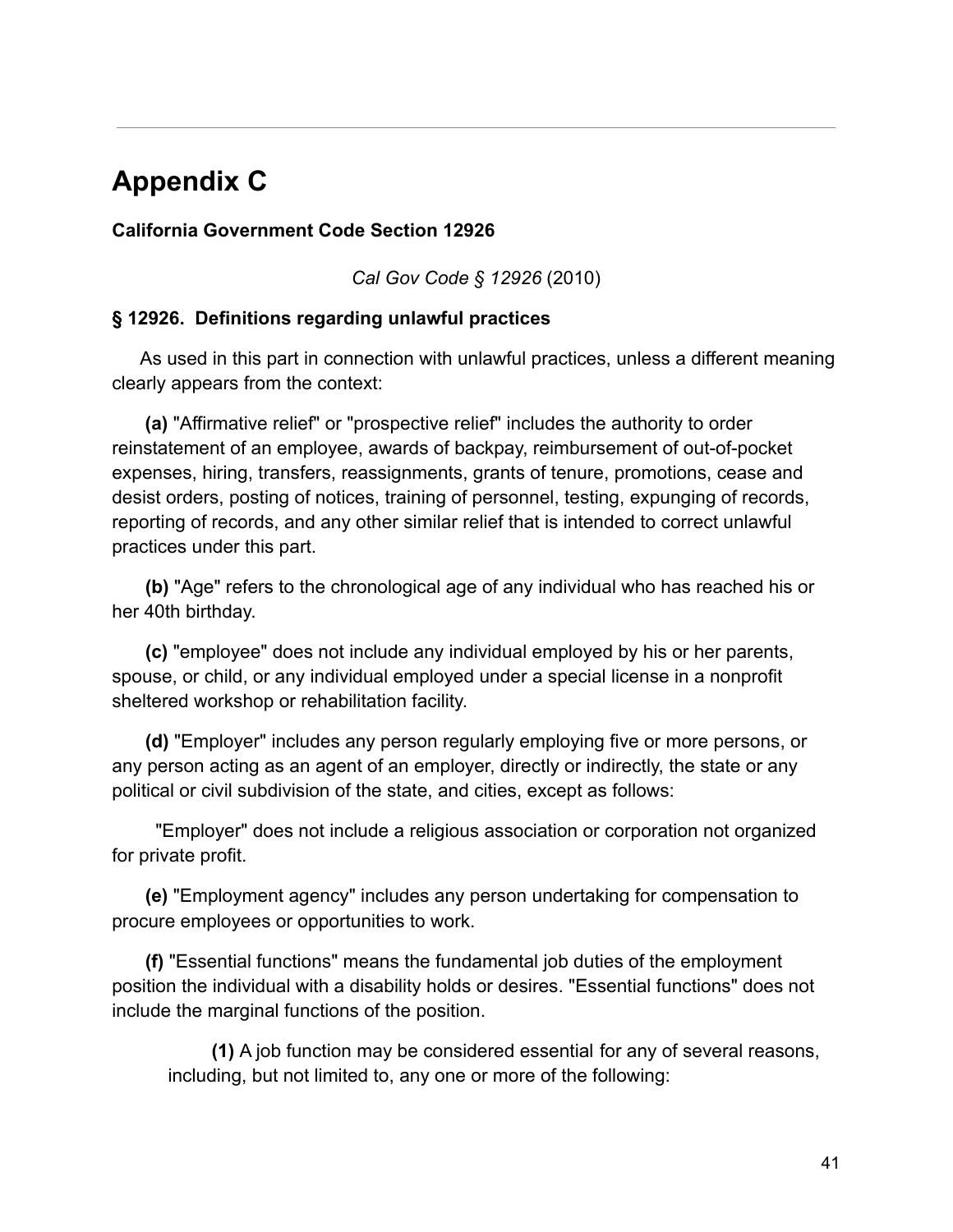**(A)** The function may be essential because the reason the position exists is to perform that function.

**(B)** The function may be essential because of the limited number of employees available among whom the performance of that job function can be distributed.

**(C)** The function may be highly specialized, so that the incumbent in the position is hired for his or her expertise or ability to perform the particular function.

**(2)** Evidence of whether a particular function is essential includes, but is not limited to, the following:

**(A)** The employer's judgment as to which functions are essential.

**(B)** Written job descriptions prepared before advertising or interviewing applicants for the job.

**(C)** The amount of time spent on the job performing the function.

**(D)** The consequences of not requiring the incumbent to perform the function.

**(E)** The terms of a collective bargaining agreement.

**(F)** The work experiences of past incumbents in the job.

**(G)** The current work experience of incumbents in similar jobs.

**(g)** "Labor organization" includes any organization that exists and is constituted for the purpose, in whole or in part, of collective bargaining or of dealing with employers concerning grievances, terms or conditions of employment, or of other mutual aid or protection.

**(h)** "Medical condition" means either of the following:

**(1)** Any health impairment related to or associated with a diagnosis of cancer or a record or history of cancer.

**(2)** Genetic characteristics. For purposes of this section, "genetic characteristics" means either of the following:

**(A)** Any scientifically or medically identifiable gene or chromosome, or combination or alteration thereof, that is known to be a cause of a disease or disorder in a person or his or her offspring, or that is determined to be associated with a statistically increased risk of development of a disease or disorder, and that is presently not associated with any symptoms of any disease or disorder.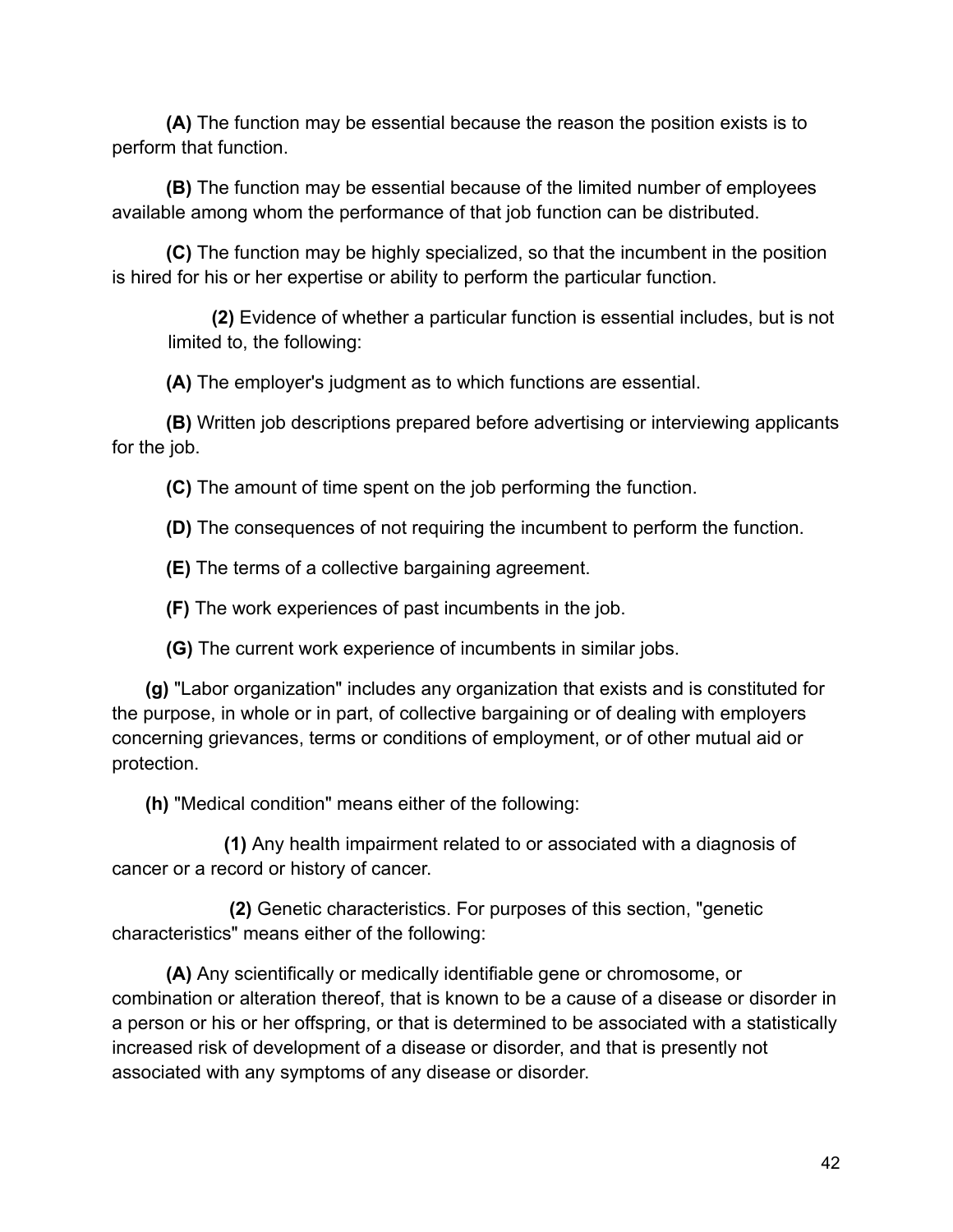**(B)** Inherited characteristics that may derive from the individual or family member, that are known to be a cause of a disease or disorder in a person or his or her offspring, or that are determined to be associated with a statistically increased risk of development of a disease or disorder, and that are presently not associated with any symptoms of any disease or disorder.

**(i)** "Mental disability" includes, but is not limited to, all of the following:

**(1)** Having any mental or psychological disorder or condition, such as mental retardation, organic brain syndrome, emotional or mental illness, or specific learning disabilities, that limits a major life activity. For purposes of this section:

**(A)** "Limits" shall be determined without regard to mitigating measures, such as medications, assistive devices, or reasonable accommodations, unless the mitigating measure itself limits a major life activity.

**(B)** A mental or psychological disorder or condition limits a major life activity if it makes the achievement of the major life activity difficult.

**(C)** "Major life activities" shall be broadly construed and shall include physical, mental, and social activities and working.

**(2)** Any other mental or psychological disorder or condition not described in paragraph (1) that requires special education or related services.

**(3)** Having a record or history of a mental or psychological disorder or condition described in paragraph (1) or (2), which is known to the employer or other entity covered by this part.

**(4)** Being regarded or treated by the employer or other entity covered by this part as having, or having had, any mental condition that makes achievement of a major life activity difficult.

**(5)** Being regarded or treated by the employer or other entity covered by this part as having, or having had, a mental or psychological disorder or condition that has no present disabling effect, but that may become a mental disability as described in paragraph (1) or (2).

"Mental disability" does not include sexual behavior disorders, compulsive gambling, kleptomania, pyromania, or psychoactive substance use disorders resulting from the current unlawful use of controlled substances or other drugs.

**(j)** "On the bases enumerated in this part" means or refers to discrimination on the basis of one or more of the following: race, religious creed, color, national origin,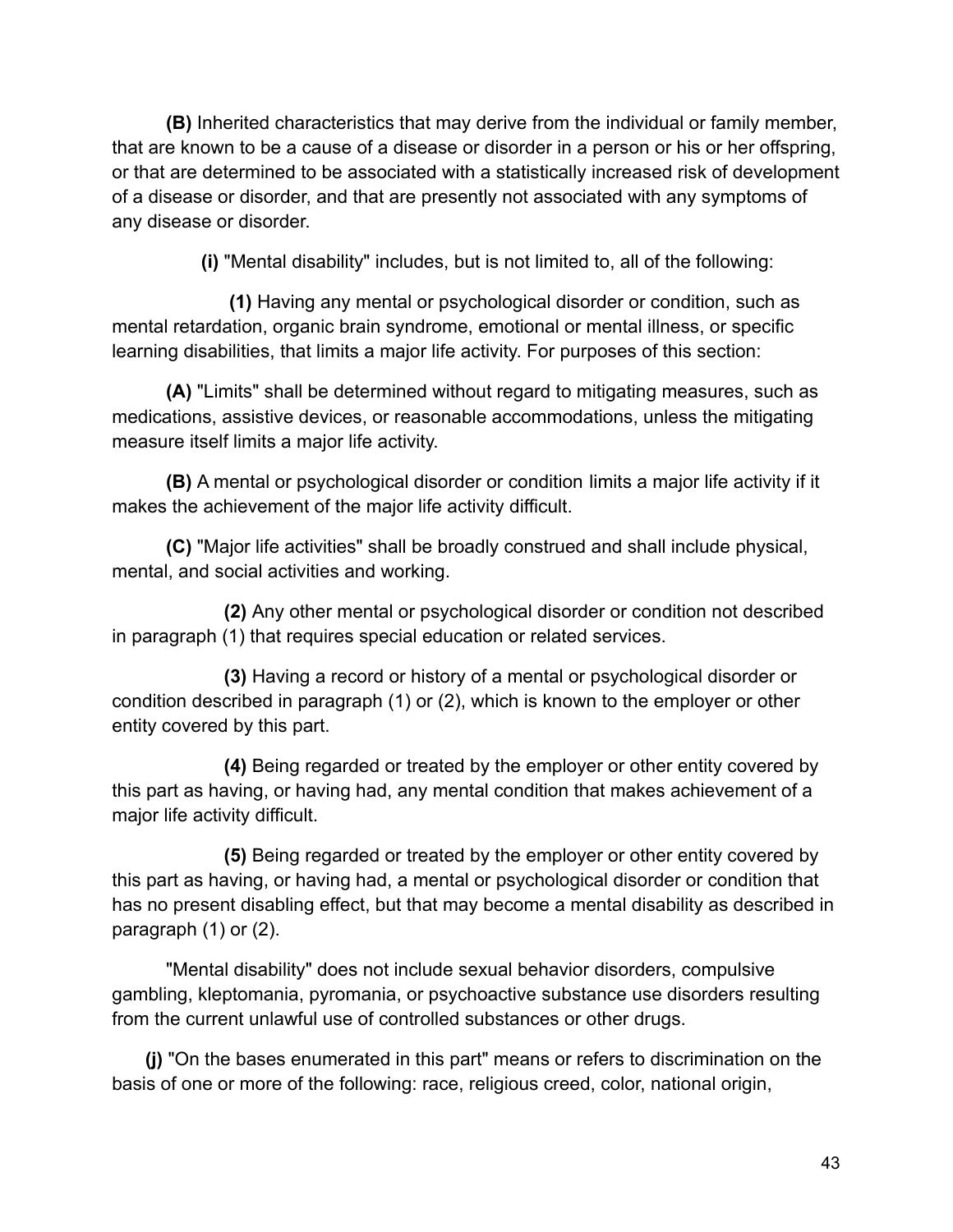ancestry, physical disability, mental disability, medical condition, marital status, sex, age, or sexual orientation.

**(k)** "Physical disability" includes, but is not limited to, all of the following:

**(1)** Having any physiological disease, disorder, condition, cosmetic disfigurement, or anatomical loss that does both of the following:

**(A)** Affects one or more of the following body systems: neurological, immunological, musculoskeletal, special sense organs, respiratory, including speech organs, cardiovascular, reproductive, digestive, genitourinary, hemic and lymphatic, skin, and endocrine.

**(B)** Limits a major life activity. For purposes of this section:

**(i)** "Limits" shall be determined without regard to mitigating measures such as medications, assistive devices, prosthetics, or reasonable accommodations, unless the mitigating measure itself limits a major life activity.

**(ii)** A physiological disease, disorder, condition, cosmetic disfigurement, or anatomical loss limits a major life activity if it makes the achievement of the major life activity difficult.

**(iii)** "Major life activities" shall be broadly construed and includes physical, mental, and social activities and working.

**(2)** Any other health impairment not described in paragraph (1) that requires special education or related services.

**(3)** Having a record or history of a disease, disorder, condition, cosmetic disfigurement, anatomical loss, or health impairment described in paragraph (1) or (2), which is known to the employer or other entity covered by this part.

**(4)** Being regarded or treated by the employer or other entity covered by this part as having, or having had, any physical condition that makes achievement of a major life activity difficult.

**(5)** Being regarded or treated by the employer or other entity covered by this part as having, or having had, a disease, disorder, condition, cosmetic disfigurement, anatomical loss, or health impairment that has no present disabling effect but may become a physical disability as described in paragraph (1) or (2).

**(6)** "Physical disability" does not include sexual behavior disorders, compulsive gambling, kleptomania, pyromania, or psychoactive substance use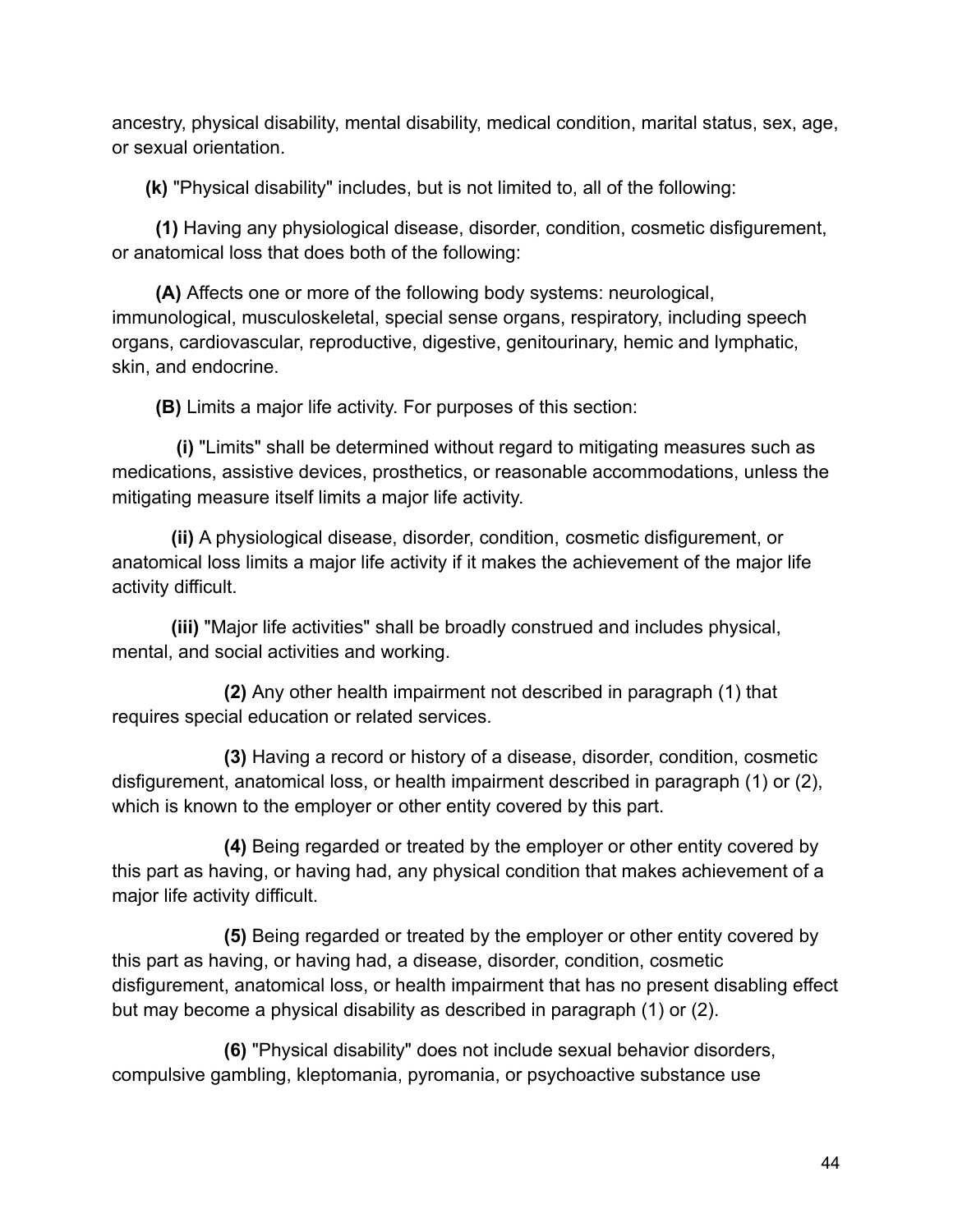disorders resulting from the current unlawful use of controlled substances or other drugs.

**(l)** Notwithstanding subdivisions (i) and (k), if the definition of "disability" used in the Americans with Disabilities Act of 1990 (Public Law 101-336) would result in broader protection of the civil rights of individuals with a mental disability or physical disability, as defined in subdivision (i) or (k), or would include any medical condition not included within those definitions, then that broader protection or coverage shall be deemed incorporated by reference into, and shall prevail over conflicting provisions of, the definitions in subdivisions (i) and (k).

**(m)** "Race, religious creed, color, national origin, ancestry, physical disability, mental disability, medical condition, marital status, sex, age, or sexual orientation" includes a perception that the person has any of those characteristics or that the person is associated with a person who has, or is perceived to have, any of those characteristics.

**(n)** "Reasonable accommodation" may include either of the following:

**(1)** Making existing facilities used by employees readily accessible to, and usable by, individuals with disabilities.

**(2)** Job restructuring, part-time or modified work schedules, reassignment to a vacant position, acquisition or modification of equipment or devices, adjustment or modifications of examinations, training materials or policies, the provision of qualified readers or interpreters, and other similar accommodations for individuals with disabilities.

**(o)** "Religious creed," "religion," "religious observance," "religious belief," and "creed" include all aspects of religious belief, observance, and practice.

**(p)** "Sex" includes, but is not limited to, pregnancy, childbirth, or medical conditions related to pregnancy or childbirth. "Sex" also includes, but is not limited to, a person's gender, as defined in *Section 422.56 of the Penal Code*.

**(q)** "Sexual orientation" means heterosexuality, homosexuality, and bisexuality.

**(r)** "Supervisor" means any individual having the authority, in the interest of the employer, to hire, transfer, suspend, lay off, recall, promote, discharge, assign, reward, or discipline other employees, or the responsibility to direct them, or to adjust their grievances, or effectively to recommend that action, if, in connection with the foregoing, the exercise of that authority is not of a merely routine or clerical nature, but requires the use of independent judgment.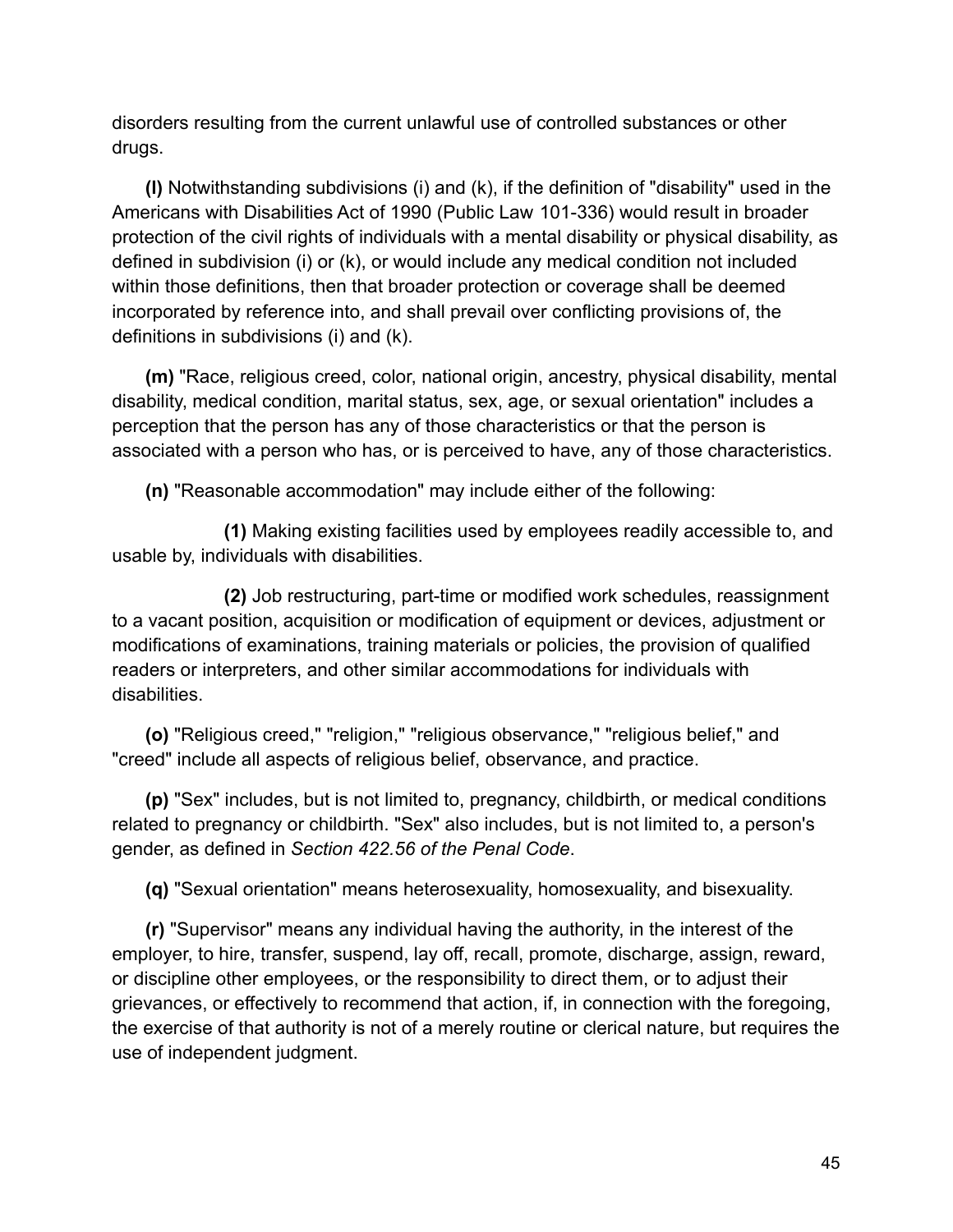**(s)** "Undue hardship" means an action requiring significant difficulty or expense, when considered in light of the following factors:

**(1)** The nature and cost of the accommodation needed.

**(2)** The overall financial resources of the facilities involved in the provision of the reasonable accommodations, the number of persons employed at the facility, and the effect on expenses and resources or the impact otherwise of these accommodations upon the operation of the facility.

**(3)** The overall financial resources of the covered entity, the overall size of the business of a covered entity with respect to the number of employees, and the number, type, and location of its facilities.

**(4)** The type of operations, including the composition, structure, and functions of the workforce of the entity.

**(5)** The geographic separateness, administrative, or fiscal relationship of the facility or facilities.

#### **HISTORY:**

Added Stats 1980 ch 992 § 4. Amended Stats 1985 ch 1151 § 1; Stats 1990 ch 15 § 1 (SB 1027); Stats 1992 ch 911 § 3 (AB 311), ch 912 § 3 (AB 1286), ch 913 § 21.3 (AB 1077); Stats 1993 ch 1214 § 5 (AB 551); Stats 1998 ch 99 § 1 (SB 654); Stats 1999 ch 311 § 2 (SB 1185), ch 591 § 5.1 (AB 1670), ch 592 § 3.7 (AB 1001); Stats 2000 ch 1049 § 5 (AB 2222); Stats 2003 ch 164 § 1 (AB 196); Stats 2004 ch 700 § 4 (SB 1234).

#### **Amendments:**

#### **1985 Amendment:**

Added **(1)** "or her" after "employed by his" in subd (b); and **(2)** subd (i).

#### **1990 Amendment:**

Added subd (j).

#### **1992 Amendment:**

**(1)** Added subd (a); **(2)** redesignated former subds (a)-(d) to be subds (b)-(e); **(3)** amended the introductory clause of subd (d) by **(a)** deleting ", except as hereinafter provided," before "includes"; and **(b)** substituting ", except as follows:" for a period; **(4)** added subdivision designation (d)(1); **(5)** added subd (d)(2); **(6)** added subd (f); **(7)** redesignated former subdivisions (e) and (f) to be subds (g) and (h); **(8)** substituted "includes, but is not limited to," for "means" in subd (h); **(9)** added subd (i); **(10)**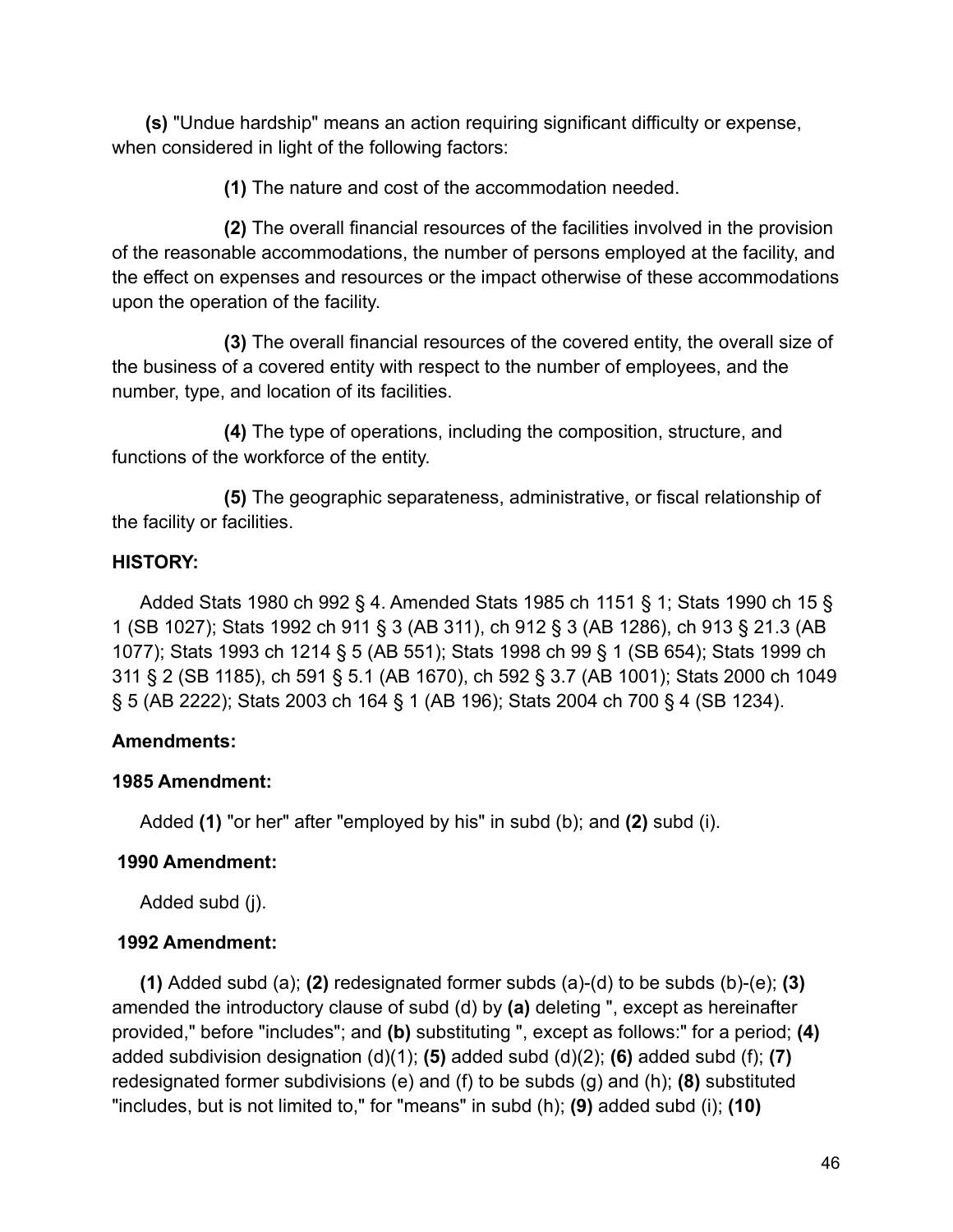redesignated former subd (g) to be subd (j); **(11)** substituted "disability, mental disability" for "handicap" in subd (j); **(12)** substituted subd (k) for former subd (h) which read: "(h) 'Physical handicap' includes impairment of sight, hearing, or speech, or impairment of physical ability because of amputation or loss of function or coordination, or any other health impairment which requires special education or related services."; **(13)** added subds (*l*) and (m); **(14)** redesignated former subds (i) and (j) to be subds (n) and (o); and **(15)** added subd (p) and the last paragraph. (As amended 1992 ch 913, compared to the section as it read prior to 1992. This section was also amended by two earlier chapters, ch 911, ch 912. See *Gov C § 9605*.)

#### **1993 Amendment:**

**(1)** Substituted "functions" for "duties" after "Essential" both times it appears in subd (f); **(2)** deleted ", but is not limited to," after "includes" in subd (h); **(3)** deleted former subd (*l*) which read: "(*l*) 'Reasonable accommodation' may include either of the following:

"(1) Making existing facilities used by employees readily accessible to, and usable by, individuals with disabilities.

"(2) Job restructuring, part-time or modified work schedules, reassignment to a vacant position, acquisition or modification of equipment or devices, adjustment or modifications of examinations, training materials or policies, the provision of qualified readers or interpreters, and other similar accommodations for individuals with disabilities. It is the intent of the Legislature that the definition of 'physical disability' in this subdivision shall have the same meaning as the term 'physical handicap' formerly defined by this subdivision and construed in *American National Ins. Co. v. Fair Employment & Housing Com., 32 Cal. 3d 603.* However, 'physical disability' does not include conditions excluded from the federal definition of 'disability' pursuant to Section 511 of the Americans with Disabilities Act of 1990 *(42 U.S.C., § 12211).* Additionally, for purposes of this part, the unlawful use of controlled substances or other drugs shall not be deemed, in and of itself, to constitute a physical disability."; **(4)** designated the former last paragraph in the section to be subd (*l*); and **(5)** substituted "of" for "or" after "size of the business" in subd (p)(3).

#### **1998 Amendment:**

**(1)** Amended subd (d) by **(a)** substituting the comma after "indirectly" for the semicolon; and **(b)** adding the comma after "thereof"; **(2)** substituted "that" for "which" after "organization" in subd (g); **(3)** amended subd (h) by adding **(a)** "(1) genetic characteristics, or (2)" after "include" in the first sentence; and **(b)** the second sentence; and **(4)** added "and" before "(5) the geographic" in subd (p).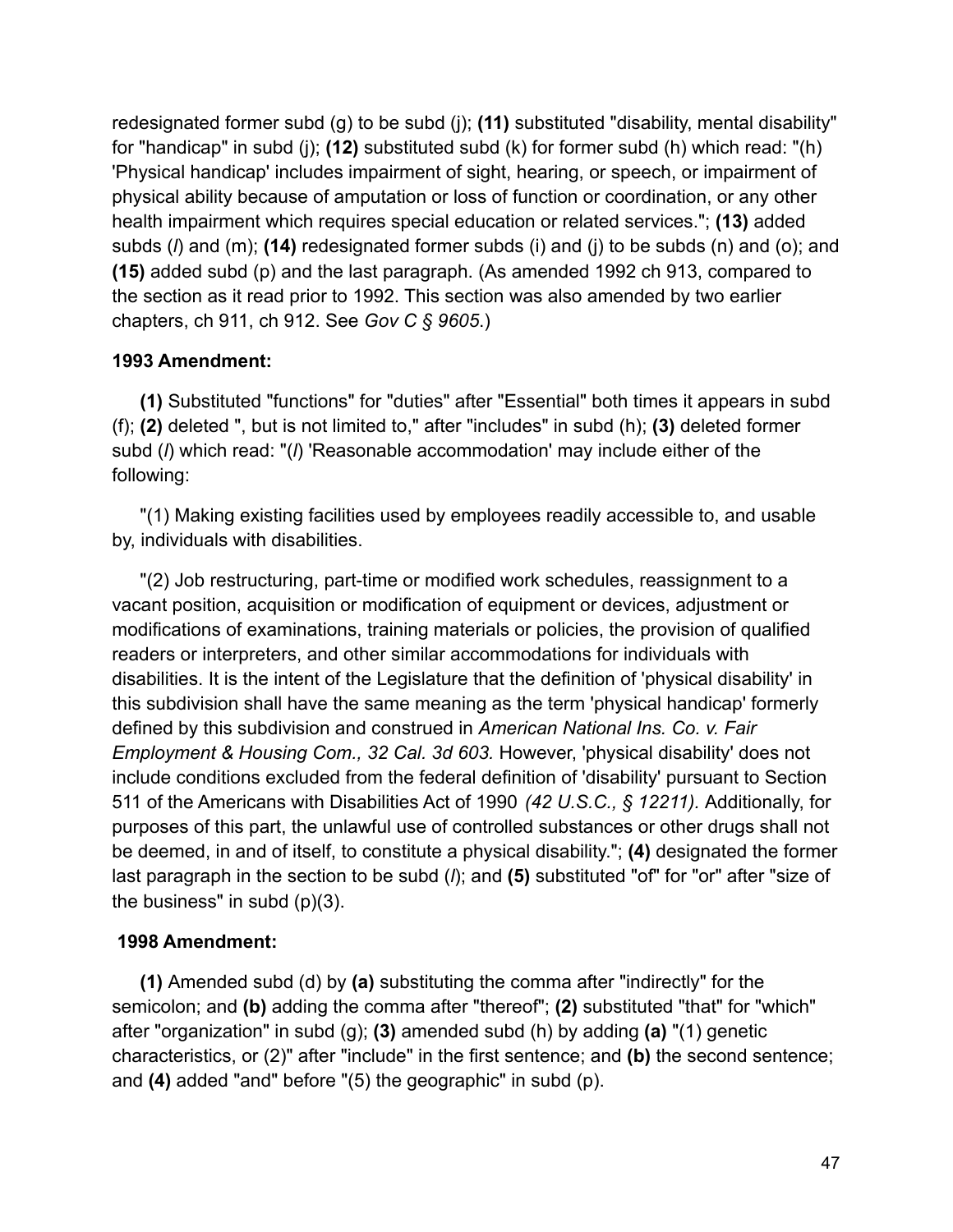#### **1999 Amendment:**

**(1)** Amended subd (d) by **(a)** substituting "of the state" for "thereof" in the introductory clause; **(b)** deleting subdivision designation (d)(1) at the beginning of the second paragraph; and **(c)** deleting former subd (d)(2) which read: "(2) 'Employer,' for purposes of provisions defining unlawful employment practices related to mental disability, means any person regularly employing 15 or more persons, or any person directly or indirectly acting as an agent of such an employer, and also includes the state and municipalities and political subdivisions of the state."; **(2)** substituted subd (h) for former subd (h) which read: "(h) 'Medical condition' includes (1) genetic characteristics, or (2) any health impairment related to or associated with a diagnosis of cancer, for which a person has been rehabilitated or cured, based on competent medical evidence. For purposes of this section, 'genetic characteristics' means any scientifically or medically identifiable gene or chromosome, or combination or alteration thereof, that is known to be a cause of a disease or disorder in a person or his or her offspring, or is determined to be associated with a statistically increased risk of development of a disease or disorder, or inherited characteristics that may derive from the individual or family member, that is presently not associated with any symptoms of any disease or order."; **(3)** substituted "or age" at the end of subd (j); **(4)** added subd (m); **(5)** redesignated former subds (m)-(o) to be subds (n)-(p); **(6)** added subds (q) and (r); and **(7)** redesignated former subd (p) to be subd (s). (As amended Stats 1999 ch 592, compared to the section as it read prior to 1999. This section was also amended by two earlier chapters, ch 311 and ch 591. See *Gov C § 9605*.)

#### **2000 Amendment:**

**(1)** Amended subd (h) by **(a)** adding "means" in the introductory clause; and **(b)** substituting "cancer or a record or history of cancer" for ", for which a person has been rehabilitated or cured, based on competent medical evidence" in subd (h)(1); **(2)** substituted subd (i) for former subd (i) which read: "(i) 'Mental disability' includes any mental or psychological disorder, such as mental retardation, organic brain syndrome, emotional or mental illness, and specific learning disabilities. However, 'mental disability' does not include conditions excluded from the federal definition of 'disability' pursuant to Section 511 of the Americans with Disabilities Act of 1990 *(42 U.S.C. Sec. 12211).* Additionally, for purposes of this part, the unlawful use of controlled substances or other drugs shall not be deemed, in and of itself, to constitute a mental disability."; and **(3)** substituted subd (k) for former subd (k) which read: "(k) 'Physical disability' includes, but is not limited to, all of the following:

"(1) Having any physiological disease, disorder, condition, cosmetic disfigurement, or anatomical loss that does both of the following: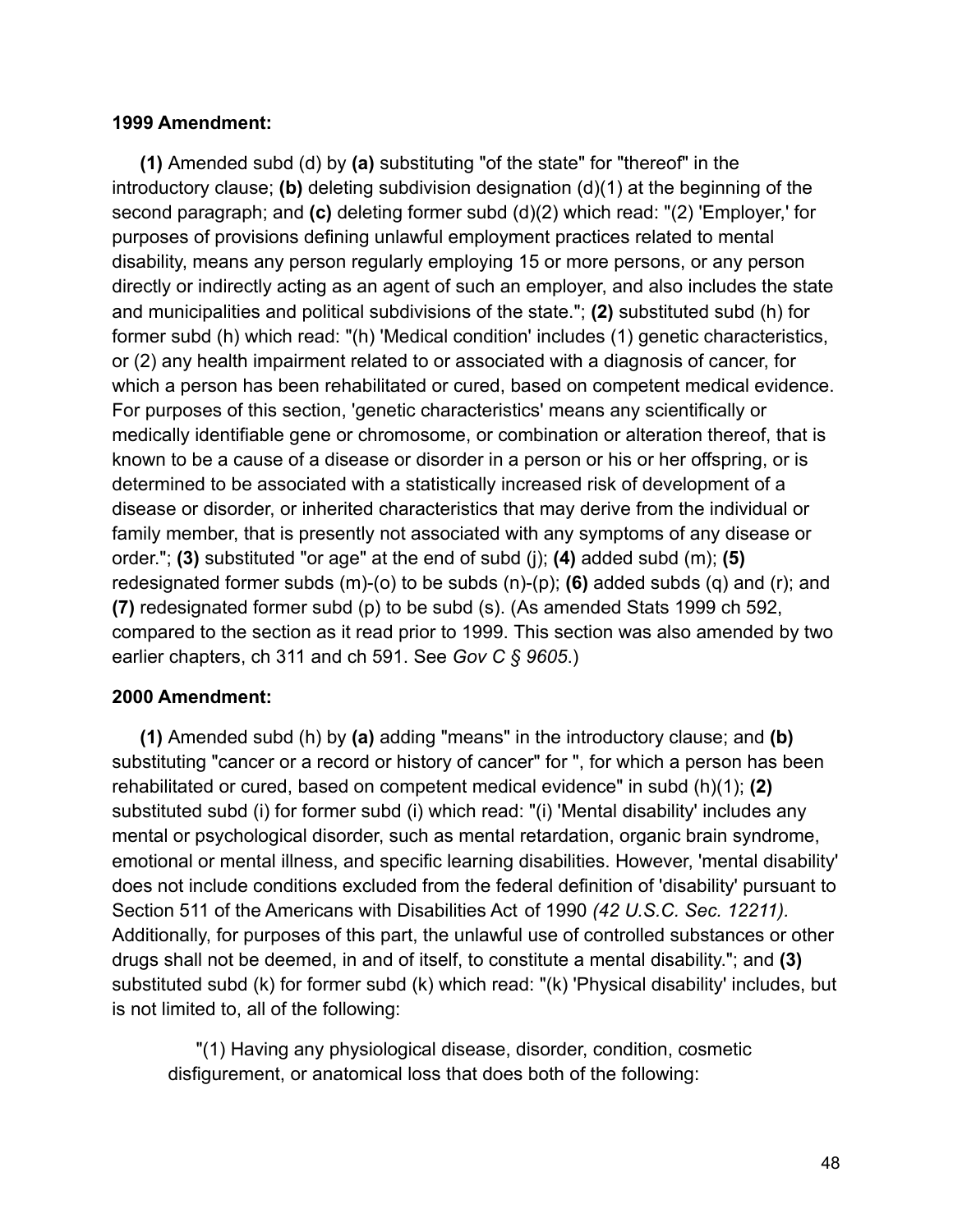"(A) Affects one or more of the following body systems: neurological, immunological, musculoskeletal, special sense organs, respiratory, including speech organs, cardiovascular, reproductive, digestive, genitourinary, hemic and lymphatic, skin, and endocrine.

"(B) Limits an individual's ability to participate in major life activities.

"(2) Any other healthy impairment not described in paragraph (1) that requires special education or related services.

"(3) Being regarded as having or having had a disease, disorder, condition, cosmetic disfigurement, anatomical loss, or health impairment described in paragraph (1) and (2).

"(4) Being regarded as having, or having had, a disease, disorder, condition, cosmetic disfigurement, anatomical loss, or health impairment that has no present disabling effect but may become a physical disability as described in paragraph (1) or (2).

"It is the intent of the Legislature that the definition of 'physical disability' in this subdivision shall have the same meaning as the term 'physical handicap' formerly defined by this subdivision and construed in *American National Ins. Co. v. Fair Employment & Housing Com. (1982) 32 Cal. 3d 603.* However, 'physical disability' does not include conditions excluded from the federal definition of 'disability' pursuant to Section 511 of the Americans with Disabilities Act of 1990 (42 U.S.C., Sec 12211). Additionally, for purposes of this part, the unlawful use of controlled substances or other drugs shall not be deemed, in and of itself, to constitute a physical disability."

#### **2003 Amendment:**

**(1)** Added the second sentence of subd (p); and **(2)** amended subd (s) by substituting **(a)** "The" for "the" at the beginning of subds (s)(1)-(s)(5); and **(b)** the period for the comma at the end of subds (s)(1)-(s)(3) and the period for ", and" at the end of subd (s)(4).

#### **2004 Amendment:**

Substituted "*Section 422.56 of the Penal Code*" for "*Section 422.76 of the Penal Code*, except that, for purposes of this part, the reference in that definition to the "victim" shall mean the employee or applicant and the reference in that definition to the "defendant" shall mean the employer or other covered entity or person subject to applicable prohibitions under this part" in subd (p).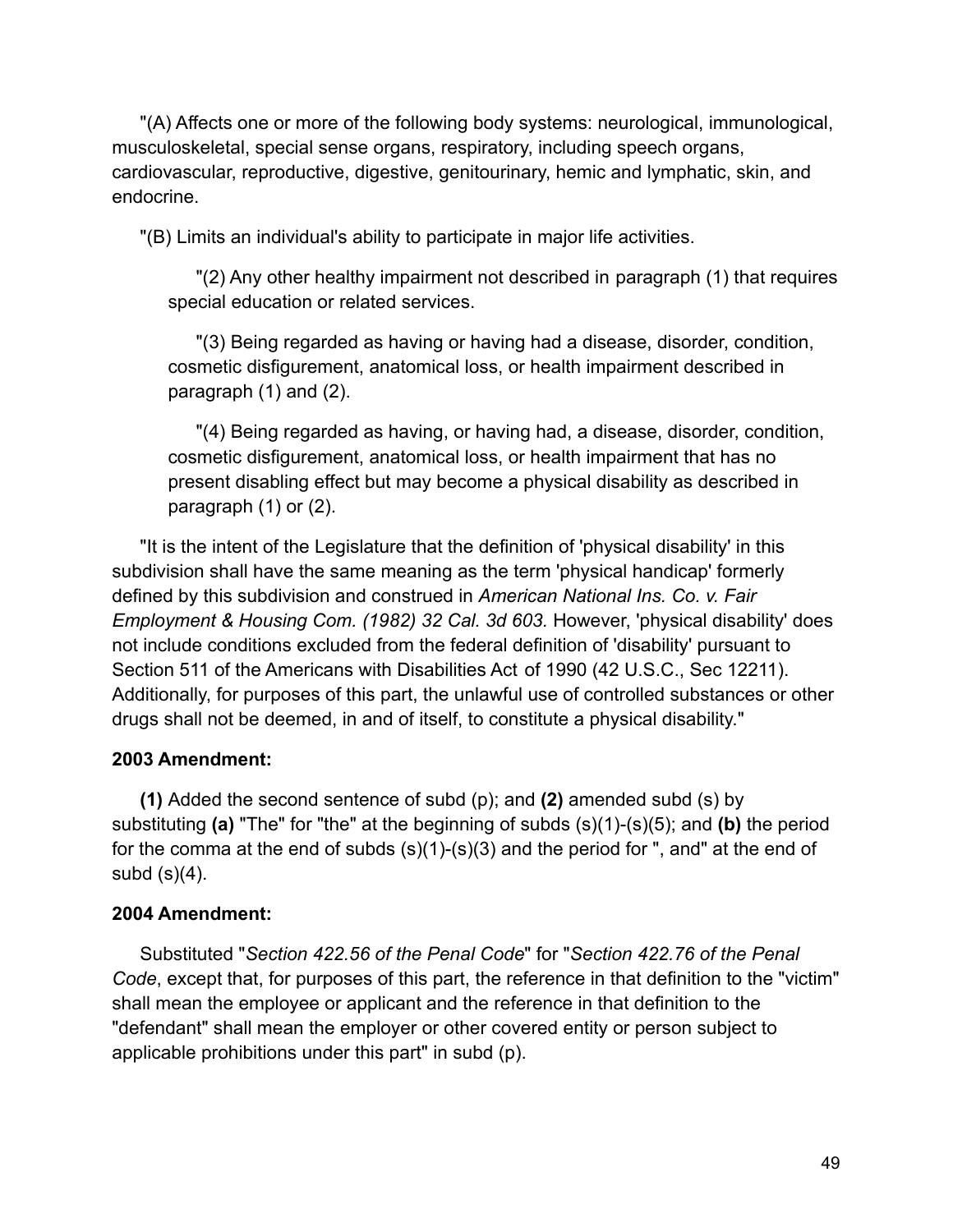## **Appendix D**

### **Sonoma County Housing Authority**

### **Notice of Compliance Under ADA & California State Law**

In accordance with the requirements of Title II of the Americans with Disabilities Act (ADA) of 1990, the Americans with Disabilities Amendments Act of 2008, the Fair Employment & Housing Act (FEHA), California Government Code Section 11135 and other applicable codes, Sonoma County Housing Authority does not discriminate against individuals on the basis of disability in its services, programs or activities.

*Employment:* The Authority does not discriminate on the basis of disability in its hiring or employment practices and will comply with the Fair Employment and Housing Act, as well as Title I of the ADA, including the regulations promulgated by the U.S. Equal Employment Opportunity Commission (EEOC), including the requirement to provide reasonable accommodations.

*Effective Communication:* The Authority will generally, upon request, provide appropriate aids and services leading to effective communication for qualified persons with disabilities, including sign language interpreters, documents in Braille and other alternate formats to ensure information and communication is accessible to people who have speech, hearing, vision, or cognitive impairments so they can participate equally in the programs, services and activities.

 *Modification to Policies and Procedures:* The Authority will make reasonable modifications to policies and programs to ensure that people with disabilities have an equal opportunity to participate in all of its programs, services and activities. *For example, individuals with service animals behaving within applicable standards are welcome in offices and Authority facilities, even when pets are generally prohibited.*

Anyone who requires auxiliary aids and services for effective communication, or a modification of policies or procedures to participate in a program, service or activity should submit their request for reasonable accommodations to Martha Cheever, [Martha.Cheever@sonoma-county.org](mailto:Martha.Cheever@sonoma-county.org), (707) 565-7521(unless otherwise specified) as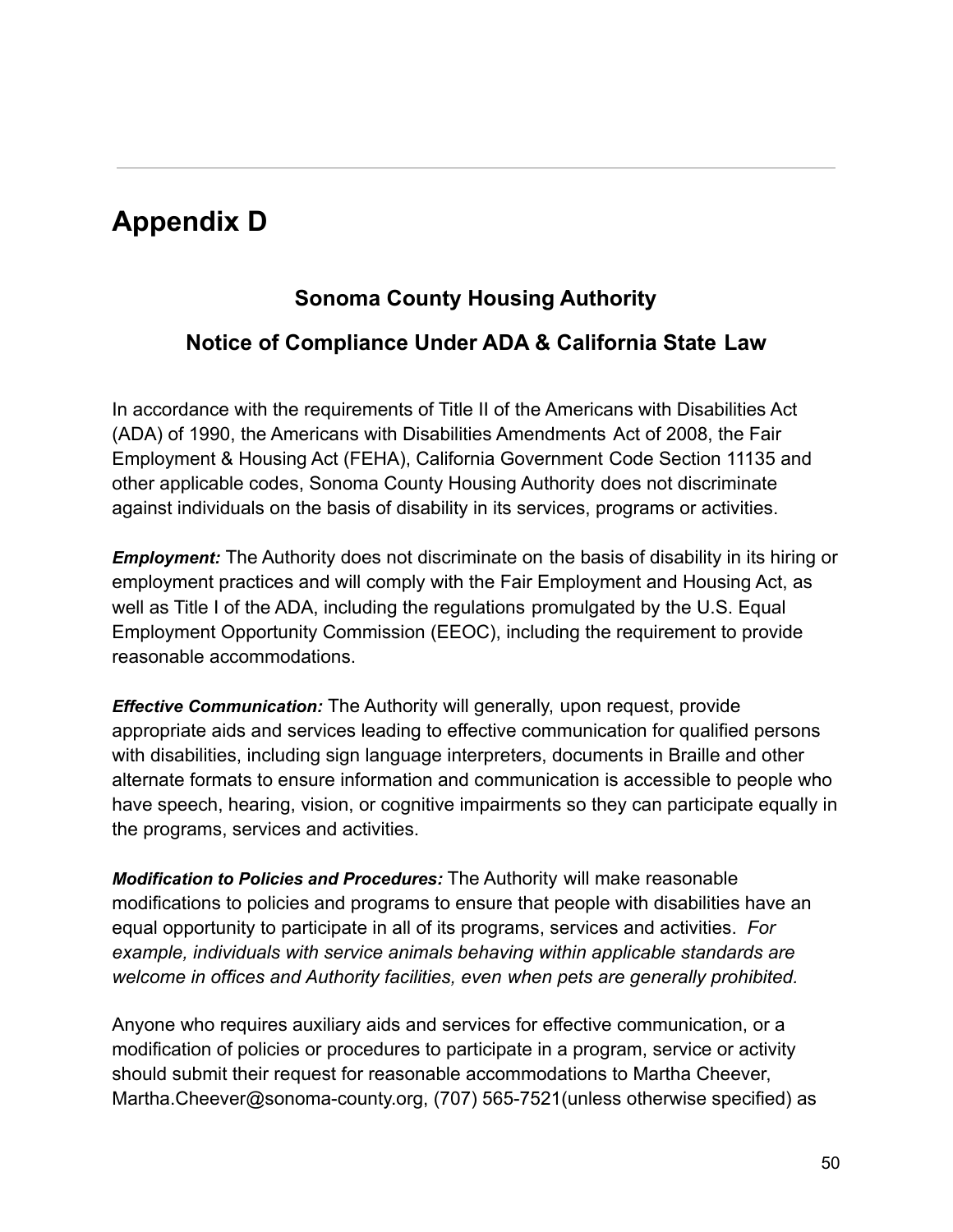soon as possible, but no later than **72 hours** before the scheduled event.

Neither the ADA, nor state law requires the Authority to take action that would fundamentally alter the nature of its programs, activities or services or impose an undue financial or administrative burden. Complaints about web accessibility can be submitted to [cdc@sonoma-county.org](mailto:cdc@sonoma-county.org), or via the website at

[https://sonomacounty.ca.gov/Accessibility-Information/](https://sonomacounty.ca.gov/Accessibility-Information). Complaints that an Authority facility, program, activity or service is not accessible should be directed to Martha Cheever, [Martha.Cheever@sonoma-county.org](mailto:Martha.Cheever@sonoma-county.org), (707) 565-7521(unless otherwise specified).

The Authority will not place a surcharge on a particular individual with a disability or a group of individuals with disabilities to cover the cost of providing auxiliary aids and services or making a reasonable modification to a policy to create access.

# **Appendix E16**

### **Sonoma County Housing Authority**

### **ADA Notice Dissemination Plan**

Title II of the ADA, 28 CFR 35.106<sup>17</sup> requires that the Housing Authority produce and disseminate a notice of their ADA compliance.

The notice should be written clearly without undue complication. It should discuss what ADA requirements the entity is held to, the name of the ADA Coordinator, and provide current contact information enabling an individual to contact the ADA Coordinator. The notice should cover areas regarding:

- Employment;
- **Effective Communication;**
- Making reasonable modification to policies and programs;

An explanation of the non-surcharge requirement concerning the provision of auxiliary aids and services; and

<sup>&</sup>lt;sup>16</sup> For use, as needed, based on above recommendations.

 $1728$  CFR 35.106 Notice: A public entity shall make available to applicants, participants, beneficiaries, and other interested persons information regarding the provisions of this part and its applicability to the services, programs, or activities of the public entity, and make such information available to them in such manner as the head of the entity finds necessary to apprise such persons of the protections against discrimination assured them by the Act and this part.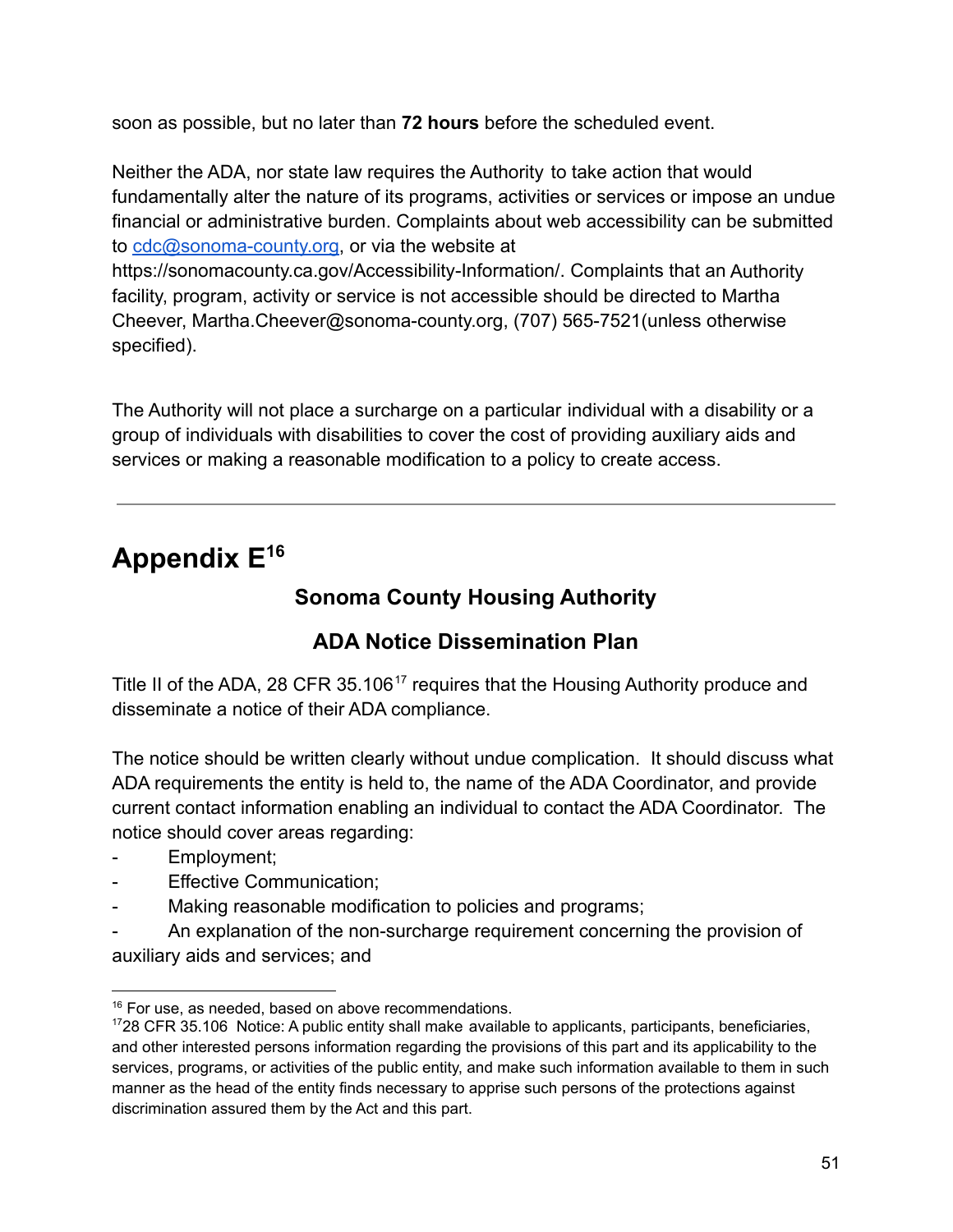Information regarding the grievance process.

In considering how to disseminate this document, the Authority should identify the impacted parties who would have an interest in the notice. The notice dissemination plan should address the frequency of notice dissemination. Methods of dissemination may include:

- The Authority's website;
- Local Newspaper(s);
- Authority Publications;
- Posters on Authority facilities;
- Inclusion of notice for special activities;
- Within transportation systems provided or contracted by the Authority; and
- Other forms in which impacted stakeholders might be present.

Not all of the above notice dissemination methodologies may be necessary to effectively disseminate the notice.

# **Appendix F18**

### **Grievance Procedure under ADA or California State Disability Civil Rights Laws**

This grievance procedure is established to meet the requirements of the Americans with Disabilities Act of 1990 ("ADA"), the Americans with Disabilities Amendments Act (ADAAA) and California State law. It may be used by anyone wishing to file a complaint alleging discrimination on the basis of disability in the provision of services, activities, programs or benefits by the Sonoma County Housing Authority. The Authority's Disability Discrimination Policy governs employment-related complaints of disability discrimination.

The complaint should be in writing and contain information about the alleged discrimination such as name, address, phone number of the complainant and location, date and a description of the problem(s). The Authority's Grievance Procedure form is available online at (ADD WHERE LOCATED) Alternative means of filing a complaint, such as personal interviews or a tape recording of the complaint, are available to persons with disabilities upon request.

The complaint should be submitted by the grievant and/or his/her designee as soon as possible, but no later than 60 calendar days after the alleged violation to:

 $18$  For use, as needed, based on above recommendations.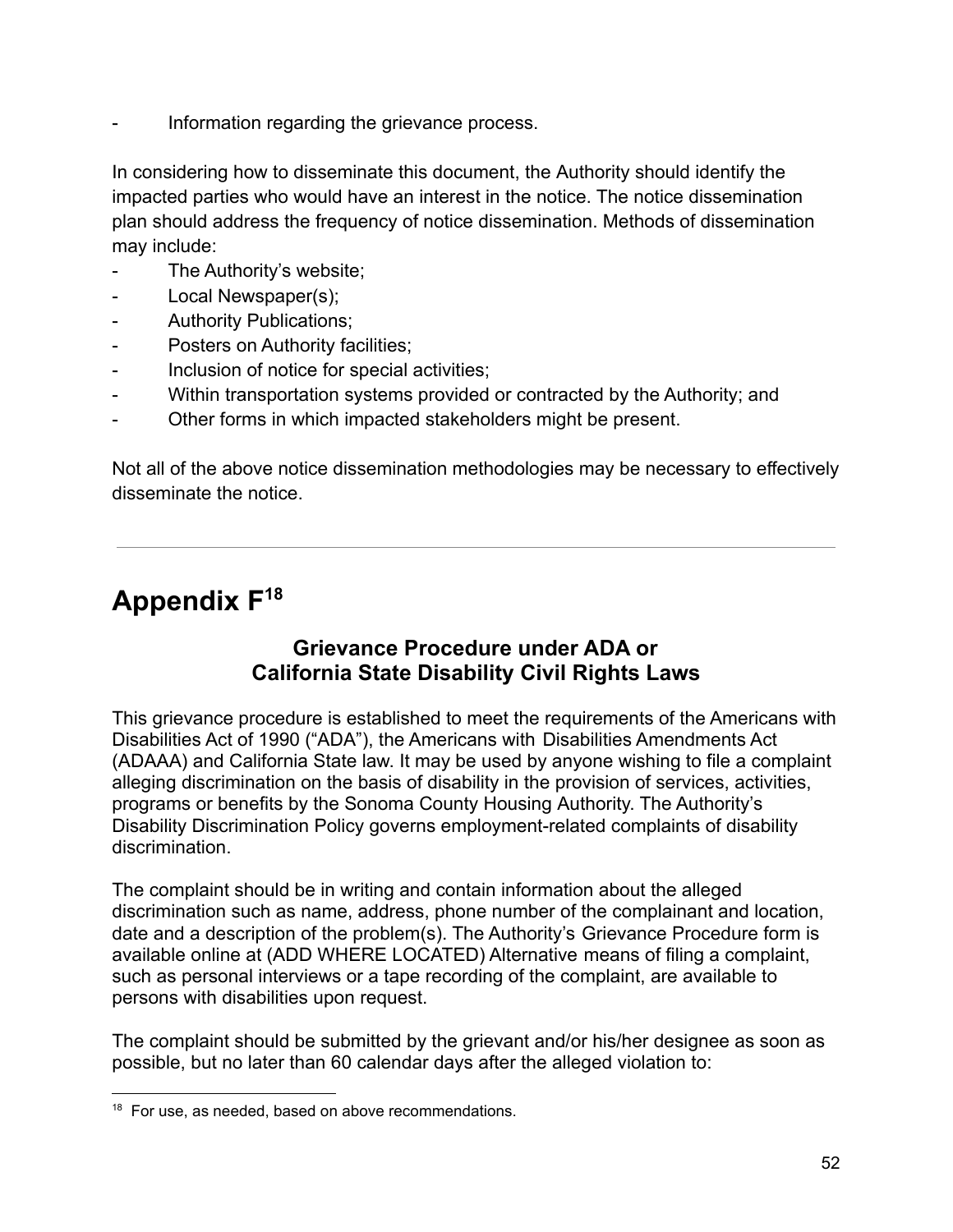# **Appendix G**

disabilities?

Does the Staff ensure that its webpage is accessible to persons with disabilities by applying Web Content Accessibility Guidelines (WCAG)? If yes, is this mandated by the County? If yes, how does your Staff make sure its webpage meets the WCAG? If yes, how does your Staff ensure that any updates meet the WCAG? If yes, what version of the WCAG does your Staff apply to its webpage access requirements? If not, who is responsible for ensuring that your webpage meets current WCAG? Does your Staff use any web-based forms for use internally or by the public? If yes, how do you ensure that these meet WCAG? Does your Staff use any internally-developed software, including mobile applications and payment systems, either internally or externally? If yes, how do you ensure that these meet WCAG? Does your Staff use any third party software, including mobile applications and payment systems, either internally or externally? If yes, how do you ensure that these meet WCAG? Does your Staff use any touch screen information systems for public interaction? If yes, is there an independent operating system for persons with visual impairments? Does your Staff offer any type of computer or digital device for use by the public? If yes, are they equipped with software that makes them accessible to persons with visual impairments? If yes, how do you ensure that these devices and the software on them is accessible? In email communications (both internal and external), does your Staff ensure that all communications – including attachments – comply with WCAG? Are PDFs checked for accessibility? Are PDFs also sent out as Word documents? Are all photos captioned with descriptive text? In what format does your Staff maintain records that are available to the public? (e.g. hard copy, digital). How does your Staff ensure that digital records are fully accessible to persons with

Does your Staff permit members of the public to visit your facility or facilities to physically examine hard copies (printed) records?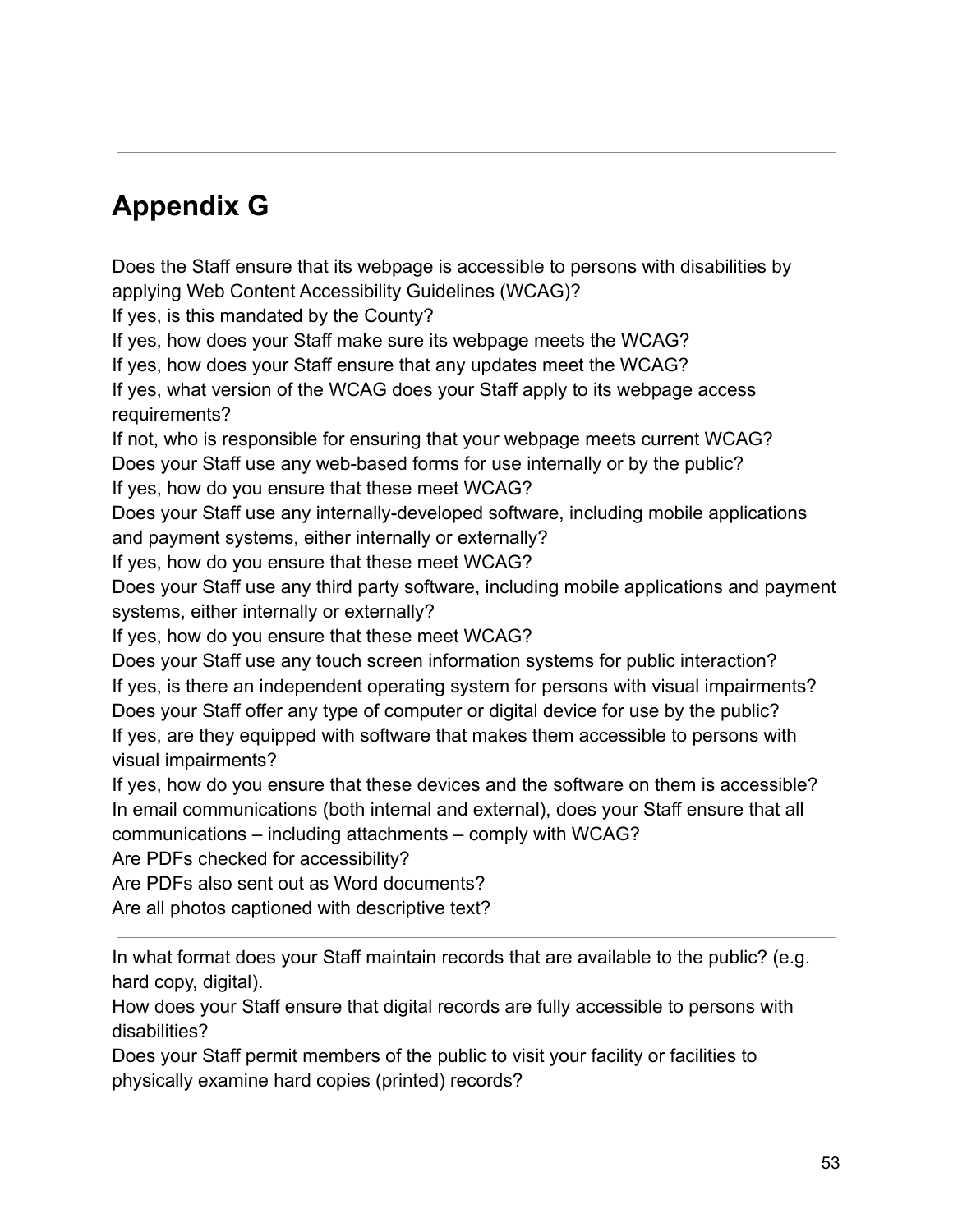If yes, how does your Staff ensure that public records' examination areas are accessible to persons with disabilities?

Does your Staff offer assistance to persons with disabilities with regard to public records services, e.g. filing, requesting documents, reviewing documents?

If yes, please describe the assistance you offer, including how this assistance is publicized and how the public may make a request for assistance.

Is there anything else you would like to add to your responses here?

When the purchase of new equipment is made, is it reviewed to ensure the equipment is accessible to users with disabilities?

If yes, please describe how accessibility reviews of new equipment are performed. Are all public documents related to bidding and contracting available to persons with disabilities in alternative format if needed?

Are meetings related to bidding and contracting held in accessible locations? Is an accessibility plan check done when vendors are conducting improvements in public service areas, Housing Authority housing projects, and/or participating owner buildings?

Is guidance in place for staff and vendors regarding clear space and furniture placement at Housing Authority facilities, including reception areas, lobbies and applicable employee spaces (restrooms, breakrooms, etc.)?

If yes, when was it last updated?

If yes, how does the Housing Authority monitor this?

Do all contracts for new construction hold design professionals to designs that use, at minimum, the most stringent access standards in effect at the time of the project? Do all contracts for new construction encourage design professionals to exceed the maximum access standards when possible to ensure that construction tolerances are built into the project?

Is a policy in place that mandates CASp inspections at key points of construction and at completion, before final payment is made?

Are major public housing projects reviewed by stakeholders with disabilities during the planning stage?

How are participating owner properties reviewed for accessibility prior to occupancy (when applicable)?

How are participating owner properties reviewed with respect to accessibility during inspections?

How is access ensured during renovation and/or rehabilitation of existing properties? When purchasing items for installation in accessible housing projects and units, what checks are in place to ensure installation will be compliant with current building standards? (e.g. toilet paper dispensers must be located below the grab bar; clear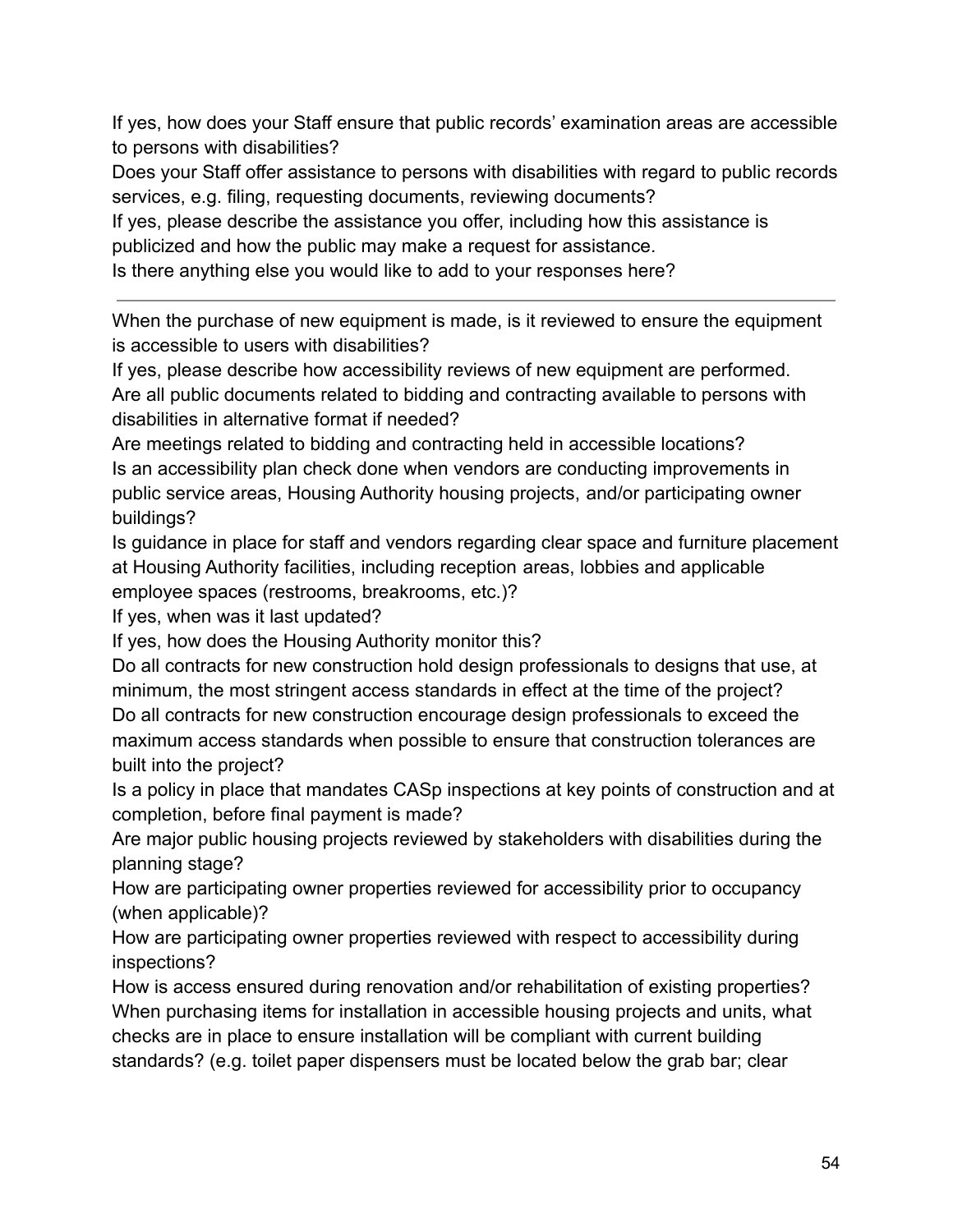space available for a wheelchair user to approach the item for use; applicable reach ranges, etc.)

Please describe how you ensure that purchased and installed items are compliant with current building standards.

Please describe how you ensure that purchased and installed items are maintained so as to ensure current building standards (e.g. waste baskets are not kept in required maneuvering clearances; subsequently installed items do not obstruct clear spaces and reach ranges, etc.)

If purchasing an item that contains an operational part, do you consider accessibility requirements, e.g. ability to operate with one hand; maximum 5lbs operational pressure; no grasping, pinching, and twisting; etc.)?

If yes, please describe how these considerations are made and implemented.

If yes, how do you ensure that any operable part is maintained to remain accessible (e.g. parts do not get rusty, stuck, or otherwise outside operable part accessibility requirements)?

If furniture is purchased, do you consider accessibility factors such as knee clearance for tables and clear space within a room?

If yes, please describe how these considerations are made and implemented.

If yes, please describe how these features are maintained (e.g. items are not placed beneath tables which may obstruct knee clearances, or additional furniture is added to a room which may obstruct clear space).

Is there anything else you would like to add to your responses here?

Does your Staff hold or sponsor events that are available to the public? Does your Staff have an event planning accessibility checklist to ensure that all public meetings and events are fully accessible?

If yes, please provide a reference list of pertinent documents including the checklist and/or any policies or procedures.

If yes, is this checklist maintained by your Staff or the County?

Do all meeting notices contain an announcement that reasonable accommodations are available for persons with disabilities as needed and/or upon request?

If yes, please provide a copy of the text that is included in all notices of public meetings. Are all persons who administer public meetings trained in how to respond to requests for reasonable accommodations by members of the public?

If yes, please describe what training is provided, including how often it is provided and how attendance is tracked and recorded.

Does your Staff take steps to ensure that all meetings are held in buildings and rooms that are fully accessible?

If yes, please describe how the physical accessibility of public meeting spaces (including: paths of travel; entrances; circulation routes; registration counters or tables;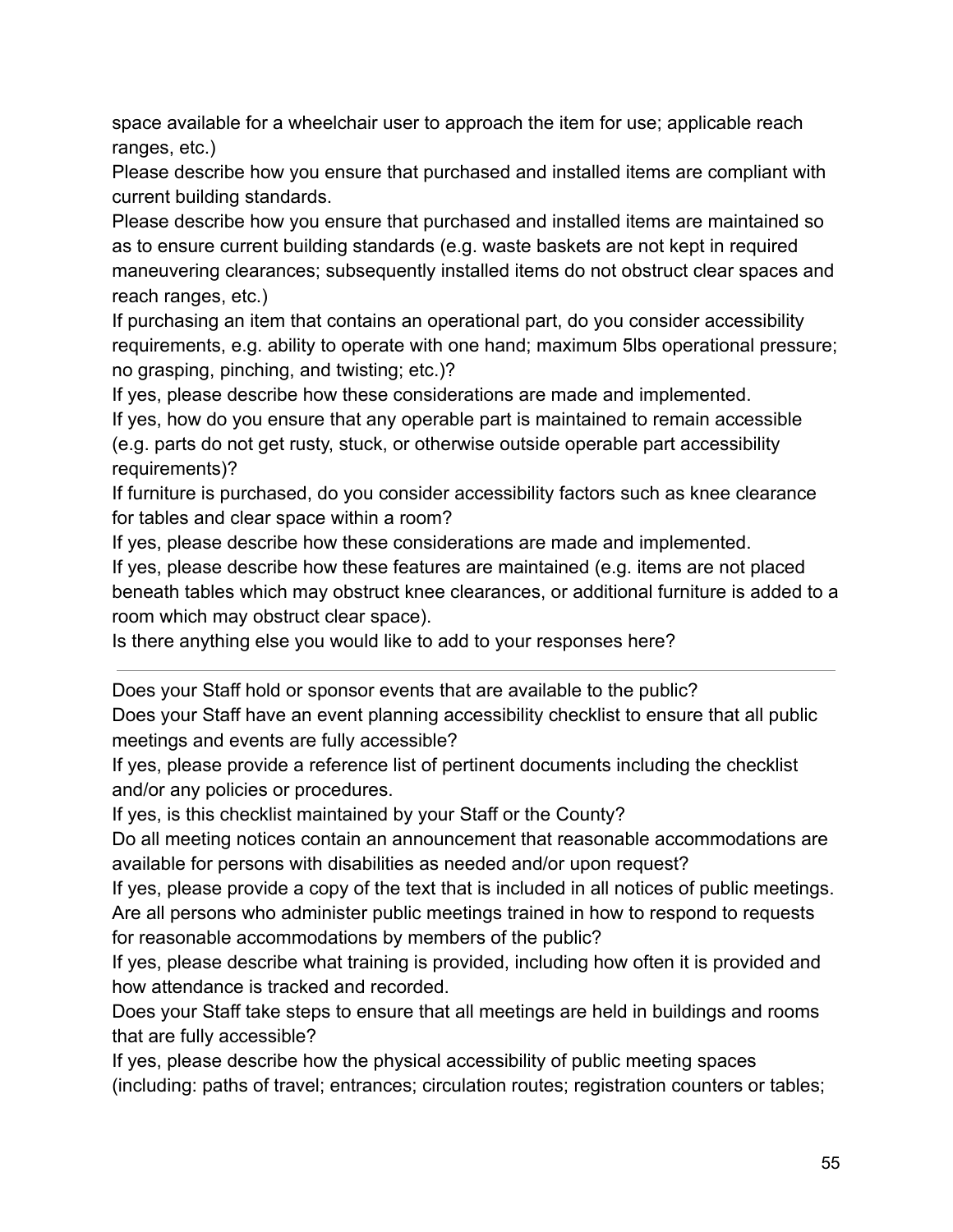building amenities such as water fountains, restrooms and public telephones; and seating) is evaluated and implemented.

Is your Staff trained to set up meeting rooms to provide maneuvering space for persons who use wheelchairs or service animals?

Are the indoor or outdoor surfaces where persons with disabilities will travel smooth, stable and slip resistant?

Are public meetings held on sites that are accessible by public transportation? If no, please explain why not.

Do public meeting notices contain language indicating that service animals are welcome?

If yes, please provide the text of this notification.

Are service animal relief areas identified before every public meeting?

Are emergency exits identified before every public meeting?

Are stages, speaking platforms, microphones and other items to be used by persons with disabilities accessible? (Note: When considering microphone access please take into account podium elevations, touch screen control systems, gooseneck microphone attached to the center of tables without knee clearance for wheelchair users, and persons who will not be able to hand hold any equipment.)

Do all public meetings have reserved seating for people who use wheelchairs? Does this reserved seating also include integrated companion seating?

Are all presenters at public meetings trained on best practices for presenting content to persons with disabilities, eg. reading powerpoints aloud?

If yes, how and how often are these trainings offered, and how is attendance tracked and recorded?

Are FM Loop systems (Assistive Listening Devices) available for persons who are hard of hearing?

If FM Loop systems are being used, do meeting hosts ensure that all comments made during the meeting go through the PA system?

If FM Loop systems are used, are all meeting hosts trained on how to operate these? How often, and how is this training tracked and recorded?

Are sign language interpreters and/or real-time captioners available for all public meetings?

If yes, please indicate how these resources are made known and available to the public. If yes, is there reserved seating at the front of the room for persons needing these accommodations?

If yes, are sign language interpreters positioned beneath adequate lighting, and close to the speaker?

If yes, are two sign language interpreters retained for meetings or events lasting more than two hours?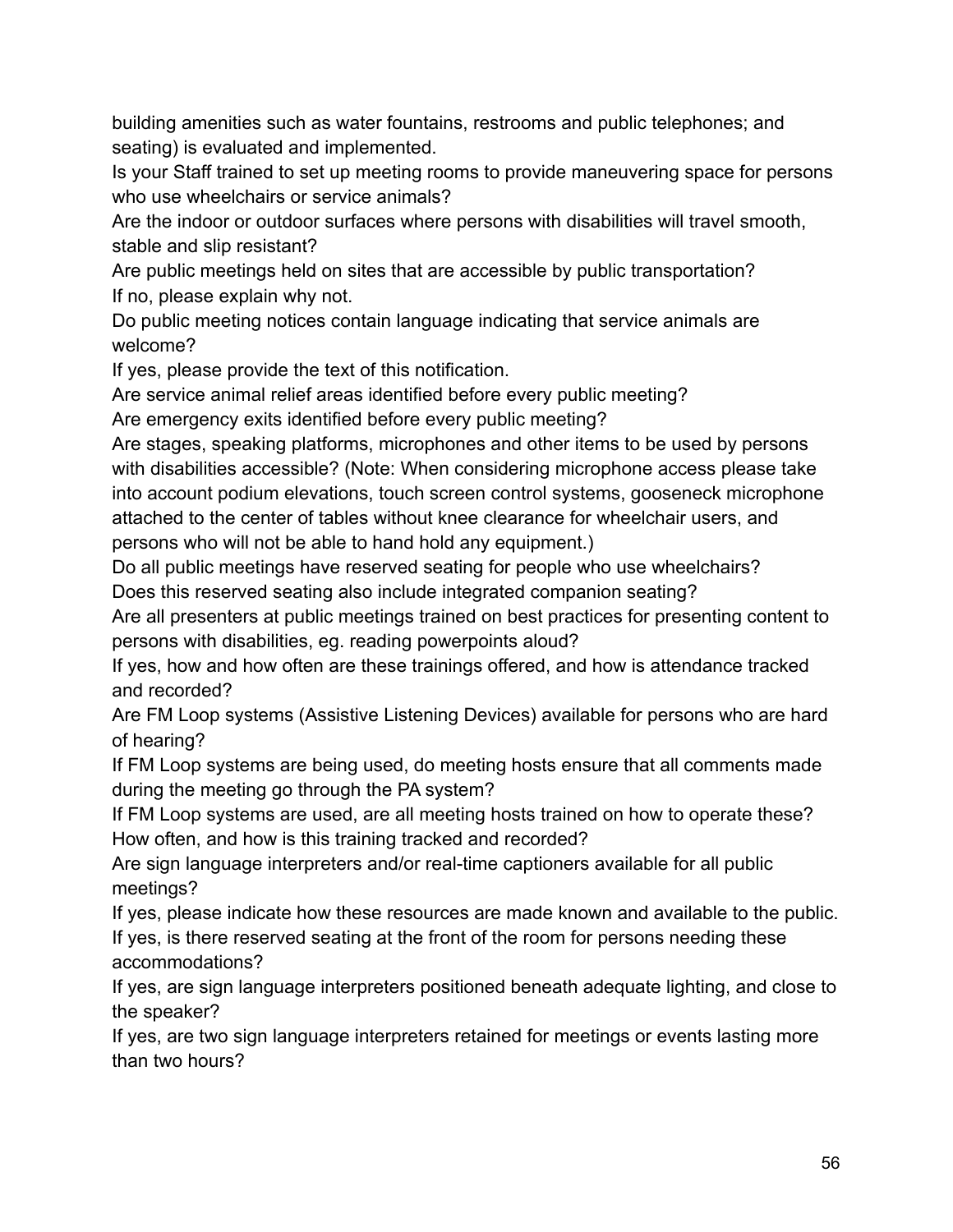If yes, are sign language interpreters and real time captioners provided information before the meeting/event regarding any unusual terms or difficult to spell names that will be part of the program?

What processes are in place to ensure that people with disabilities are able to participate in public speaking at all events, e.g. public comment?

Please describe in detail, and answer the additional questions, below.

If speaker cards are used, is staff available to assist persons with disabilities, as needed, in completing the cards?

Are podiums or dais' used for public speaking or public comment accessible (e.g. lowered podiums, adjustable microphones, etc.)?

If public comment time is limited, is the time increased for persons who have speech impairments?

Do any public events utilize security measures (e.g. magnometers, wands, bag checks)?

If yes, are Security personnel trained in best practices for conducting security checks of persons with disabilities?

If training is provided, please describe that training, including how and how often it is offered, and how attendance is tracked and recorded.

What processes are in place to ensure that exhibits, displays, and other materials offered to the public are fully accessible?

If events include displays, are the displays accessible and on an accessible route? If parts of an exhibit are inaccessible due to technical infeasibility, is video with captioning used to display the exhibit?

Are all brochure racks, holders and literature displays accessible to people with disabilities, including, e.g. all materials on an accessible route, with appropriate reach ranges and clear floor space?

Is there anything else you would like to add to your responses here?

Do all of your Staff's printed publications and notices inform readers that the publications are available in alternative formats, if needed, for persons with disabilities?

If yes, is this mandated by the County or specific to your Staff?

If yes, is the notification language standard to the County or created by your Staff? If yes, please provide a copy of the text offering alternative formats.

Do all of your Staff's printed publications and notices use a certain font type and size for County published documents?

If yes, what font type and size is used?

If yes, is this mandated by the County or specific to your Staff?

Has your Staff reviewed all publications and notices to determine whether they portray

persons with disabilities in a demeaning or offensive manner?

If yes, when was this review last performed?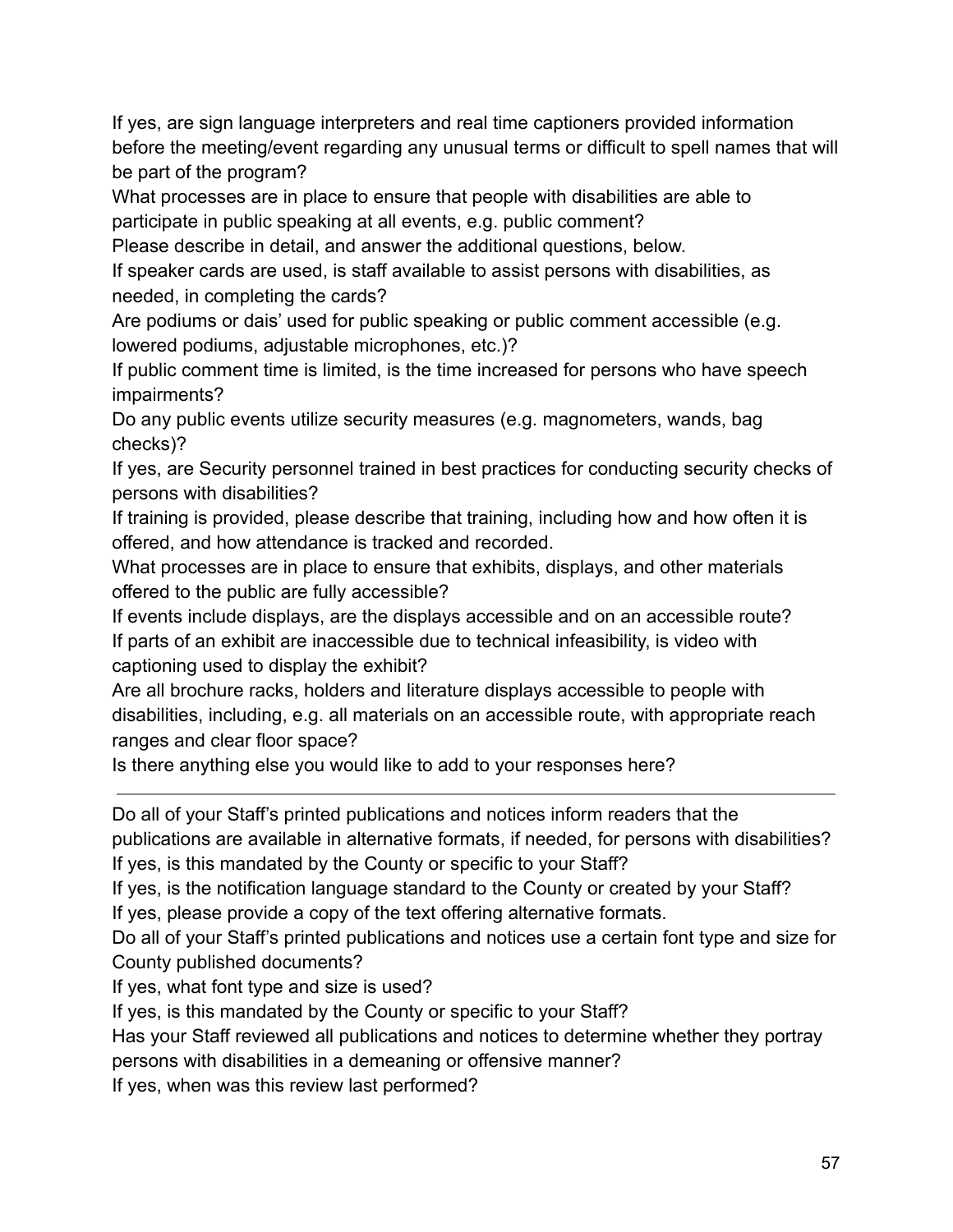If yes, how regularly is this review performed?

Has your Staff been trained to ensure that all publications and correspondence use "person first language"?

If yes, who provides this training?

If yes, how often are your Staff provided this training, and how is this training tracked and recorded?

Is there anything else you would like to add to your responses here?

When examining plans, does your Staff evaluate accessibility requirements? If yes, please describe how your Staff does this, and please reference any relevant

Departmental documentation (e.g. guidelines, checklists, procedures).

During construction, does your Staff evaluate construction sites for accessible paths of travel along public rights of way for persons with disabilities?

If yes, please describe how your Staff does this, and please provide a reference list of any relevant documentation (e.g. guidelines, checklists, procedures).

Does your Staff receive public complaints regarding building accessibility for persons with disabilities?

If yes, please describe how these are submitted to you by the public.

If yes, please provide examples of complaints, including how those were resolved.

If yes, please provide a list of any relevant documentation, including intake forms, internal processes, etc.

Does your Team have any staff or employees who evaluate accessibility of built environments for persons with disabilities?

If yes, please provide supplemental information, e.g. # of FTEs, certifications required, job description(s).

Is there anything else you would like to add to your responses here?

What version of the Web Content Accessibility Guidelines (WCAG) does IT utilize, generally?

How does IT ensure that all digital communications (including but not limited to: websites, webpages, email communications, cloud services, all digital platforms) are accessible to people with disabilities?

Does IT review, design, implement and/or maintain software used by the Housing Authority or the people it services?

If yes, how does IT ensure that this software is accessible to people with disabilities? If yes, how does IT ensure that any patches, updates and/or upgrades to this software are accessible to people with disabilities?

How does IT ensure that all mobile applications developed on the Housing Authority's behalf or for use in the implementation of Housing Authority services are fully accessible?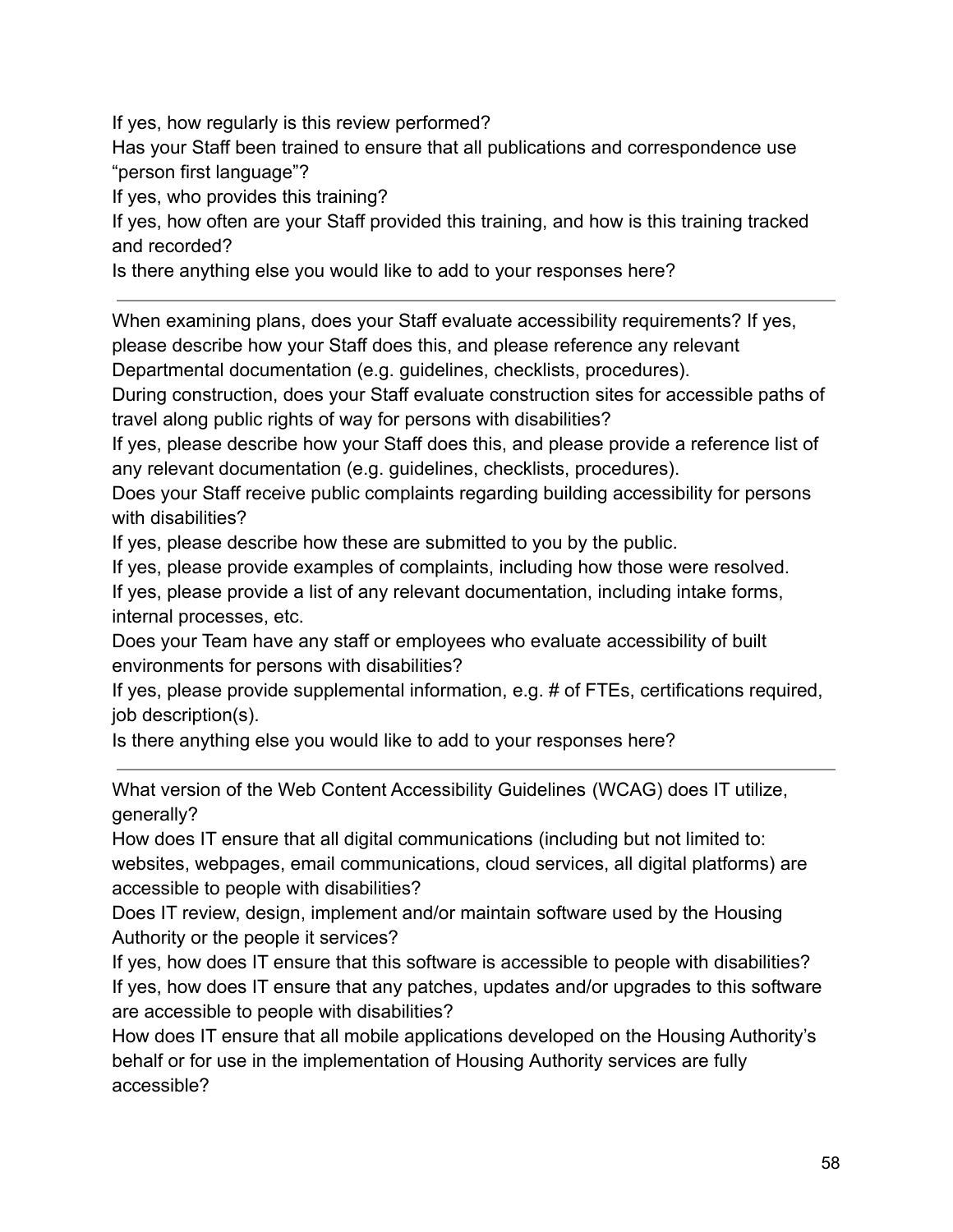Does IT conduct accessibility checks?

If yes, how encompassing are these checks?

If yes, how often are these checks conducted?

If no, who is responsible for conducting digital accessibility checks?

Have you ever received any complaints regarding a lack of digital / web accessibility by any of your employees, participating owners, or other users?

If yes, please describe, and include how these complaints were resolved.

Does the IT Department offer and/or receive regular training regarding digital and web accessibility?

If yes, please describe the training, including what it covers, how often it is offered,

whether it is mandatory, and how a training is tracked and recorded.

Is there anything else you would like to add to your responses here?

Does your Staff and/or your Team affirmatively recruit persons with disabilities for available positions?

If yes, please describe these efforts and outreach.

Do you ensure that all of your job listings are accessible to persons with disabilities? If yes, please describe how this is achieved.

If not you, please describe who is responsible for ensuring that job listings are accessible to persons with disabilities.

Do your Staff and/or your Team's job listings contain a statement of non discrimination against persons with disabilities?

If yes, please provide the text of this statement.

Does your Staff and/or your Team offer candidates for employment the opportunity to request reasonable accommodation?

If yes, please describe how this is done, including references to any pertinent documents and policies.

Are interview panel members trained regarding disability awareness and appropriate interactions with people with disabilities?

If yes, please describe the training, including how often it is offered, and how attendance is tracked and recorded.

If yes, please reference any pertinent documents and policies.

When your Staff conducts employment interviews, is the decision to hire based upon which candidate is best qualified to perform the essential functions of the job with or without reasonable accommodations?

How are the essential functions of a position determined?

Does your Team offer Staff and Employees an opportunity to self-identify as a person with a disability?

If yes, please describe how this is done

If not, please indicate if there is any plan to do so and describe that plan, if applicable.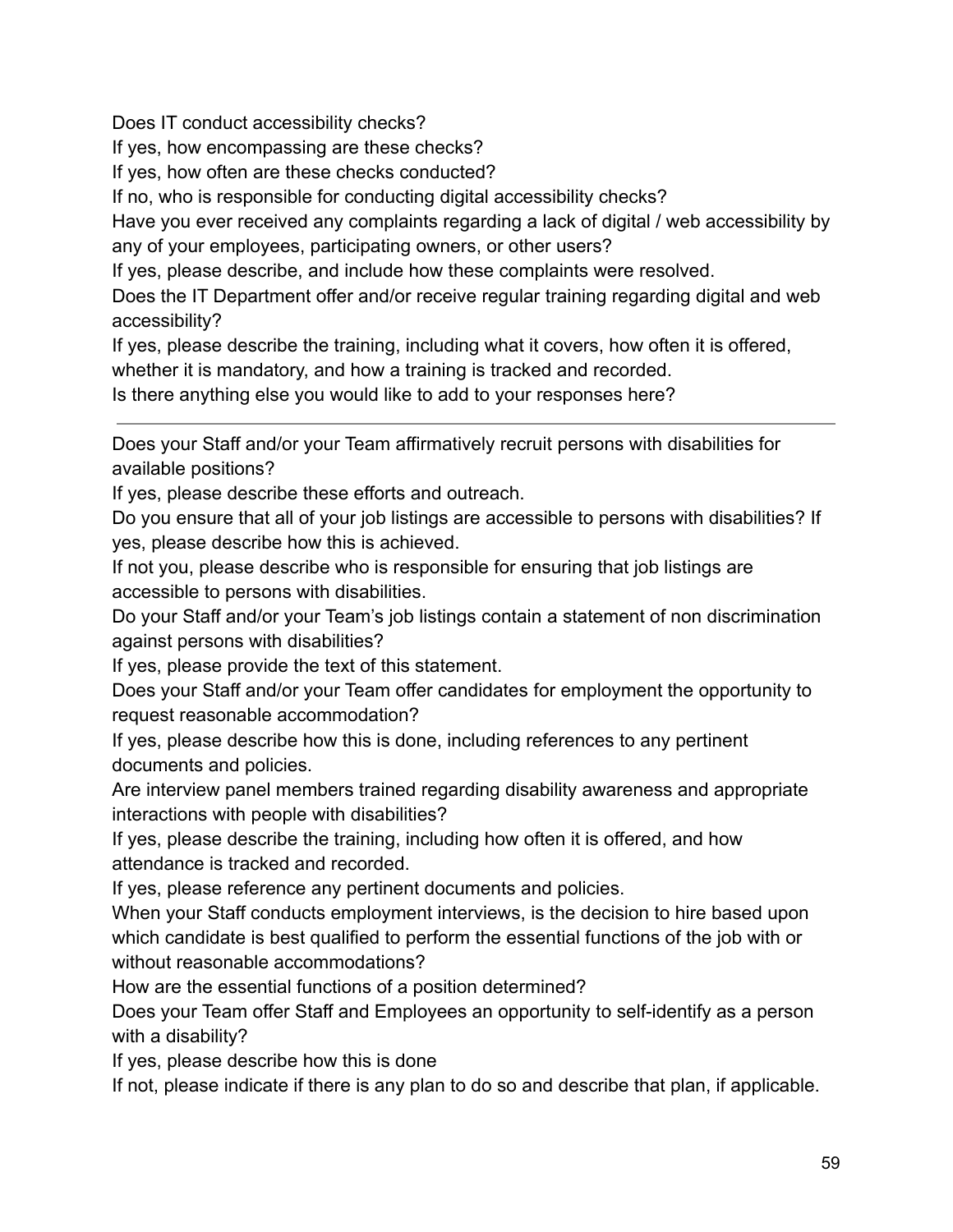Do you ensure that all employee events (e.g. holiday parties, trainings, off-site retreats, etc.), are fully accessible?

If yes, please describe how this is done.

If not, please indicate who would be responsible for ensuring this accessibility.

Does your Team offer training on accessibility best practices and/or the ADA to staff, employees and/or volunteers?

If yes, how often is this training offered?

If yes, is this training optional or mandatory?

If yes, how is attendance tracked and recorded?

Do you ensure that all opportunities for advancement and education are available and accessible to Staff and Employees who may have a disability? This includes, but is not limited to certifications, workshops, trainings, conferences, meetings, etc.

If yes, how is this achieved?

Please provide a reference list of pertinent training documents and policies.

Does your Staff and/or Team have a process for employees to request a reasonable accommodation?

Please describe the process overall, including the interactive process.

Please describe how and where documentation regarding these processes are maintained.

Does your Staff and/or Team's reasonable accommodation process include a search for transfer into a vacant, funded role as an accommodation of last resort?

If yes, please list all documentation and guidance regarding this process.

If yes, please describe in detail how this process is implemented, including how long a search is conducted, and what criteria are utilized to determine whether a transfer is appropriate and can be achieved.

If yes, do you require persons seeking this reasonable accommodation to compete for the vacant role?

If reasonable modifications are used to create access, are they approved before they are put in place?

If yes, by whom? Please include name, position and contact information

When reasonable modifications are put in place, are they documented to ensure staff implements them appropriately?

If yes, how is the reasonable modification(s) documented? What information is included in the documentation?

Does your Staff and/or Team ensure that it's facilities and offices are fully accessible? If no, please indicate who or what Team is responsible for doing so.

Do you have an anti-disability harassment policy?

If yes, when was it last updated?

Is it based upon zero tolerance or the legal definition of disability harassment? How often is it disseminated to all Staff?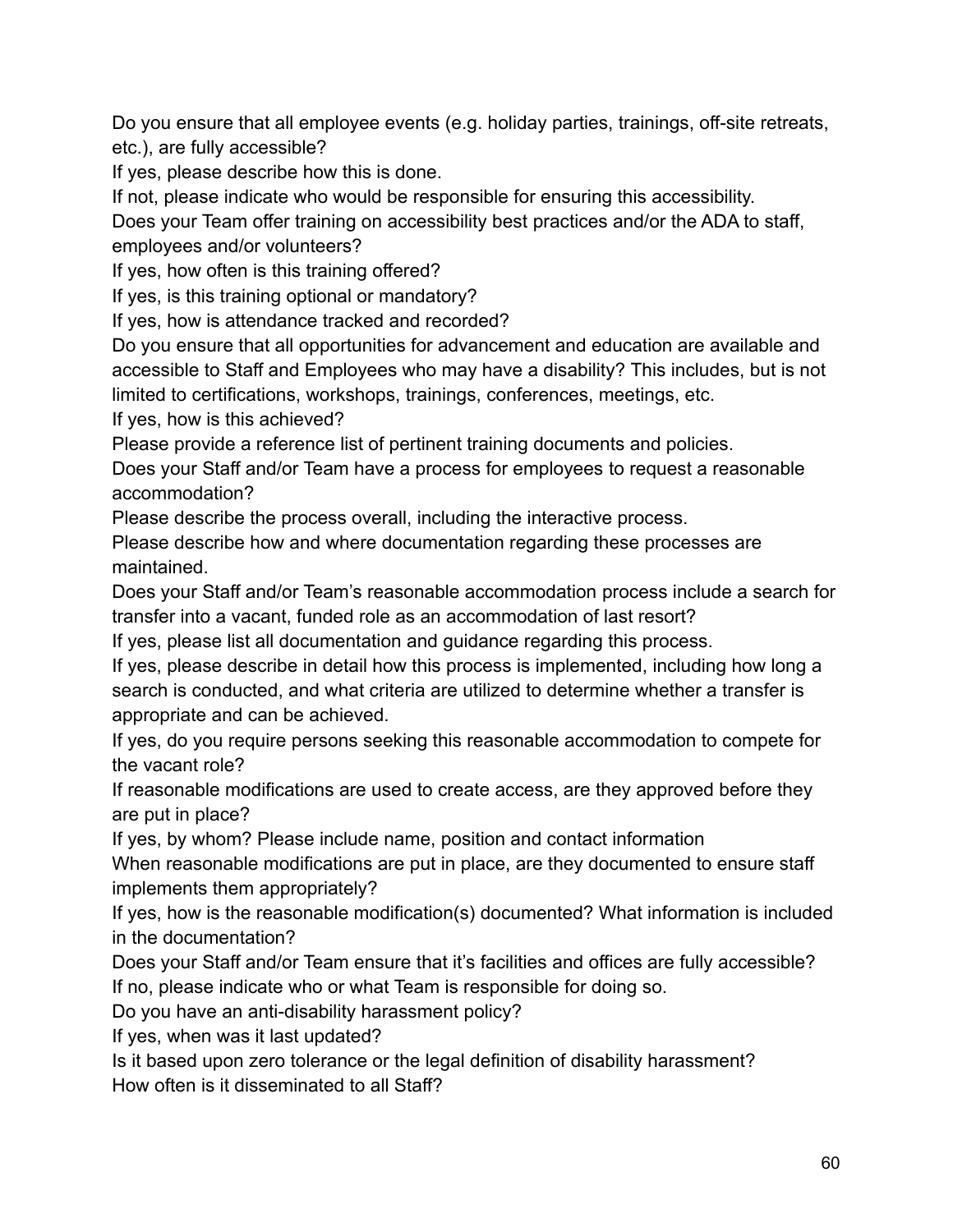Does your grievance system offer assistance to people with disabilities who, due to their disability, are not able to independently complete the grievance?

Does your grievance system provide timelines when a complainant can expect a result? Does your grievance system have a second level of review?

If yes, please state the position responsible for this review.

Does your grievance system contain a notice regarding availability of the grievance system in alternative formats: braille, large print, audio?

Does your grievance system contain the name and contact information of the ADA Coordinator?

Has your Staff and/or Team received any complaints or grievances regarding failure to reasonably accommodate and/or lack of accessibility by candidates, employees, or visitors to any of your offices?

If yes, please describe these including how they were resolved.

Does your Staff and/or Team supervise any maintenance staff?

If yes, do maintenance staff receive training regarding maintaining an accessible built environment?

Does your Staff and/or Team have a policy regarding service and/or support animals for its employees?

If yes, please provide a reference list of relevant documents and policies.

Does your office have an ADA Notice of Compliance posted?

If yes, please describe where this notice is posted.

Does your office have a policy in place that prohibits discrimination against people who formerly used drugs illegally and have been through a rehabilitation program?

If yes, when was it last updated?

Based on all of the above, are there areas where you feel training of staff would be beneficial?

If yes, please list the areas of training you think may be useful.

Is there anything else you would like to add to your responses here?

Does your Team/Staff provide any sort of medical and/or mental health services (including but not limited to: referral, treatment, case management, and/or any other supportive services).

If yes, please describe the type of services provided.

If yes, please describe who provides these services (e.g. directly via Housing Authority Staff, through third party service providers, etc.).

If yes, what policies and/or practices are in place to ensure that these services are accessible to people with disabilities?

If yes, how do service providers ensure that materials advertising these services (both print and digital) are accessible to people with disabilities?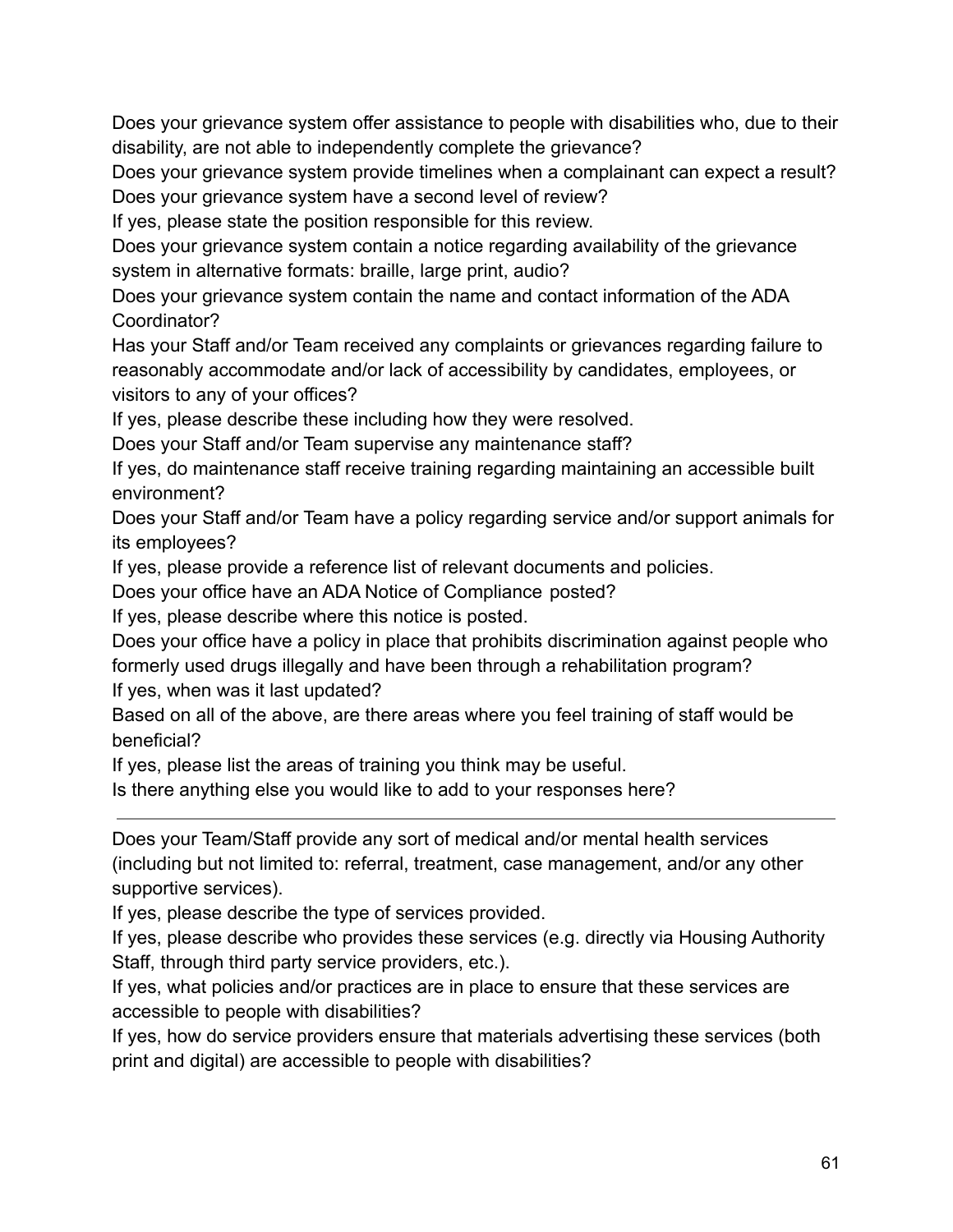If yes, how do service providers ensure that communication methods (e.g. phone, virtual meetings, internet forms) are accessible to people with disabilities? Is there anything else you would like to add to your responses here?

Does your Staff and/or Team ensure accessibility of any public rights of way (PRoW)? If yes, please describe how you achieve this, including accessibility requirements of sidewalks, parking lots, paths of travel to and from Housing Authority facilities and housing projects.

If yes, please list any policies and/or procedures, and include information on when these were last updated.

If yes, please describe how your Team and/or Staff monitors PRoW for accessibility issues, including but not limited to broken sidewalks, PRoW obstructions (including temporary obstructions), and overhangs into the PRoW that interfere with clear head space.

If yes, does your Team and/or Staff receive complaints from the public regarding inaccessible PRoW?

If yes, how do you ensure that methods for receiving these complaints (e.g. via telephone, web-based forms, email) are accessible to people with disabilities? Does your Staff have an accessibility construction inspection checklist for use by building code officials/building inspectors as a reference guide to assist with on site inspection of accessibility features and construction elements affecting accessibility compliance to your facilities?

If yes, when was it last updated?

Is there a policy and/or procedure in place ensuring proper maintenance of accessible features?

If yes, when was this last updated?

If yes, how are the relevant staff made aware of these policies and procedures?

If yes, how are these policies and/or procedures enforced?

If yes, please provide a reference list to any pertinent documents, checklists, policies and procedures.

Is there anything else you would like to add to your responses here?

Does your Team and/or Staff have procedures in place regarding the evacuation of persons with disabilities (including staff, employees and the public)?

If yes, please describe and/or provide a reference list of documents regarding those procedures.

If yes, how often are relevant staff trained on those procedures, and how is this training tracked and recorded?

If staff are trained on these procedures, how often is this training updated and/or reviewed?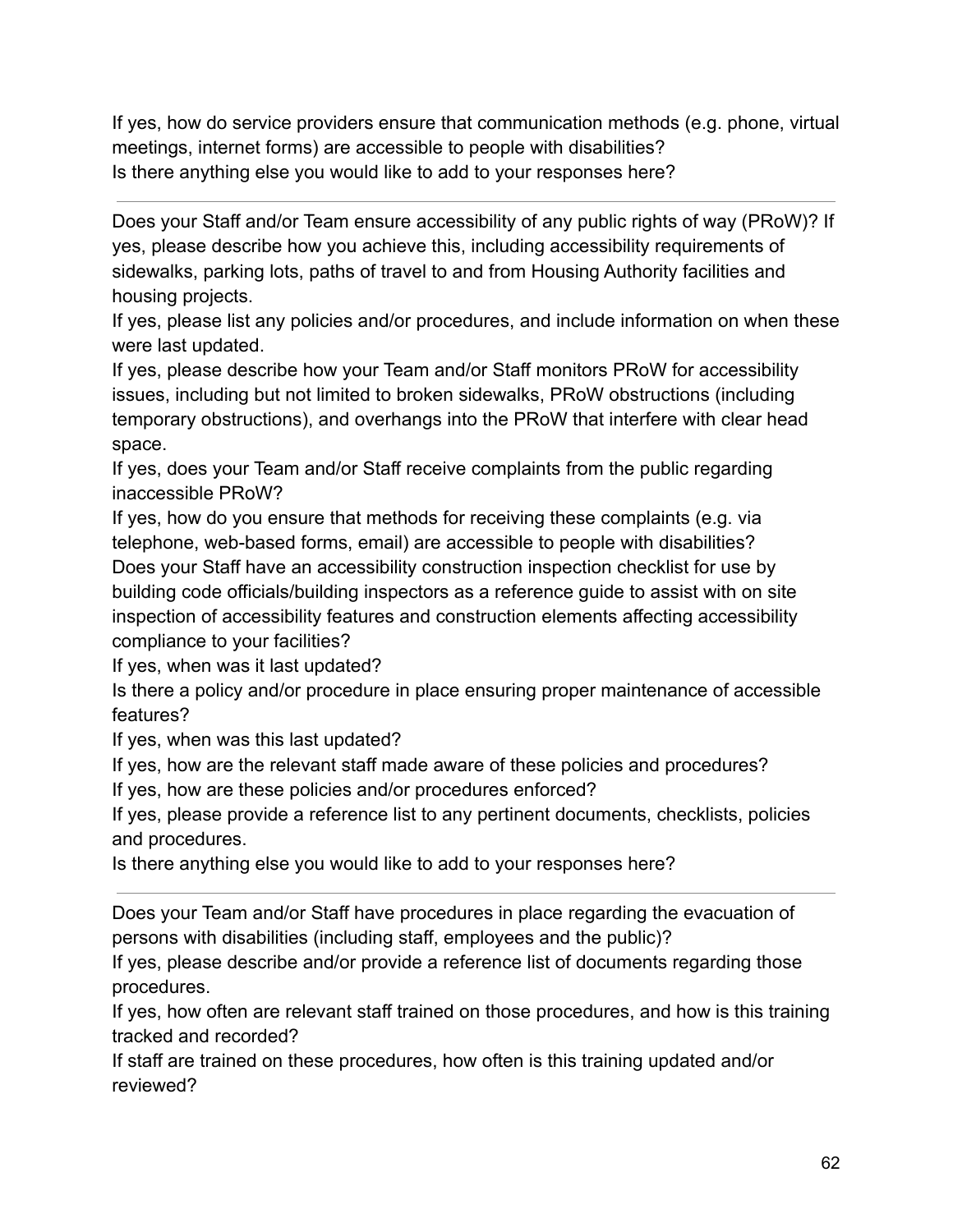Does your Team and/or Staff utilize County vehicles for transporting civilians in any instance, including emergency evacuation incidents?

If yes, are transport vehicles equipped to transport persons with disabilities? (Please describe in detail, if applicable).

If yes, are relevant staff trained in how to transport persons with disabilities? (Please describe in detail, if applicable).

Does your Team and/or Staff work in partnership with other entities regarding the setup and administration of evacuation shelters or centers?

If yes, please describe Staff's role in this partnership.

If yes, does the Team and/or Staff have a checklist regarding accessibility at evacuation shelters or centers?

Is there anything else you would like to add to your responses here?

Does your Staff list "711 the California Relay" on business cards and letterheads? Are your Staff's telephone lines accessible to persons who are DHH?

If yes, please describe how you ensure this accessibility.

If yes, how often are your Staff's telephone lines tested to ensure accessibility? Has your Staff identified local resources that can provide auxiliary aids for communication as needed?

If yes, please describe.

If yes, please describe how the public is informed of these resources, and how they are informed on how to request them.

If your Staff uses video for any reason or in any forum (e.g. internal employee training, public outreach via the web on social media, YouTube, etc.) is that video captioned? If yes, please describe how you ensure that video is captioned, including any processes or vendors utilized to caption videos.

If yes, are videos captioned before use, or at some later date after they have been released?

Does your Staff have a policy in place for securing video remote interpreting services (VRI)?

If yes, please describe in detail.

Does your Staff have a Public Information Officer that communicates with the press and releases critical information to the public?

If yes, is an American Sign Language interpreter visible and within the screenshot if television cameras are in use or is a captioning service used?

Do you play videos in public spaces, e.g. waiting rooms or lobbies, for the public? If yes, are these videos captioned?

Does your Staff use any public address systems?

If yes, how do you ensure that information broadcast by these systems is available to people who may be DHH?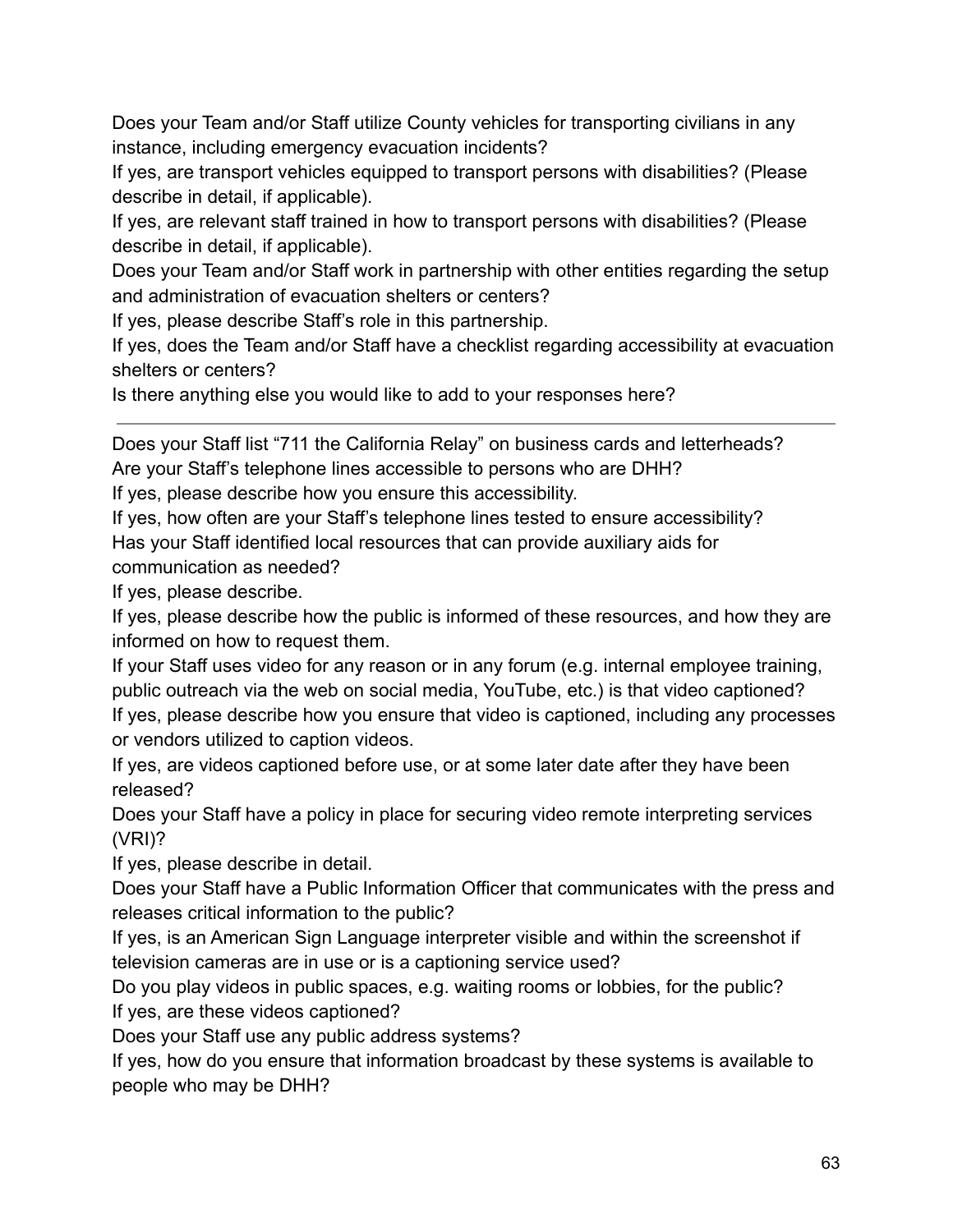Is there anything else you would like to add to your responses here?

Do all SCHA agreements with service providers that provide programs, services or activities on behalf of SCHA include a provision that holds the service provider to the mandates of Title II of the ADA and California Government Code 11135?

If yes, please list some exemplary agreements, including a reference to the relevant provision.

Do all agreements with service providers who will be providing programs, services or activities on behalf of SCHA include a provision that requires the service provider to comply with federal non-discrimination laws for the FSS?

If yes, please list some exemplary agreements, including a reference to the relevant provision.

Does the SCHA ensure that these provisions are uniformly included in all agreements with service providers?

If yes, please explain how this is done.

Does the SCHA ensure and/or monitor enforcement of this provision? If yes, please explain how this is done.

Does SCHA monitor service providers to ensure those providers have the resources to assist service recipients with disabilities (e.g. persons who may require sign language services)?

If yes, please explain how this is done.

Does SCHA monitor PBV Housing providers to ensure those providers have the resources to assist service recipients with disabilities (e.g. persons who may require sign language services)?

If yes, please explain how this is done.

Are there consequences to a service provider if it is determined that a program, service, or activity provided on behalf of the SCHA failed to comply with the mandates of Title II of the ADA and California Government Code 11135?

If yes, please explain and provide examples.

Are there consequences to a service provider if it is determined that a program, service, or activity provided on behalf of the SCHA failed to comply with federal non-discrimination laws for the FSS?

If yes, please explain and provide examples.

Are recipients of programs, services or activities via service agreements informed of their civil rights in the course of receiving or participating in those services?

If yes, please explain how recipients are notified.

If yes, please list some examples of documentation demonstrating such notification.

If yes, is this notification provided in accessible formats to people with disabilities, e.g. people who may be blind or have a vision impairment?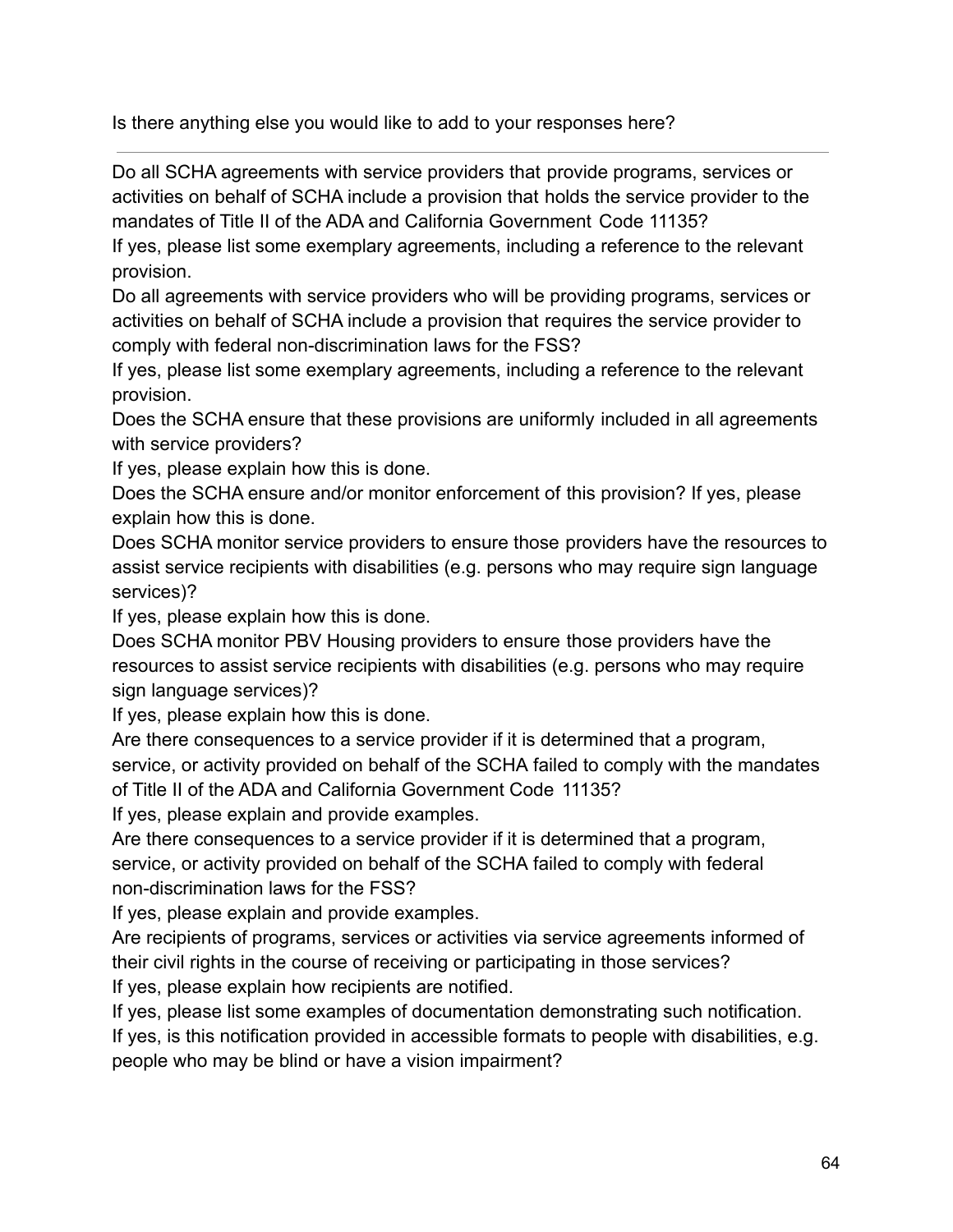Is recourse available to recipients of programs, services or activities via service agreements if they believe that their civil rights have been violated by service providers?

How are recipients informed of their right to this recourse?

Please describe the recourse process in detail, including: (a) how SCHA's contract administrator and/or ADA Coordinator would become aware of alleged civil rights violations.

Please describe the recourse process in detail, including: (b) how recipients would bring an allegation of alleged civil rights violation.

Please describe the recourse process in detail, including: (c) how recipients bringing such an allegation could request reasonable accommodations in the process of seeking recourse, e.g., receive assistance to complete a form.

Please describe the recourse process in detail, including: (d) how recipients bringing such an allegation could request reasonable accommodations in the process of seeking recourse, e.g., receive assistance to complete a form.

Please describe the recourse process in detail, including: (e) what services or mechanisms are in place at SCHA to provide reasonable accommodation to a recipient during the process of seeking recourse.

Please describe the recourse process in detail, including: (f) how such an allegation would be investigated.

Please describe the recourse process in detail, including: (g) any interim assistance that could be provided to a recipient alleging violations of their civil rights, e.g. denial of services, or inadequate provision of services.

Please describe the recourse process in detail, including: (h) how such an allegation would be adjudicated, including levels of review, appeals processes and timelines. Please describe the recourse process in detail, including: (i) potential consequences for any such allegation(s) deemed meritorious.

Please describe the recourse process in detail, including: (i) potential consequences for any such allegation(s) deemed meritorious.

Please describe the recourse process in detail, including: (j) protocols and resources that are in place to ensure that persons with disabilities are fully able to participate in associated proceedings, including, e.g. ASL, captioning, etc..

Please describe the recourse process in detail, including: (k) the official or officials at SCHA that are responsible for investigating, adjudicating and reviewing a decision in this process

How does SCHA conduct outreach to the public and prospective Housing Choice Voucher (HCV) applicants regarding the HCV program?

What does this outreach state regarding the process for submitting these applications?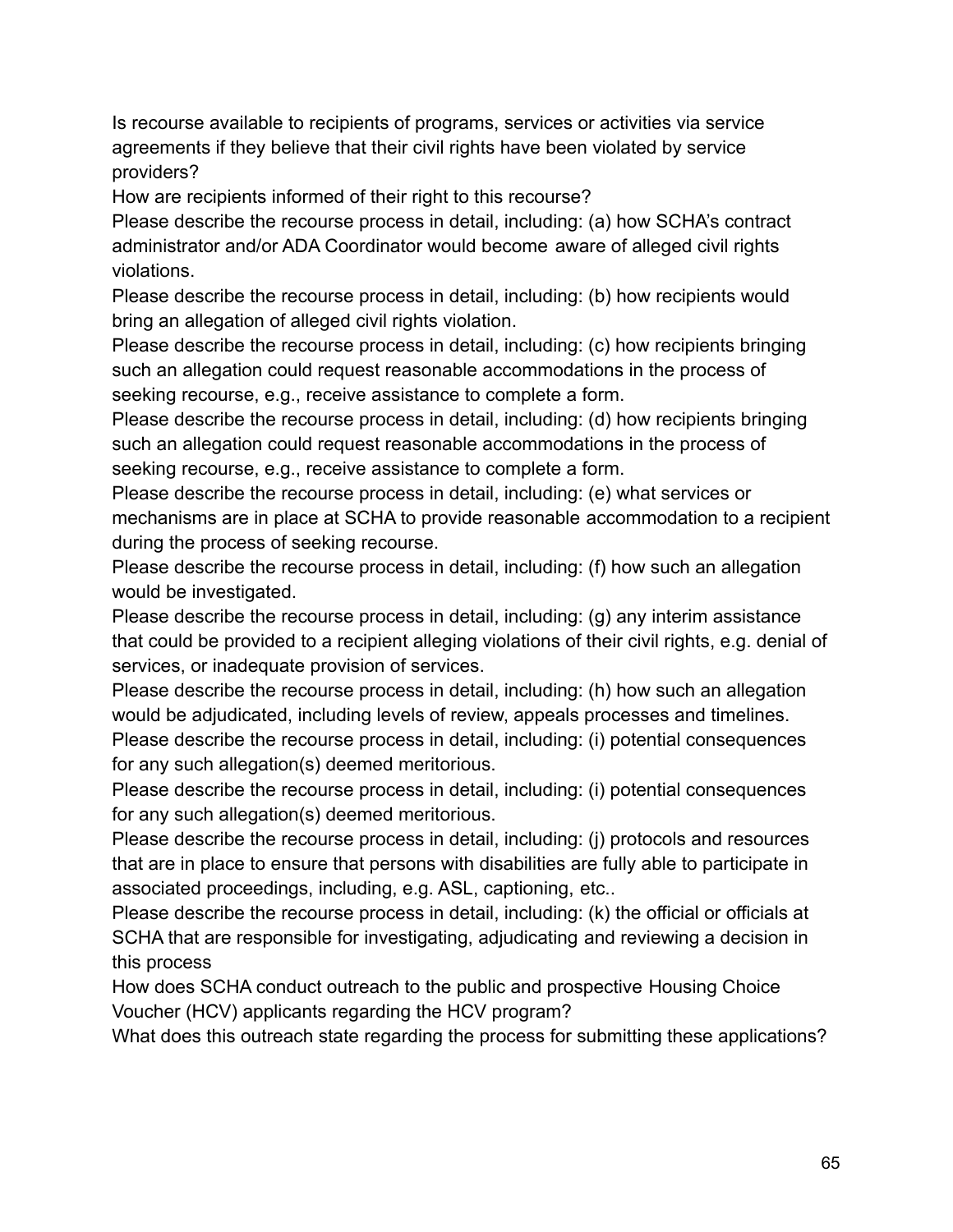How does SCHA ensure that this outreach is accessible to people with disabilities, including people who may be Deaf or hard of hearing, have mobility impairments, or may be blind or vision-impaired?

Do HCV Program outreach materials indicate how applications may be made to the HCV program?

How may requests for paper applications to the HCV program be requested? If paper applications may be requested telephonically, are all phone lines to which these requests might be made compatible with TTY technology?

If paper applications can be obtained at SCHA facilities, are those facilities compliant with applicable ADA and California Building Code (CBC) accessibility requirements? If paper applications can be obtained at SCHA facilities where built environment compliance requirements either are not clear or have not yet been achieved, what method of equivalent facilitation is in place to ensure that all persons can obtain a paper application, regardless of ability?

Is the online HCV application compliant with Web Content Accessibility Guidelines 2.1 (WCAG 2.1)?

If or when updates are made to the HCV online application form, how are updates checked for WCAG 2.1 accessibility?

How are paper applications for HCV submitted to SCHA?

Are prospective applicants for the HCV program informed that they may receive assistance and/or reasonable accommodation in completing HCV program applications?

Are HCV preliminary applications processed in the order received, or according to the date they were completed and/or postmarked?

If a HCV applicant has submitted a Preliminary Housing Application (PHA) and is subsequently determined to be ineligible due to income, how is that applicant informed of this determination?

How does SCHA ensure that this notification is accessible to people with disabilities, e.g. people who may be blind or vision-impaired?

If this notification is sent digitally (e.g. via email and/or attachment to an email), how does SCHA ensure that this notification is compatible with screen-reading technology? Does this notification include information on how a determination of ineligibility may be disputed?

Does SCHA notify applicants deemed ineligible that, if they have a disability, they may request a reasonable accommodation if needed in order to fully engage in the dispute process?

If yes, how does the SCHA ensure that this notification is accessible to people with disabilities, e.g. people who may be blind or vision-impaired?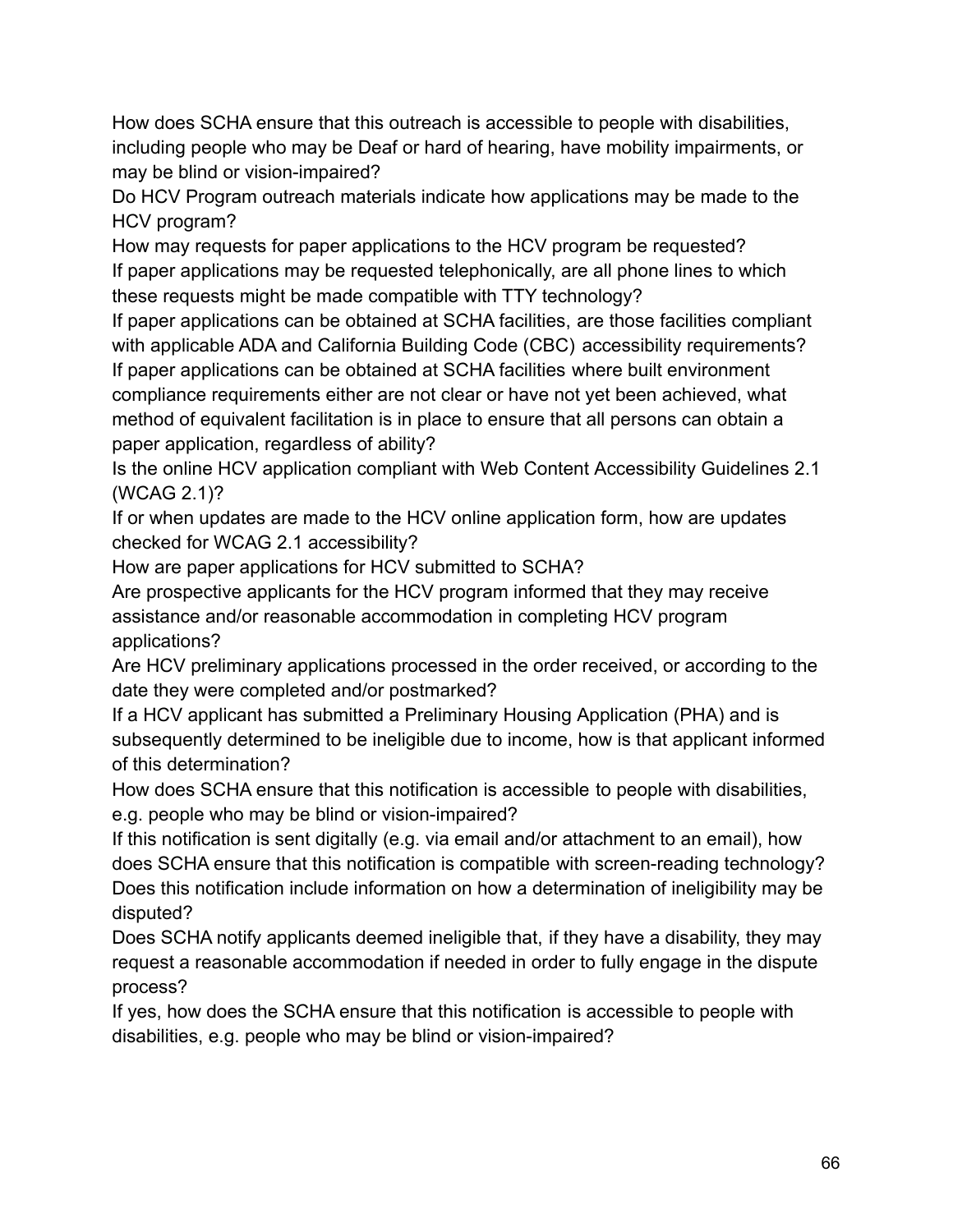If this notification (of the ability to request a reasonable accommodation) is sent digitally (e.g. via email and/or attachment to an email), how does SCHA ensure that this notification is compatible with screen-reading technology.

How does SCHA ensure that the dispute process is fully accessible to persons with disabilities, e.g. people who are blind or vision-impaired, people who are Deaf or hard of hearing, or people who use a wheelchair and/or have mobility impairments? If a person with a disability successfully disputes an ineligibility determination, how are

they informed?

How does SCHA ensure that such notifications are accessible to people with disabilities, e.g. people who are blind or vision-impaired?

If notification of a successful dispute is made digitally (e.g. via email and/or attachment to an email), how does SCHA ensure that this notification is compatible with screen-reading technology?

After a person with a disability has successfully disputed an ineligibility determination, how does SCHA ensure that they are returned to their original spot on the waiting list? Are there any other steps that the SCHA takes to ensure that people with disabilities who have successfully disputed an ineligibility determination are processed in the original order they appeared on the HCV waiting list?

If yes, please list those here.

How does SCHA ensure that Project Based Voucher housing providers process applicants for vacant units in the order that they appear on the HCV waiting list, including applicants who have successfully disputed an ineligibility determination? How does SCHA ensure that all marketing materials include a statement offering the opportunity to request a reasonable accommodation?

Please list examples of marketing materials which include this statement.

Please provide the text of this statement, included in marketing materials.

How does SCHA ensure that all program materials include a statement offering the opportunity to request a reasonable accommodation?

Please list examples of program materials that include this statement.

Please provide the text of this statement, included in program materials.

How does SCHA ensure that all other vital documents include a statement offering the opportunity to request a reasonable accommodation?

Please list examples of other vital documents that include this statement.

Please provide the text of this statement, included in these documents.

Has SCHA changed its Administrative Plan to ensure compliance with the 2004 HUD and Department of Joint Statement on Reasonable Accommodations?

Has SCHA changed its policy and practices to ensure compliance with the 2004 HUD and Department of Joint Statement on Reasonable Accommodations? (If SCHA's policies and practices are the same as its Administrative Plan, please treat these terms as interchangeable for all survey questions).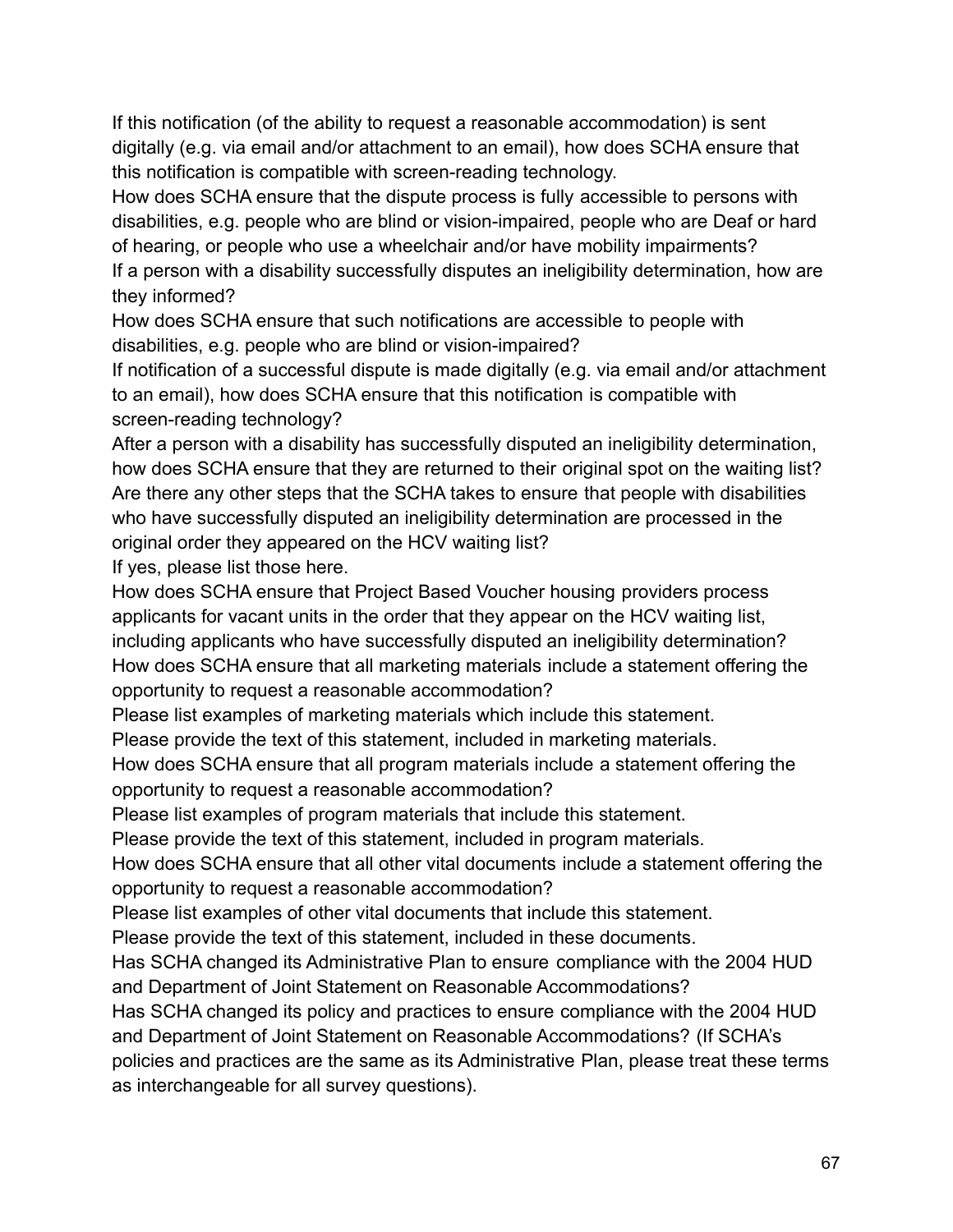Does SCHA permit verification of a disability to be provided by a doctor, other medical professional, a peer support group, a non-medical service agency or a reliable third party, who is in a position to know about the person's disability?

If not, how does SCHA permit or require verification?

In verifying a disability and/or request for accommodation, does SCHA inquire regarding the nature and severity of the person's disability?

If yes, please describe the nature of this inquiry and SCHA's need for this information. How are SCHA employees informed regarding SCHA's policies and practices with respect to verifying a disability?

How does SCHA ensure that its employees do not make inquiries regarding disability verification that exceed what is permitted by the 2004 HUD and Department of Joint Statement on Reasonable Accommodations?

How does SCHA ensure that its service providers do not make inquiries regarding disability verification that exceed what is permitted by the 2004 HUD and Department of Joint Statement on Reasonable Accommodations?

What SCHA policies and practices are in place regarding the evaluation of the nexus between a disability and requested accommodation?

How are SCHA employees informed of SCHA's policies and/or practices with respect to evaluating the nexus between a disability and requested accommodation?

Do SCHA policies and/or practices provide guidance to SCHA employees who are unsure regarding the nexus between a disability and requested accommodation? If yes, please describe.

What policies and/or practices are in place to ensure that SCHA employees consistently implement its reasonable accommodations policy when evaluating the nexus between the disability and the accommodation requested? (For example, does SCHA have guidelines or a checklist for employees to follow when engaging in this aspect of the interactive process?)

What policies and/or practices are in place to ensure that SCHA employees consistently implement its reasonable accommodations policy when evaluating the nexus between the disability and processing requests for extensions of time to use a voucher?

What policies and/or practices are in place to ensure that SCHA employees consistently implement its reasonable accommodations policy when evaluating the nexus between the disability and exceptions to the payment standards?

How does SCHA audit itself (if at all) to ensure that it consistently implements its reasonable accommodations process with regard to determining a nexus between disability and the requested accommodation?

How does SCHA audit its service providers (if at all) to ensure that it consistently implements its reasonable accommodations process with regard to determining a nexus between disability and the requested accommodation?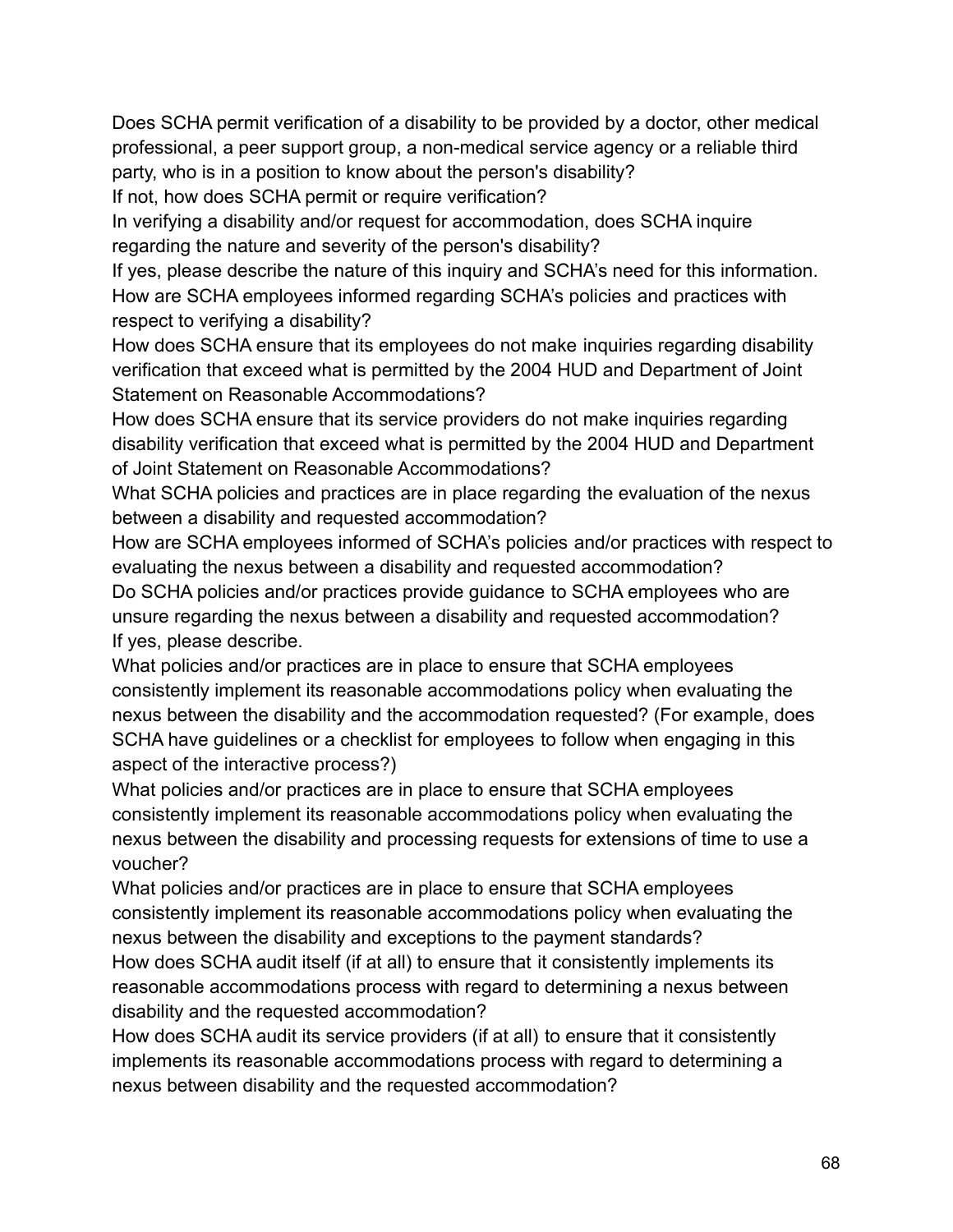How does SCHA track program participants with verified disabilities who may require reasonable accommodation?

How does SCHA ensure that information regarding approved accommodations is communicated internally, as well as to pertinent service providers?

How does SCHA ensure that information regarding a person's disability is kept confidential?

Does SCHA require persons with verified disabilities to provide ongoing verification? How often do SCHA employees receive training regarding SCHA's policies and practices around receiving, evaluating, and tracking requests for reasonable accommodation from program participants.

Is there anything else you would like to add regarding this line of survey questions before moving on to the next section?

How does SCHA identify accessible units and/or units with accessibility features (whether vacant or not)?

What outreach does SCHA conduct to attract owners with accessible units to participate in the HCV program?

How and how often is this outreach conducted?

How and how often are housing providers prompted to identify accessible features (e.g. ramp/elevator access, visual/audible alarm systems, accessible parking spaces) when listing vacant units

How does SCHA keep track of accessible units, including any specific features (e.g. ramp/elevator access, visual/audible alarm systems, accessible parking spaces)? How and how often does SCHA update its list of accessible units?

How and how often does SCHA review its available unit list to ensure there is a range of accessible unit sizes?

How and how often does SCHA take steps to ensure that owners and managers of accessible units provide information regarding the availability of accessible units to persons with disabilities?

How and how often does SCHA communicate to participants regarding accessible units that are not only in existence, but also available?

When issuing a housing voucher to a family with disabilities, does SCHA include a current listing of known available accessible units (including any specific features)? If yes, please describe how this is done.

When issuing a housing voucher to a family with disabilities, does SCHA include a current listing of known available accessible units?

What steps does SCHA take to maximize the utilization of accessible units by persons with disabilities requiring the accessible features of such a unit?

How does SCHA ensure that vacant, accessible units are FIRST offered to occupants with disabilities of another unit of the same project or comparable projects who are not occupying accessible units?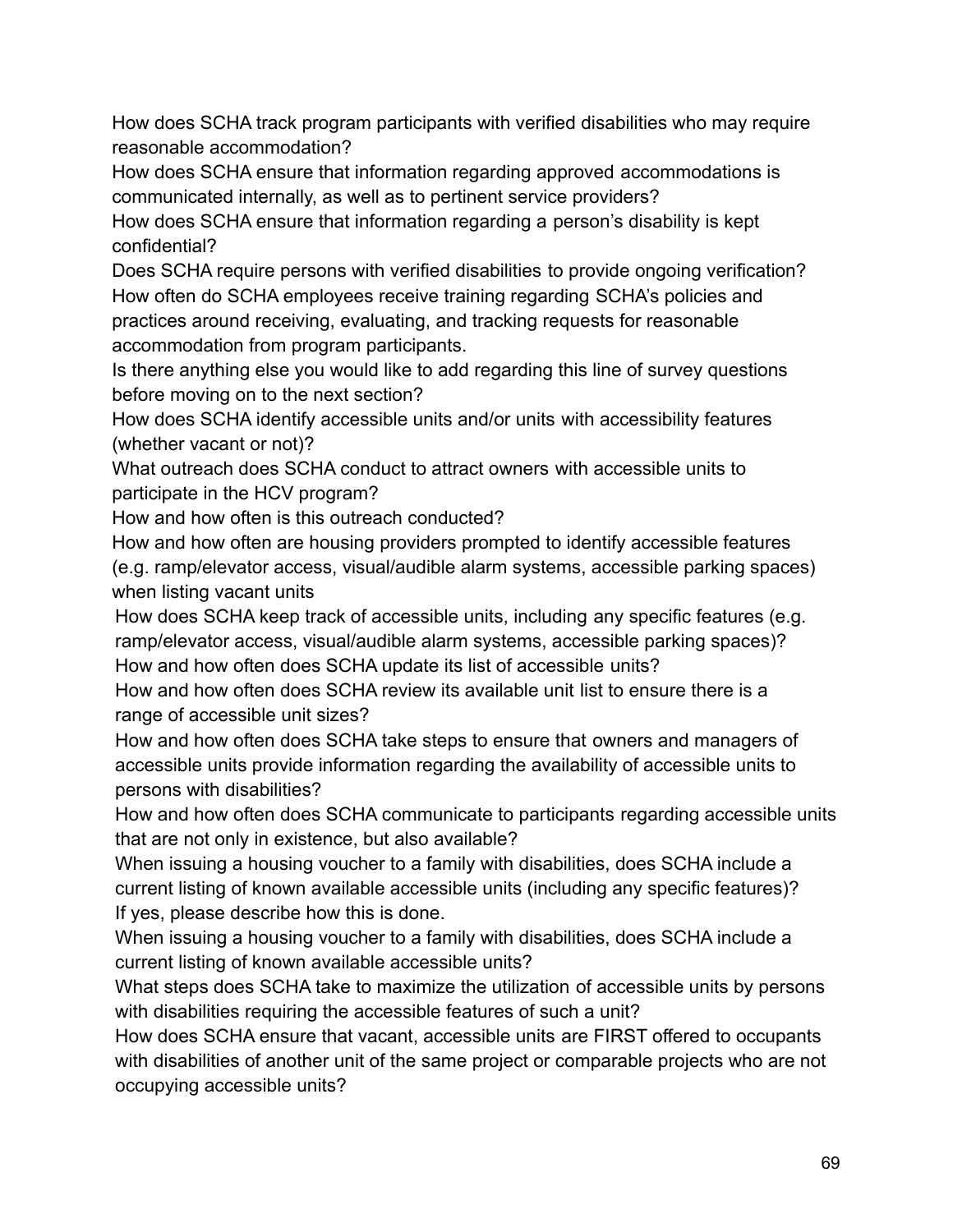How does SCHA ensure that, after first offering vacant accessible units as described above, those units are THEN offered to applicants with disabilities on the waiting list who have a need for such a unit?

How does SCHA ensure that a person with a disability is able to request an accommodation, if needed, in order to search for or indicate a desire for placement in an accessible unit?

What training does SCHA provide its staff to assist participants with their search for accessible units?

How and how often is this training provided to SCHA staff?

Is there anything else you would like to add regarding this line of survey questions before moving on to the next section?

Has SCHA amended its ADA (Section 504) grievance procedures to include notifying an individual of the right to file a complaint with the state or federal government against SCHA without first filing with (or notifying) the SCHA?

If yes, how are individuals informed of this right?

If yes, please provide the notification text.

Does SCHA notify individuals of its ADA (Section 504) grievance policy on all forms and documents used to communicate a decision that is unfavorable and/or has an adverse impact on them (including denial of a requested reasonable accommodation)?

If yes, please provide examples.

If yes, please provide the notification text.

Is SCHA's online ADA (Section 504) grievance form compliant with WCAG 2.1? If yes, how does SCHA ensure compliance when updates are performed? When reviewing SCHA's online ADA (Section 504) grievance form, are people notified of the option to obtain a form at SCHA reception office?

Has SCHA posted its ADA (Section 504) grievance policy at all reception desks? Does SCHA have an ADA (Section 504) grievance form available at all reception desks?

If yes, are SCHA staff trained on how to provide assistance to people with disabilities who help to complete this form?

What SCHA policies and practices are in place to ensure that PBV housing providers have ADA (Section 504) grievance procedures available?

How does SCHA monitor PBV housing providers to ensure that ADA (Section 504) grievance procedures are available?

Does SCHA ensure that any complaint alleging violation of the ADA is heard by a hearing officer knowledgeable about Section 504?

If yes, please describe how this is done.